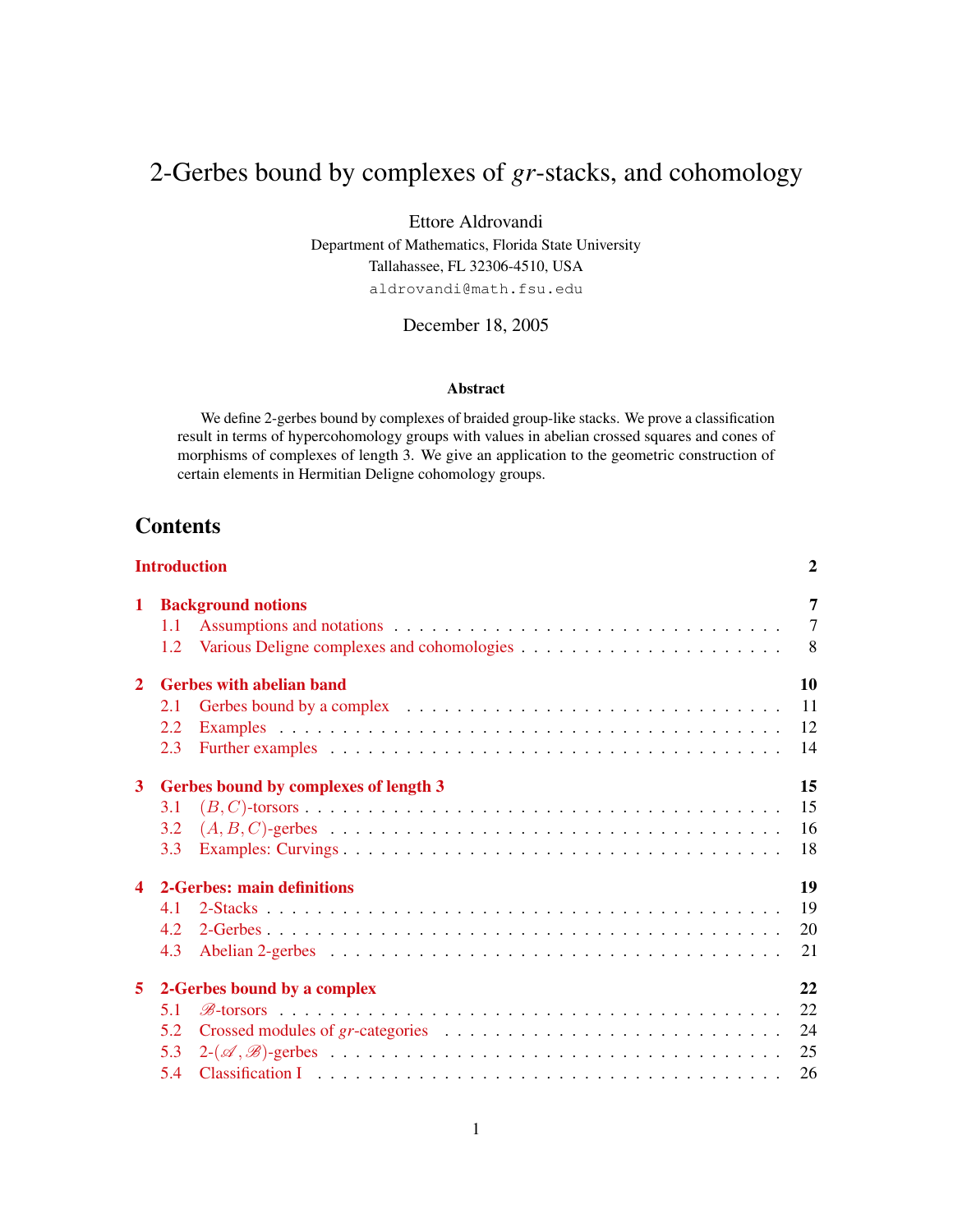<span id="page-1-2"></span>

| 6. |                    | 2-Gerbes bound by complexes of higher degree | 37  |
|----|--------------------|----------------------------------------------|-----|
|    |                    |                                              | 37  |
|    |                    |                                              | 40  |
|    |                    |                                              | -40 |
|    |                    |                                              | -41 |
| 7  |                    | <b>Applications</b>                          | 45  |
|    |                    |                                              | 45  |
|    | 7.2                |                                              | -46 |
|    |                    |                                              |     |
|    | <b>Conclusions</b> |                                              | 50  |

## Introduction

<span id="page-1-0"></span>The aim of the present work is to study in some detail gerbes and, mostly, 2-gerbes bound by complexes of groups and braided *gr*-stacks, respectively, and the cohomology groups determined by their equivalence classes.

### Background and motivations

The idea of a gerbe bound by a complex is of course not new: it dates back to Debremaeker ([[Deb77](#page-51-0)]) in the form of a gerbe  $\mathscr G$  on a site S bound by a crossed module  $\delta: A \to B$ . Milne ([[Mil03](#page-52-0)]) adopts the same idea in the special case of an *abelian* crossed module. It is observed in loc. cit. that the crossed module in fact reduces to a homomorphism of sheaves of abelian groups, and the whole structure simplifies to that of a gerbe  $\mathscr G$  bound by the sheaf A and equipped with a functor  $\mathscr G \to \text{TORS}(B)$  which is a  $\delta$ -morphism, i.e. compatible with the homomorphism  $\delta$  (see below for the precise definition).

Our starting point is the observation that this structure captures the differential geometric notion of "connective structure" on an abelian gerbe, introduced by Brylinski and McLaughlin<sup>[1](#page-1-1)</sup> ([[BM94](#page-50-0), [BM96](#page-50-1), [Bry99](#page-51-1)], see also[[Bry93](#page-51-2)] for a version in the context of smooth manifolds). Briefly, by suitably generalizing the familiar concept of connection on an invertible sheaf on an analytic or algebraic manifold X, they defined a connective structure on an abelian gerbe bound by  $\mathscr{O}_X^{\times}$  as a functor  $x \rightsquigarrow \mathscr{C}o(x)$  associating to each local object x over an open U a  $\Omega_U^1$ -torsor, subject to a certain list of properties reviewed in sect. [2.2.](#page-11-0) It turns out, and we show it explicitly in sect. [2.2,](#page-11-0) that this is exactly the same thing as prescribing a structure of gerbe bound by the complex

$$
\mathscr{O}_X^{\times} \xrightarrow{\mathrm{dlog}} \Omega_X^1.
$$

More recently, we have similarly introduced the concept of hermitian structure on an abelian gerbe bound by  $\mathscr{O}_X^{\times}$ , by modeling it on the corresponding familiar notion of invertible sheaf equipped with a fiber hermitian metric ([[Ald05a](#page-50-2)]). In simplified terms, this structure is also of the type introduced

<span id="page-1-1"></span> $1$ In [\[Bry93\]](#page-51-2) the concept is ascribed to Deligne.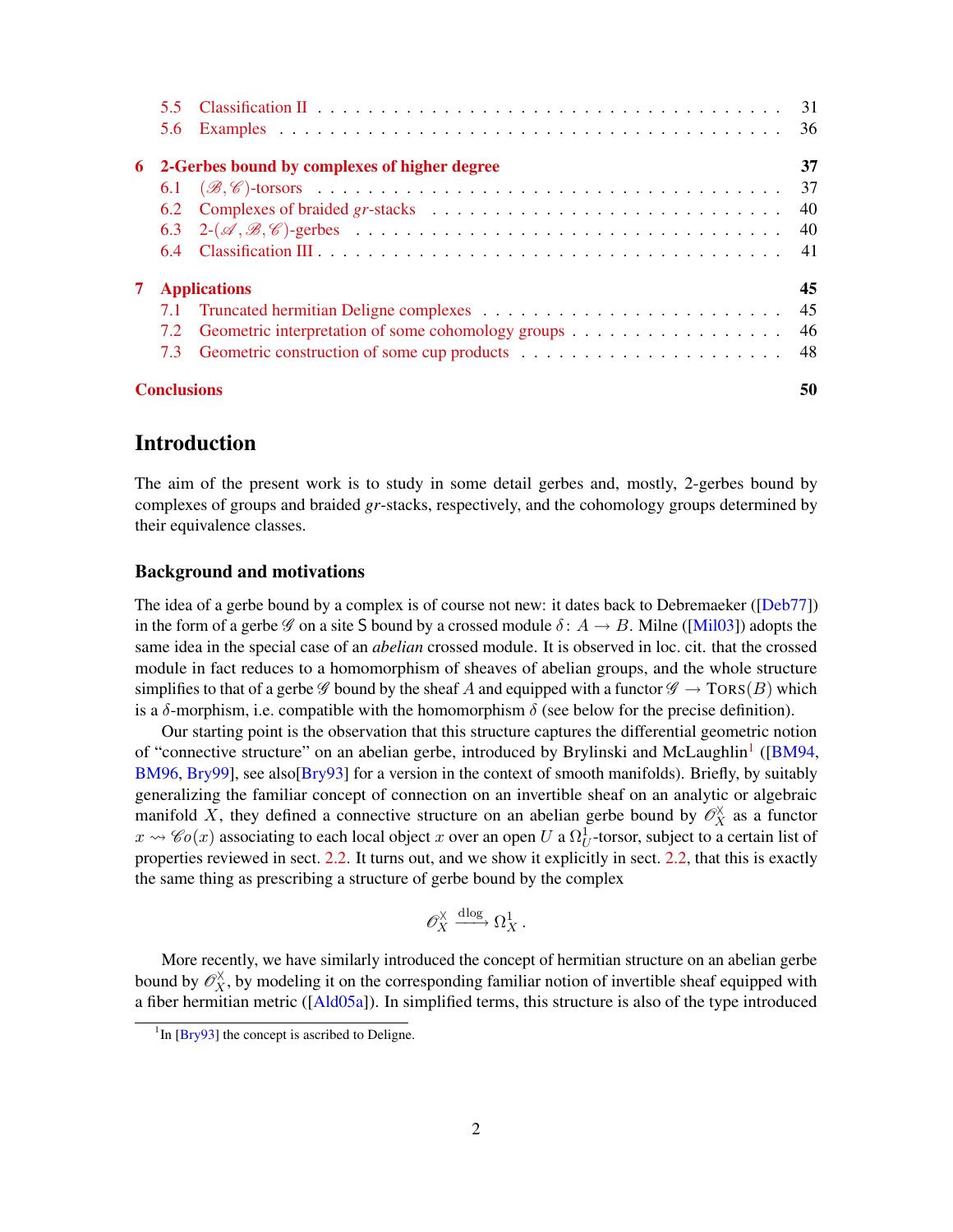<span id="page-2-2"></span>above, namely we find that in this case it can be conveniently encoded in the structure of gerbe bound by the complex

$$
\mathscr{O}_X^{\times} \xrightarrow{\log|\cdot|} \mathscr{E}_X^0,
$$

where the latter denotes the sheaf of smooth real functions on X.

It is reasonable to expect that the list can be made longer with other interesting examples. However, we want point out that the real interest of these construction lies in a different direction (or directions). On one hand, there is the obvious interest of being able to generalize to the case of gerbes several structures of differential geometric interest. On the other, there is the fact that typically equivalence classes (suitably defined) of these structures turn out to be classified by interesting cohomology theories, and as a feedback we can get a geometric characterization of the elements of these groups. For instance, the cohomology groups relevant in the above examples are the Deligne cohomology group  $H_D^3(X, \mathbf{Z}(2))$ , and the hermitian Deligne cohomology group  $\widehat{H}_D^3(X, 1)$ .

In fact, Brylinski and McLaughlin have shown that their constructions provide the adequate context for notable extensions of the tame symbol map in algebraic K-theory, where gerbes are useful in order to obtain a geometric picture for some regulator maps to Deligne-Beĭlinson cohomology (cf. [[Bry94](#page-51-3)]). More importantly, they extend their framework in two directions: (1) they consider the case of 2-gerbes as well, and (2) they define appropriate notions of curvature both for gerbes and 2-gerbes bound by  $\mathcal{O}_X^{\times}$ . Passing from gerbes to 2-gerbes corresponds to an increase in the degree of the involved cohomology groups, whereas introducing more levels of differential geometric structures corresponds to cohomology groups of higher *weights.* The geometric and the cohomological aspects are tied together very neatly in the following sense: the Deligne cohomology groups  $H_7^p$  $_{\mathcal{D}}^{p}(X,A(k)),$ where A is a subring of R, can be regarded as somewhat pathological in the range  $p > 2k$ , where they cannot receive regulator maps from, say, absolute cohomology.<sup>[2](#page-2-0)</sup> It is reassuring that the gerbes and 2-gerbes corresponding to the tame symbol maps and various related cup products turn out to naturally have a connective structure (and even curvatures), so that their classifying Deligne cohomology groups lie in the "safe" range  $p \leq 2k$ .<sup>[3](#page-2-1)</sup>

A similar story was developed by the author in the case of hermitian Deligne cohomology ([[Ald05a](#page-50-2)]), motivated by the existence of certain natural hermitian structures on tame symbols. As mentioned before, the cohomological counterpart is given by hermitian Deligne cohomology, and there is a parallel for 2-gerbes as well. Namely, we have put forward a definition of hermitian structure for 2-gerbes (to be reviewed and revised below) bound by  $\mathcal{O}_X^{\times}$  and found that the corresponding equivalence classes are in 1–1 correspondence with the elements of the group  $\widehat{H}^4_{\mathcal{D}}(X, 1)$ . In particular, the gerbes and 2-gerbes corresponding to the tame symbols studied by Brylinski and McLaughlin were found to naturally support a hermitian structure as well. Moreover, it was found that these structures, namely the analytic (or algebraic) connective structure of Brylinski and McLaughlin and the hermitian structure we introduced are compatible in the following sense: One of the byproducts of our work is that there is a natural notion of connective structure canonically associated with the hermitian structure. It was found that this new connective structure agrees with the one of Brylinski-McLaughlin once they are mapped into an appropriate complex of smooth forms. (Part of this theory will be recalled and further clarified in the last part of the present paper.)

Not quite satisfying, as the reader will have no doubt noticed, is the fact that weights and degrees are precisely in what seems to be the bad range. However, a more interesting group  $\widehat{H}^4_{\mathcal{D}}(X, 2)$ does appear in the following way: in [[Ald05a](#page-50-2)] we introduced a complex, denoted Γ(2)• (defined in

<span id="page-2-1"></span><span id="page-2-0"></span><sup>&</sup>lt;sup>2</sup>The absolute cohomology groups in that range are zero.

<sup>&</sup>lt;sup>3</sup>There is of course an interest in knowing that, say,  $H_D^3(X, Z(1))$  classifies abelian gerbes bound by  $\mathscr{O}_X^{\times}$ , however the nice connection with regulators, etc. is lost.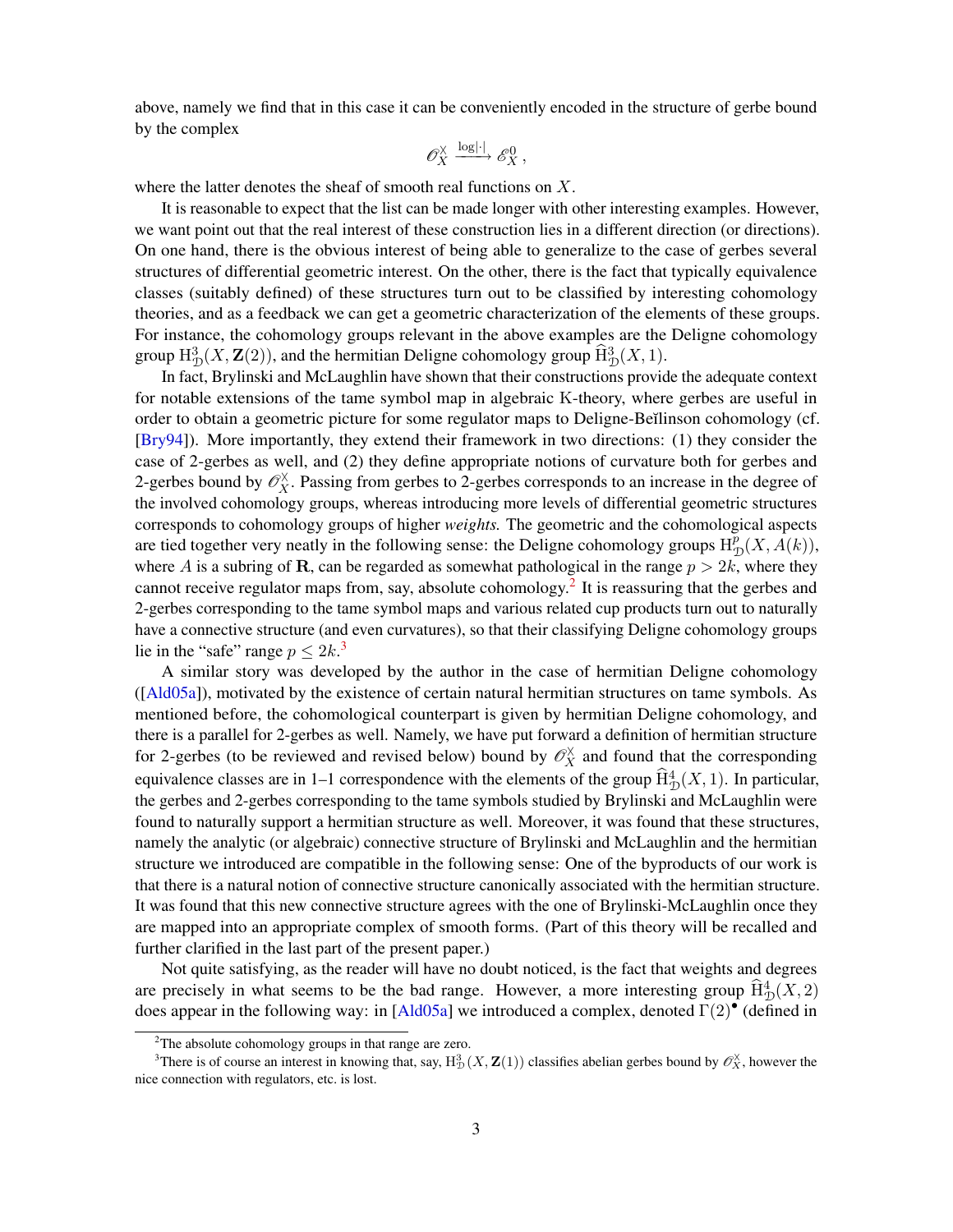<span id="page-3-0"></span>section [7.1\)](#page-44-1), and we (informally) argued that the hypercohomology group  $\mathbf{H}^4(X,\Gamma(2)^{\bullet})$  classifies 2gerbes equipped with both a connective structure à la Brylinski-McLaughlin and a hermitian structure in our sense which are compatible as explained to above. In loc. cit. we found there is a surjection  $\widehat{H}^4_{\mathcal{D}}(X, 2) \to \mathbf{H}^4(X, \Gamma(2)^{\bullet})$ , so classes of 2-gerbes can indeed be lifted to a more desirable group, but a truly geometric characterization was not provided. Let us remark that the interest of the group  $\widehat{H}^4_{\mathcal{D}}(X, 2)$  lies in the fact that it is the receiving target of the cup product map

$$
\widehat{\operatorname{Pic}} X \otimes \widehat{\operatorname{Pic}} X \longrightarrow \widehat{\operatorname{H}}^4_{\mathcal{D}}(X,2)\,,
$$

where  $\widehat{\text{Pic}} X \simeq \widehat{\text{H}}_{\mathcal{D}}^2(X, 1)$  is the group of isomorphism classes of metrized invertible sheaves. When  $X$  is a complete curve, this map gives a cohomological interpretation of Deligne's determinant of cohomology construction ([[Del87](#page-51-4)]), which has been analyzed in various guises in [[Bry99](#page-51-1), [Ald04](#page-50-3)], and [\[Ald05b\]](#page-50-4) in the singular case.

The desire to remedy the above shortcoming and enhance the results of [[Ald05a](#page-50-2)], as well as the desire to cast the results in the form expounded at the beginning of this introduction—suitably extended to include 2-gerbes—constitute our motivation for the present work. The framework we have found, that of 2-gerbes bound by a complex of braided *gr*-stacks, is quite more general than what would be minimally required for just solving the mentioned problems, and lends itself to possible generalizations to the non-abelian case, which we plan to address in part in a subsequent publication. We now proceed to describe the present results in the remaining part of this introduction.

### Statement of the results

For the purpose of this introduction let us informally assume that  $X$  is a smooth base scheme, or an analytic manifold, and that  $C/X$  is an appropriate category of spaces "over" X with a Grothendieck topology, making it into a site.

To keep track of cohomology degrees, recall that Deligne cohomology and its variants have a built-in degree index shift. The convention we use in this introduction and the rest of the paper is to revert to standard cohomology degrees whenever we are not specifically dealing with one of these specific cohomology theories.

Our first result is a straightforward generalization of the concept of abelian gerbe bound by a homomorphism of sheaves of abelian groups to the case where we have a complex of abelian groups of the form:

$$
A \xrightarrow{\delta} B \xrightarrow{\sigma} C.
$$

We find that an abelian gerbe  $\mathscr G$  bound by the above complex is conveniently defined as an A-gerbe  $\mathscr G$ equipped with a functor

$$
\mathscr{G} \longrightarrow \text{TORS}(B,C)\,,
$$

where the right hand side denotes the gerbe of  $B$ -torsors with a section of the associated  $C$ -torsor obtained by extension of the structure group from  $B$  to  $C$ . We then obtain through a simple Cech cohomology argument that equivalence classes of such gerbes are classified by the hypercohomology group

$$
H^2(X, A \to B \to C).
$$

We show at the end of section [3](#page-14-0) that this is the appropriate general cadre for the notion of curvature: indeed we prove that Brylinski and McLaughlin's original definition of a gerbe with connective structure and "curving" can be cast as a gerbe bound by a complex of length 3, for an appropriate choice of the groups involved.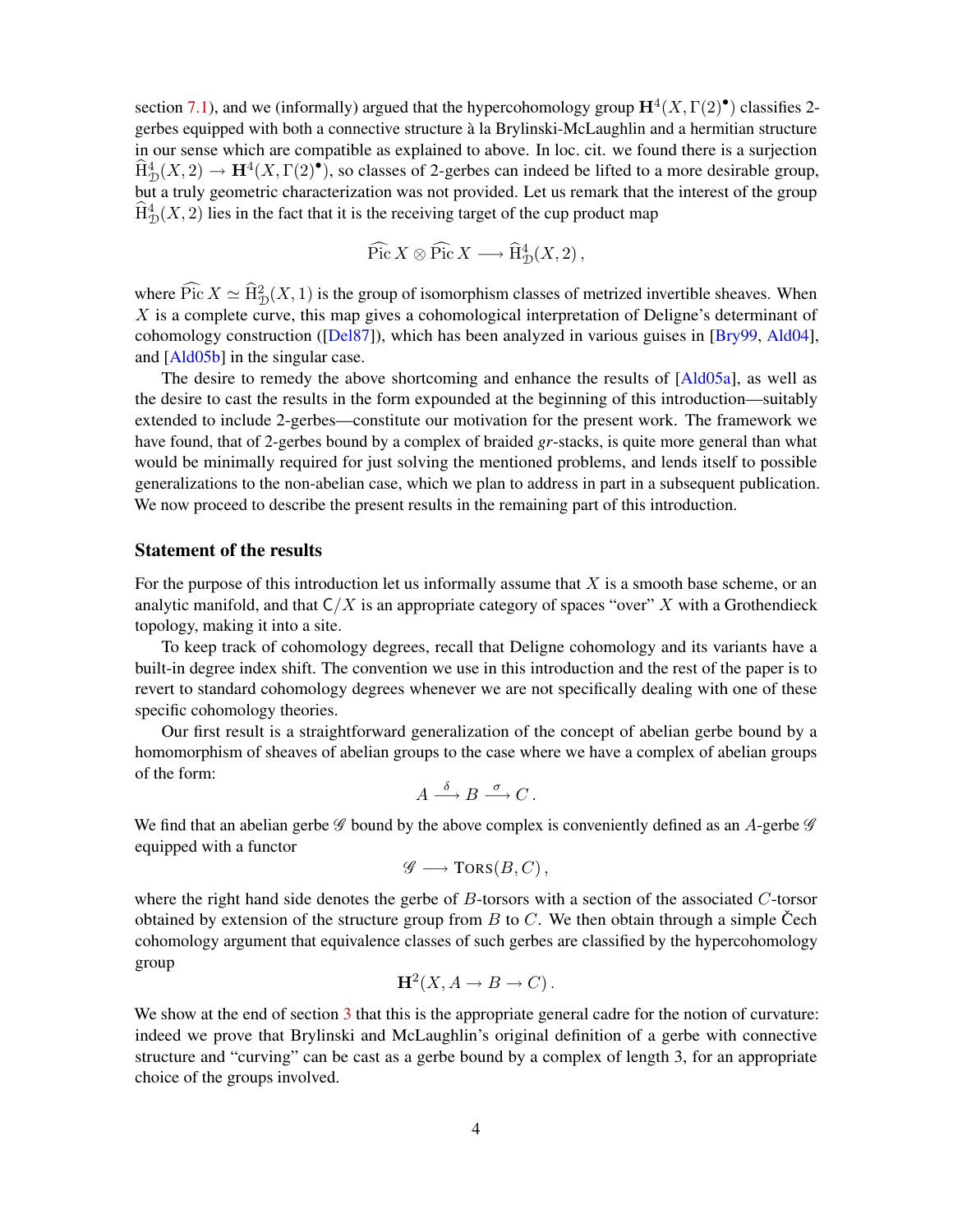<span id="page-4-1"></span>The extension of the idea of gerbe bound by a complex to the case of 2-gerbes is more involved, but quite interesting.

We want to consider abelian 2-gerbes, where of course the word "abelian" must be properly qualified. We adopt the point of view of loc. cit. of calling "abelian" a 2-gerbe bound by a braided *gr*-stack in the following sense: It is known that the fibered category of automorphisms of an object  $x$ over  $U \to X$  in a 2-gerbe is a *gr*-stack. Let  $\mathscr A$  be a *gr*-stack over X. A 2- $\mathscr A$ -gerbe  $\mathfrak G$  is a 2-gerbe with the property that each local automorphism *gr*-stack is equivalent to (the restriction of)  $\mathscr A$ . As we know from [[Bre94a](#page-51-5)], if this equivalence is natural in x, then  $\mathscr A$  will be forced to be braided, i.e. its group law has a non-strict commutativity property. A special case is when  $\mathscr{A} = \text{TORS}(A)$ , that is, the *gr*-stack is the stack of torsors (in fact, a gerbe) over an abelian group A. Then we speak of a 2-gerbe bound by  $A$ , or 2- $A$ -gerbe.

Note that it follows from [[Bre92](#page-51-6), [Bre94a](#page-51-5)] that for an abelian  $2-\mathcal{A}$ -gerbe  $\mathfrak G$  the stack of morphisms  $\mathscr{A}ut_{U}(x, y)$  of two objects over  $U \to X$  has the structure of  $\mathscr{A}|_{U}$ -torsor, and that  $\mathfrak{G}$  determines a 1-cocycle, hence a cohomology set, with values in  $TORS(\mathscr{A})$ . Note that for any *gr*-stack  $\mathscr{A}$  this is a neutral 2-gerbe, see [[Bre90](#page-50-5)]. By suitably decomposing the torsors comprising this cocycle, we obtain a degree 2 cohomology set with values in  $\mathscr A$  itself. This leads to the familiar degree 3 cohomology group with values in A in the case  $\mathscr{A} = \text{TORS}(A)$ . We will find generalizations by studying the analogous constructions for complexes of *gr*-stacks, defined below.

Thus, given an additive functor  $\lambda: \mathscr{A} \to \mathscr{B}$  of braided *gr*-stacks we define a 2-gerbe bound by this "complex" as a pair  $(\mathfrak{G}, J)$ , where  $\mathfrak{G}$  is a 2- $\mathcal{A}$ -gerbe and J is a cartesian 2-functor

$$
J\colon \mathfrak{G}\longrightarrow \mathrm{TORS}(\mathscr{B})
$$

which is a  $\lambda$ -morphism, see section [5.3](#page-24-0) for the precise definition. Once the notion of morphism and then of equivalence of such pairs are defined, we find that equivalence classes are in 1–1 correspondence with the elements of a cohomology set which we could provisionally write as:

$$
\mathrm{H}^1(\text{Tors}(\mathscr{A}) \to \text{Tors}(\mathscr{B}))\,.
$$

Once again, by suitably decomposing the torsors comprising the 1-cocycle with values in the complex  $\lambda_*$ : TORS( $\mathscr{A}$ ) → TORS( $\mathscr{B}$ ) determined by  $\mathfrak{G}$ , we obtain a degree 2 cohomology set with values in the complex  $\lambda: \mathscr{A} \to \mathscr{B}$  itself.

In order to properly handle the hermitian Deligne cohomology group we are ultimately interested in, we can further generalize this notion to that of a 2-gerbe bound by a *complex* of *gr*-stacks, that is a diagram of additive functors:

$$
(\pm) \qquad \qquad \mathscr{A} \stackrel{\lambda}{\longrightarrow} \mathscr{B} \stackrel{\mu}{\longrightarrow} \mathscr{C}
$$

where the composition  $\mu \circ \lambda$  is required to be isomorphic to the null functor sending  $\mathscr A$  to the unit object of  $\mathscr C$ . Thus a 2-gerbe  $\mathscr B$  is bound by the above complex if there is a cartesian 2-functor

<span id="page-4-0"></span>
$$
\tilde J\colon \mathfrak{G}\longrightarrow \mathrm{TORS}(\mathscr{B},\mathscr{C})\,,
$$

where the right hand side denotes the 2-gerbe of  $\mathcal{B}$ -torsors which become equivalent to the trivial  $\mathscr C$ -torsor. Then we show that equivalence classes of such pairs  $(\mathfrak{G}, \tilde{J})$  are classified by a cohomology set:

$$
H^1(TORS(\mathscr{A}) \to TORS(\mathscr{B}) \to TORS(\mathscr{C}))
$$
,

from which we can obtain a degree two cohomology set with coefficients in the *gr*-stack complex above. This is done in sections [5](#page-21-0) and [6,](#page-36-0) where the relevant theorems are stated and proven in full.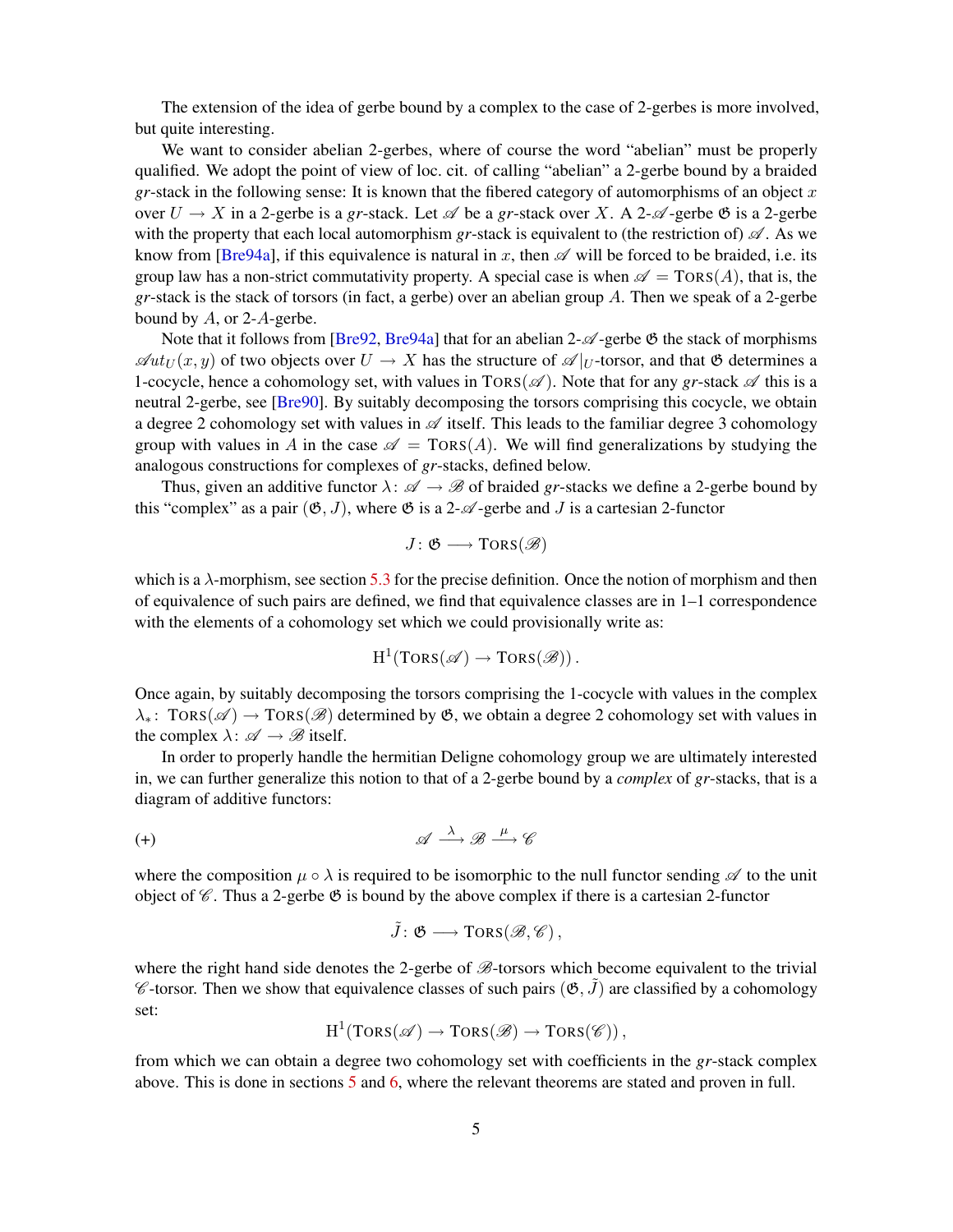<span id="page-5-1"></span>Along the way we get interesting byproducts shedding a new light on the notion of gerbe bound by a complex. In section [5.4](#page-25-0) we prove that for a strictly abelian (and not just braided)  $gr\text{-stack } \mathcal{B}$ , that is, one that arises from a homomorphism of sheaves of abelian groups, we have the equivalence

$$
\text{GERBES}(B, H) \xrightarrow{\sim} \text{TORS}(\mathscr{B})
$$

where  $\mathscr{B} = \text{TORS}(B, H)$ . Then later in section [6.1,](#page-36-1) we observe that  $TORS(\mathscr{B}, \mathscr{C})$  introduced above is equivalent, when  $\mathscr{C} = \text{TORS}(C, K)$  with the 2-gerbe of gerbes bound by  $B \to H$  which become neutral as gerbes bound by  $C \to K$ .

These partial results are part of a general process whereby we make contact with ordinary hypercohomology by assuming all all the involved *gr*-stacks are strictly abelian. Concretely, if  $\mathscr{A} = \text{Tors}(A, G), \mathscr{B} = \text{Tors}(B, H)$ , and  $\mathscr{C} = \text{Tors}(C, K)$  the complex of gr-stacks we have been considering reduces to the commutative diagram of (sheaves of) abelian groups:

$$
\begin{array}{ccc}\n & A \xrightarrow{f} & B \xrightarrow{g} C \\
 & \delta & \downarrow & \downarrow \\
 & G \xrightarrow{u} & H \xrightarrow{v} K\n\end{array}
$$
\n
$$
(*)
$$

The theorem we obtain in section [6.4](#page-40-0) is that equivalence classes of 2-gerbes bound by the complex  $(+)$ are classified by the standard hypercohomology group

<span id="page-5-0"></span>
$$
H^3(X, (\text{cone of } (*))[-1])
$$
.

As we will see in section [7,](#page-44-0) this is exactly the kind of cohomology group we need in order to give a geometric construction of the elements of the hermitian Deligne cohomology group  $\widehat{H}^4_{\mathcal{D}}(X, 2)$ . In particular, in section [7.3,](#page-47-0) we give a reasonably detailed construction of a 2-gerbe, denoted  $(\mathscr{L}, \mathscr{M})_{h,h}^{\frown}$ , whose class in  $\widehat{H}^4_{\mathcal{D}}(X, 2)$  is the cup product  $[\mathscr{L}, \rho] \cup [\mathscr{M}, \sigma]$  of  $[\mathscr{L}, \rho], [\mathscr{M}, \sigma] \in \widehat{\text{Pic}} X$ .

In section [5,](#page-21-0) especially in sections [5.4](#page-25-0) and [5.5](#page-30-0) we prove intermediate results for the case where there is no  $\mathscr{C}$ , so the diagram  $(*)$  above reduces to the left square.

In all cases, when moving from cohomology sets with values in complexes of gerbes of torsors to (hyper)cohomology groups with values in cone of complexes, we compute explicit cocycles with respect to hypercovers, rather than ordinary covers. We find that even in the case of groups the cocycles so obtained present additional interesting terms.

### Organization and contents of the paper

Overall we have adopted a mix of bottom-up and top-down approaches. We have refrained from starting from the most general statement and then working our way down. Instead we have adopted a sequence of successive generalizations.

Our treatment of cohomology deserves some explanations. At the beginning, where several proofs are standard, we have adopted a Čech point of view. In the latter part of the paper, where we deal with torsors over *gr*-stacks, we have found worthwhile *not* to assume that decompositions with respect to Cech covers are sufficient. So we have actually computed cocycles using hypercovers, adopting the same point of view and formalism of [[Bre94a](#page-51-5)]. Since we have dealt with hypercovers in a rather direct way, formulas acquire a substantial decoration of indices, which can be quite daunting. The usual advice is to ignore the hypercover indices on first parsing and reduce everything to the Čech formalism and replace (hyper)cohomology with its Čech counterpart.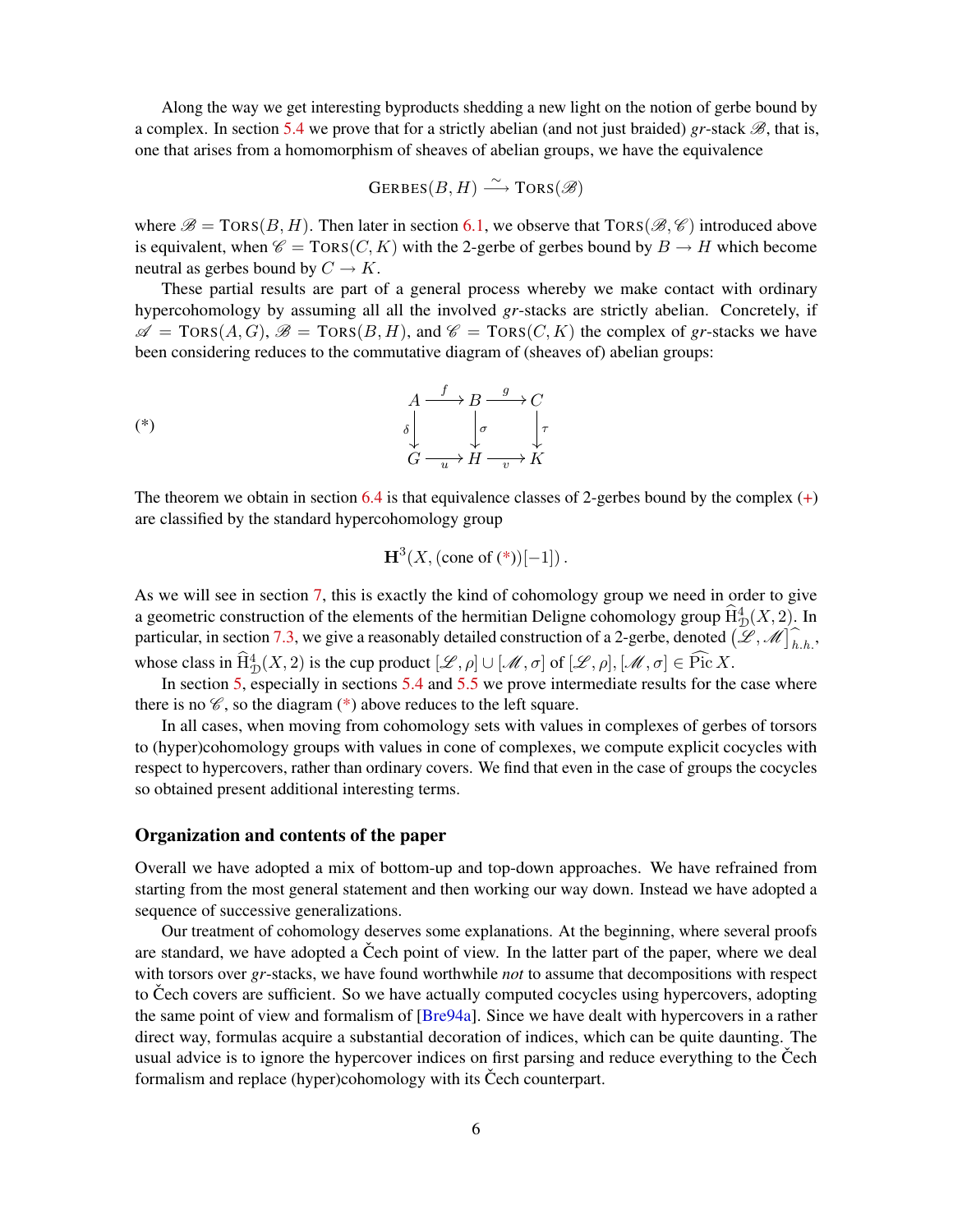<span id="page-6-3"></span>A note about sites: When dealing with categorical matters, it comes at no additional cost to formulate everything, including cohomology sets, for sites. Thus usually we will assume that gerbes and 2-gerbes are fibered over a site S. This site will in fact be a category of objects over an object X, so that we will often use the notation  $C/X$ , assuming the category C has been equipped with an appropriate Grothendieck topology. By thinking of X as the terminal object in  $C/X$ , we can conveniently denote cohomology sets as  $H^{\bullet}(X, -)$  or  $\mathbf{H}^{\bullet}(X, -)$ , depending on whether we wish to emphasize the "hyper" aspect.

This paper is organized as follows. In section [1](#page-6-0) we recall a few background notions, collect some notation, and we provide a quick overview of various Deligne-type cohomology theories needed in the rest of the paper.

We introduce the concept of gerbe bound by a length 2 complex in section [2,](#page-9-0) where we also review the pivotal example of connective structure in some detail. We then proceed in section [3](#page-14-0) to define and classify gerbes bound by a length 3 complex. Section [4](#page-18-0) is dedicated to a quick review of 2-gerbes. Unfortunately we cannot make this paper completely self-contained without writing another book on 2-gerbes, therefore referring to the literature, especially [[Bre94a](#page-51-5)], remains indispensable. Sections [5](#page-21-0) and [6](#page-36-0) then contain our main results, where we classify 2-gerbes bound by complexes of *gr*-stacks. Finally, in section [7,](#page-44-0) we return to the realm complex algebraic manifolds, and give some applications to hermitian Deligne cohomology.

### Acknowledgments

I warmly thank Larry Breen for an email exchange clarifying a few points. Partial support by FSU CRC under a COFRS grant no. 015290. is gratefully acknowledged.

## <span id="page-6-0"></span>1 Background notions

### <span id="page-6-1"></span>1.1 Assumptions and notations

In the following, X will be a smooth scheme or a complex analytic manifold. In the algebraic case, some results can be stated for X smooth over a base scheme S. Actually, in most of the applications we will be concerned with the case when X is an algebraic manifold,<sup>[4](#page-6-2)</sup> hence  $S = \text{Spec } C$ . In this case the complex analytic manifold above will be  $X^{an}$ , the set of complex points of X with the analytic topology, but usually we will not explicitly mark this in the notation.

Gerbes "over  $X$ " are stacks in groupoids and, similarly, 2-gerbes are 2-categories fibered in (lax) 2-groupoids satisfying certain conditions to be explained below, over an appropriate site of "spaces" over X. As explained at the end of the introduction, whenever dealing with general categorical matters, the specific choice of this site will be somewhat immaterial. In order to fix ideas, and to revert in the end to specific cohomology theories, we will assume that we are given an appropriate category with fiber products  $C/X$  of spaces over X equipped with a Grothendieck topology. The main requirement will be that the various sheaves such as  $\mathcal{O}_X$ ,  $\Omega_X^{\bullet}$ , etc. as defined with respect to  $C/X$  restrict to their usual counterparts under  $U \to X$ , whenever U is open in the ordinary—for the Zariski or Analytic topology—sense. More specifically, following ref. [[Bry93](#page-51-2)], if  $X$  is a scheme we may as well consider the small étale site  $X_{\acute{e}t}$ , namely  $C/X = Et/X$ , where we denote by Et the class of étale maps over  $X$ , and covers are jointly surjective families of étale maps. It is useful to allow the same type of construction when  $S = \text{Spec } C$ , and we want to consider  $X^{an}$ . Namely we obtain a corresponding "analytic" site by mapping  $U \to X$  from  $X_{\acute{e}t}$  to  $U^{an} \to X^{an}$ . According to

<span id="page-6-2"></span> ${}^{4}$ By algebraic manifold we mean a smooth, separated scheme of finite type over C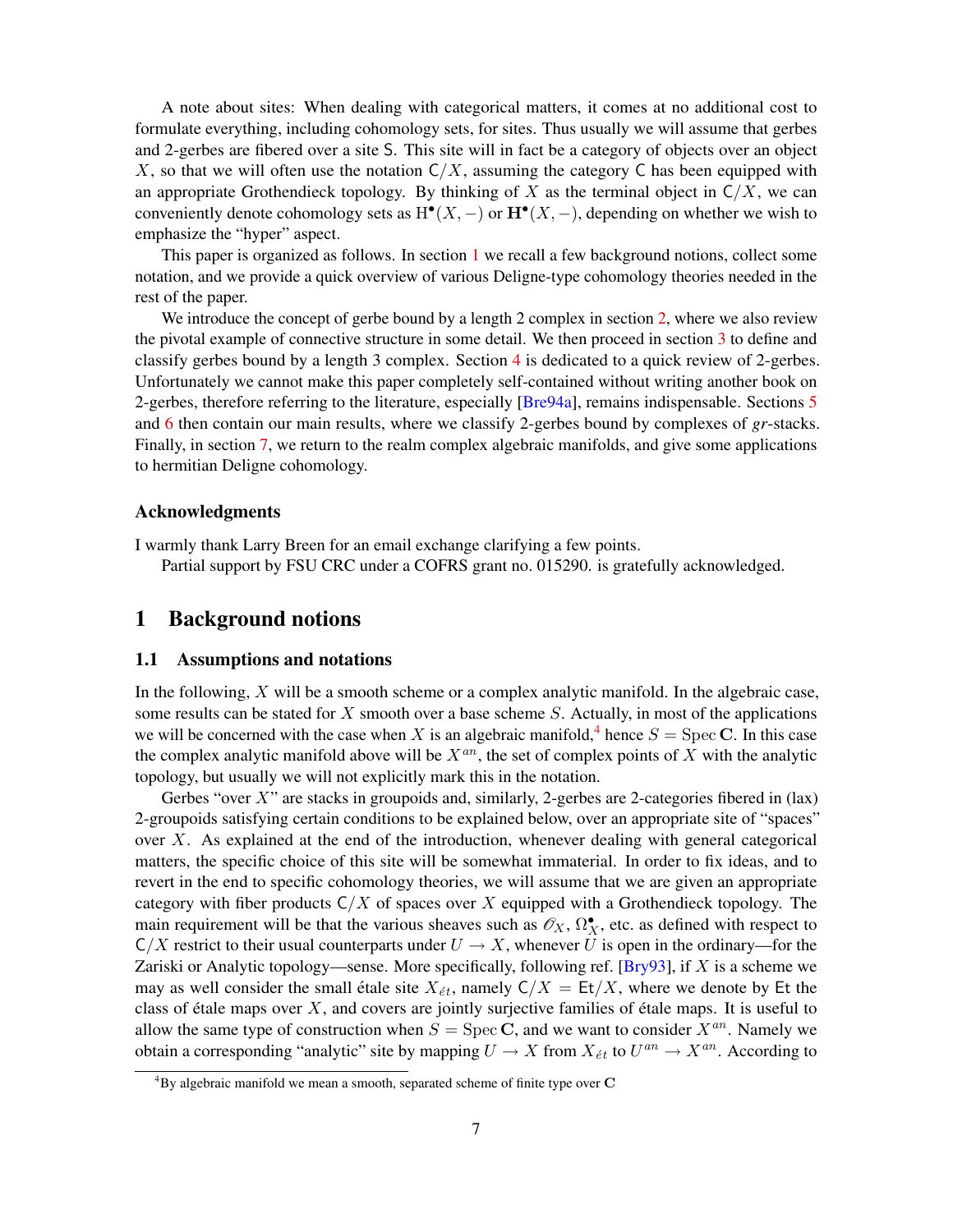<span id="page-7-3"></span>ref. [[Mil80](#page-52-1)], this determines the same topology as the standard analytic one. In the latter case, that is if X is a complex manifold,  $C/X$  will be the small Top site. Similarly, when X is a scheme to be considered with its ordinary topology, we set  $C/X = X_{zar}$ , the small Zariski site of X whose covers are injective maps  $V \to U$  with U open in X. Note that in general we will not be considering the corresponding "big" sites. However, the general categorical constructions which form the main body of this paper are going to work in that context too.  $5$ 

In general we will refer to the topology on  $C/X$  simply as a topology on  $X$ , and accordingly we will simply speak of "open" sets for members  $V \to U$  of a cover of  $U \to X$ . As it is well known, fibered products take the place of intersections, and we will use the standard notation of denoting the various multiple "intersections" (i.e. fibered products) relative to a covering  $\{U_i \rightarrow U\}_{i \in I}$  as:  $U_{ij} = U_i \times_U U_j$ ,  $U_{ijk} = U_i \times_U U_j \times_U U_k$ , etc. Also in the relative case of X over a base S,  $C/X$ will be obtained by restriction from  $C/S$ . However, our notation will not always explicitly reflect this.

#### 1.1.1 Often used notations.

For a subring A of **R** and an integer p,  $A(p) = (2\pi)^{p}$  $\sqrt{-1}$ )<sup>p</sup> A is the Tate twist of A. We identify  $C/Z(p) \simeq C^{\times}$  via the exponential map  $z \mapsto \exp(z/(2\pi\sqrt{-1})^{p-1})$ , and  $C \simeq \mathbf{R}(p) \oplus \mathbf{R}(p-1)$ , so  ${\bf C}/{\bf R}(p) \simeq {\bf R}(p-1)$ . The projection  $\pi_p\colon {\bf C} \to {\bf R}(p)$  is given by  $\pi_p(z) = \frac{1}{2}(z + (-1)^p \bar{z})$ , for  $z \in {\bf C}$ , and similarly for any other complex quantity.

If  $E$  is a set (or group, ring, module...), then  $E<sub>X</sub>$  denotes the corresponding constant sheaf of sets (or groups, rings, modules...).

If X is a scheme or complex manifold,  $\Omega_X^{\bullet}$  denotes the corresponding (algebraic or analytic) de Rham complex. We set  $\mathscr{O}_X \equiv \Omega_X^0$  as usual.  $\mathscr{E}_X^{\bullet}$  denotes the de Rham complex of sheaves of R-valued smooth forms on the underlying smooth manifold. Furthermore,  $\mathscr{A}_X^{\bullet} = \mathscr{E}_X^{\bullet} \otimes_R \mathbf{C}$ , and is  $\mathscr{E}_X^{\bullet}(p)$  the twist  $\mathscr{E}_X^{\bullet} \otimes_{\mathbf{R}} \mathbf{R}(p)$ . Also,  $\mathscr{A}_X^{p,q}$  will denote the sheaf of smooth  $(p, q)$ -forms, and  $\mathscr{A}_{X}^{n} = \bigoplus_{p+q=n}^{\infty} \mathscr{A}_{X}^{p,q}$ , where the differential decomposes in the standard fashion,  $d = \partial + \bar{\partial}$ , according to types. We also introduce the imaginary operator  $d^c = \partial - \bar{\partial}^6$  $d^c = \partial - \bar{\partial}^6$  and we have the rules

$$
d\pi_p(\omega) = \pi_p(d\omega), \quad d^c \pi_p(\omega) = \pi_{p+1}(d^c \omega)
$$

for any complex form  $\omega$ . Note that we have  $2\partial\partial = d^c d$ .

The standard Hodge filtrations on  $\Omega_X^{\bullet}$  and  $\mathscr{A}_X^{\bullet}$  are as follows:  $F^p \Omega_X^{\bullet} \equiv \sigma^p \Omega_X^{\bullet}$  is the sharp truncation in degree p:

$$
0 \longrightarrow \cdots \longrightarrow 0 \longrightarrow \Omega_X^p \longrightarrow \cdots \longrightarrow \Omega_X^{\dim X},
$$

whereas  $F^p \mathscr{A}_X^{\bullet}$  is the total complex of:  $\bigoplus_{r\geq p} \mathscr{A}_X^{r,\bullet-r}$ .

#### <span id="page-7-0"></span>1.2 Various Deligne complexes and cohomologies

Standard references on Deligne cohomology are: [Be $\overline{84}$ , EV $\overline{88}$ ].

For a subring  $A \subset \mathbf{R}$  and an integer p, the Deligne cohomology groups of weight p of X with values in A are the hypercohomology groups:

(1.2.1) 
$$
\mathrm{H}^{\bullet}_{\mathcal{D}}(X, A(p)) \stackrel{\text{def}}{=} \mathbf{H}^{\bullet}(X, A(p)^{\bullet}_{\mathcal{D}, X}),
$$

<span id="page-7-1"></span><sup>&</sup>lt;sup>5</sup>To be more specific one could consider sites such as  $X_{\beta t}$ , the big étale site of X, if X is a scheme, namely  $C/X =$ Sch/X equipped with the étale topology defined by the class Et of étale maps over X; correspondingly,  $C/X = \text{Cmpl}x/X$ , with the topology given by standard open covers, or by analytification of étale covers as described above.

<span id="page-7-2"></span><sup>&</sup>lt;sup>6</sup>We omit the customary factor  $1/(4\pi\sqrt{-1})$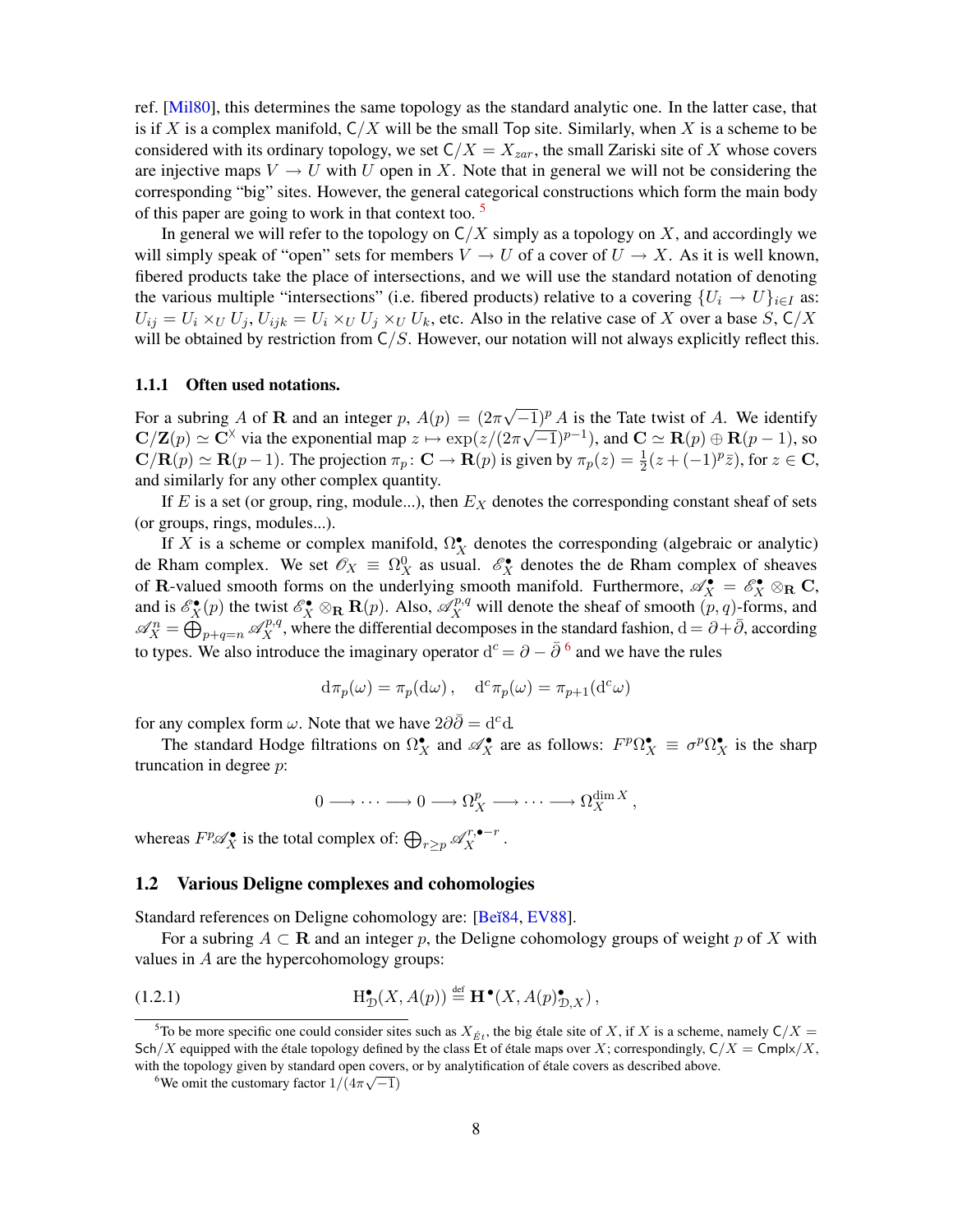<span id="page-8-5"></span>where  $A(p)_{\mathcal{D},X}^{\bullet}$  is the complex

<span id="page-8-1"></span>(1.2.2) 
$$
A(p)_{\mathcal{D},X}^{\bullet} = \text{Cone}(A(p)_X \oplus F^p \Omega_X^{\bullet} \longrightarrow \Omega_X^{\bullet})[-1]
$$

<span id="page-8-0"></span>(1.2.3) 
$$
\xrightarrow{\simeq} (A(j)_X \xrightarrow{\iota} \mathcal{O}_X \xrightarrow{d} \Omega^1_X \xrightarrow{d} \cdots \xrightarrow{d} \Omega^{p-1}_X).
$$

where the map in the cone is the difference of the two inclusions and  $\stackrel{\simeq}{\longrightarrow}$  denotes a quasi-isomorphism. The complex in  $(1.2.3)$  is the one we will normally use in what follows.

When  $A = \mathbf{R}$ , Deligne cohomology groups can be computed using other complexes quasiisomorphic to  $(1.2.2)$  or  $(1.2.3)$ , in particular:

(1.2.4) 
$$
\widetilde{\mathbf{R}(p)}_{\mathcal{D}}^{\bullet} = \text{Cone} \left( F^p \mathscr{A}_X^{\bullet} \to \mathscr{E}_X^{\bullet}(p-1) \right)[-1].
$$

(See the references quoted above for a proof.)

The *Hermitian* variant of Deligne cohomology is obtained by considering the hypercohomology groups

(1.2.5) 
$$
\widehat{\mathrm{H}}^{\bullet}_{\mathcal{D}}(X,p) \stackrel{\text{def}}{=} \mathbf{H}^{\bullet}(X,C(p)^{\bullet}_{X})
$$

of the complex

(1.2.6) 
$$
C(p)_{X}^{\bullet} = \text{Cone}\big(\mathbf{Z}(p)_{X} \bigoplus (F^{p}\mathscr{A}_{X}^{\bullet} \cap \sigma^{2p}\mathscr{E}_{X}^{\bullet}(p)) \longrightarrow \mathscr{E}_{X}^{\bullet}(p)\big)[-1],
$$

introduced by Brylinski in [[Bry99](#page-51-1)]. We proved in [[Ald04](#page-50-3)] that it is quasi-isomorphic to the complex:

<span id="page-8-2"></span>
$$
(1.2.7) \tD_{h.h.}(p)_{X}^{\bullet} = \text{Cone}(\mathbf{Z}(p)_{\mathcal{D}}^{\bullet} \oplus (F^{p}\mathscr{A}_{X}^{\bullet} \cap \sigma^{2p}\mathscr{E}_{X}^{\bullet}(p)) \longrightarrow \widetilde{\mathbf{R}(p)_{\mathcal{D}}}[-1].
$$

The interest of [\(1.2.7\)](#page-8-2) lies in the fact that the second hypercohomology group of  $D_{h.h.}(1)^{\bullet}_{X}$  provides a characterization of the *canonical connection* associated to a hermitian line bundle ([[Ald04](#page-50-3), [Ald05a](#page-50-2)]). We will also need a leaner version of the complex  $(1.2.7)$  introduced in [\[Ald05b\]](#page-50-4), namely:

(1.2.8) 
$$
\mathfrak{D}_{h.h.}(p)_{X}^{\bullet} = \text{Cone}\big(\mathbf{Z}(p)_{\mathcal{D}}^{\bullet} \xrightarrow{\rho_p} \sigma^{<2p} \mathfrak{D}^{\bullet}(\mathscr{A}_{X}^{\bullet}, p)\big)[-1].
$$

Here  $\mathfrak{D}^\bullet(\mathscr{A}_X^\bullet,p)$  is the *Deligne Algebra* over the complex  $\mathscr{A}_X^\bullet$ , discussed in full in [[BG97](#page-50-7), [BGKK](#page-50-8), [Gon04\]](#page-51-8), and  $\sigma^{<2p}$  denotes its sharp truncation in degrees above 2p, so that:

<span id="page-8-3"></span>
$$
(1.2.9) \qquad \sigma^{<2p} \mathfrak{D}^n(\mathscr{A}_X^{\bullet}, p) = \begin{cases} 0 & n = 0, \\ \mathscr{E}_X^{n-1}(p-1) \bigcap \bigoplus_{\substack{p'+q'=n-1 \\ p' < p, q' < p}} \mathscr{A}_X^{p', q'} & n \le 2p-1. \end{cases}
$$

The differential is  $-\pi \circ d$ , where  $\pi$  is the projection that simply chops off the degrees falling outside the scope of [\(1.2.9\)](#page-8-3). Using [\(1.2.3\)](#page-8-0), the map  $\rho_p$  is:

<span id="page-8-4"></span>
$$
\rho_p^n = \begin{cases} 0 & n = 0, \\ (-1)^n \pi_{p-1} & 1 \le n \le p. \end{cases}
$$

1.2.10 Example. In the following we will be concerned almost exclusively with the complexes of weight  $p = 1$  and  $p = 2$ . Explicitly, we have:

(1.2.11) 
$$
\mathfrak{D}_{h.h.}(1)_X^{\bullet} = \left(\mathbf{Z}(1)_X \stackrel{\imath}{\longrightarrow} \mathscr{O}_X \stackrel{\pi_0}{\longrightarrow} \mathscr{E}_X^0\right),
$$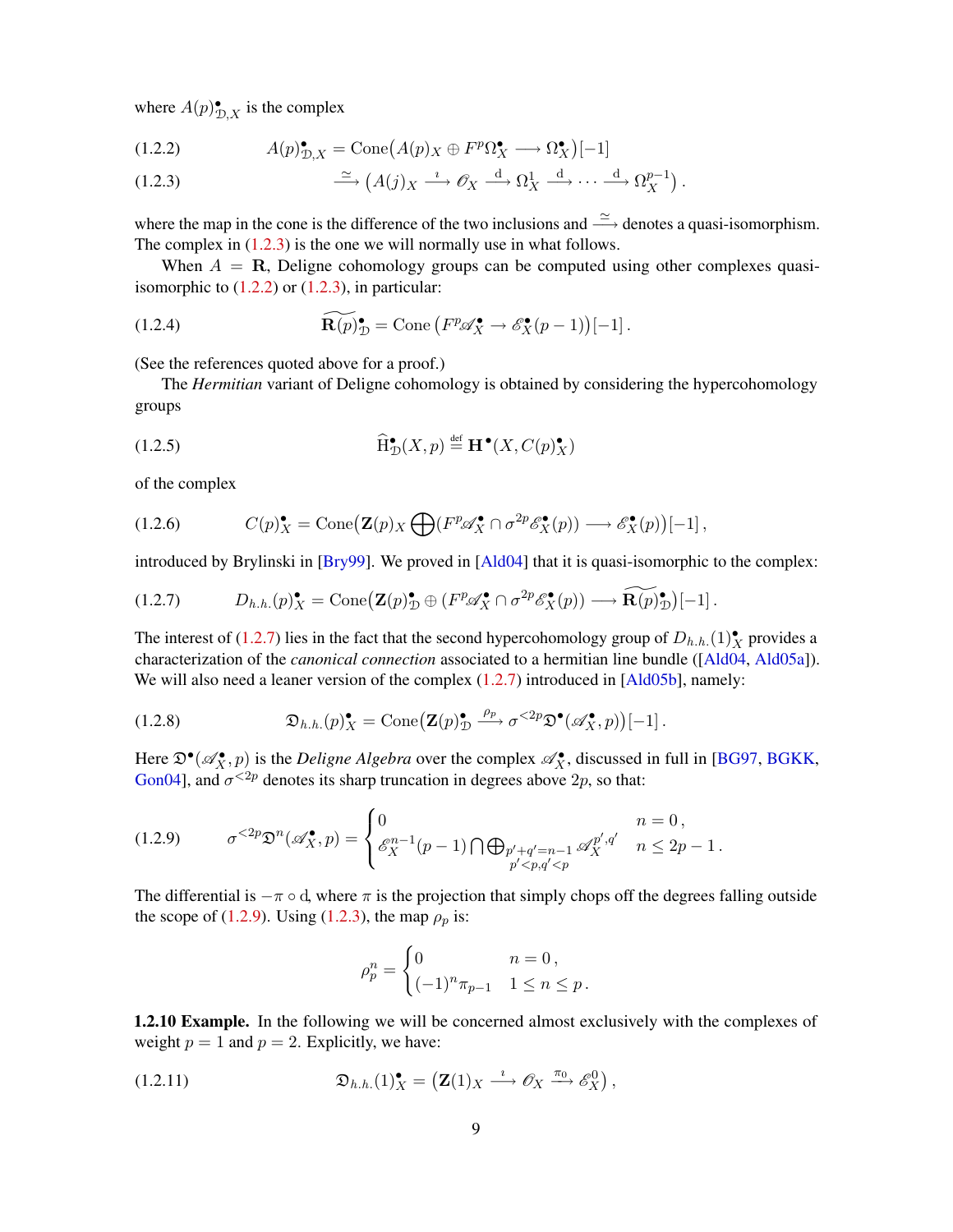<span id="page-9-2"></span>whereas the complex  $\mathfrak{D}_{h.h.}(2)_{X}^{\bullet}$  is the cone (shifted by 1) of the map:

<span id="page-9-1"></span>
$$
\mathbf{Z}(2)_X \xrightarrow{\iota} \mathcal{O}_X \xrightarrow{\mathrm{d}} \Omega_X^1
$$
\n
$$
\downarrow \neg \tau_1 \qquad \qquad \downarrow \pi_1
$$
\n
$$
\mathcal{E}_X^0(1) \xrightarrow{\phantom{X} \mathcal{E}_X^1(1)} \mathcal{E}_X^2(1) \cap \mathcal{A}_X^{1,1}
$$

*1.2.13 Remark.* Using the complex [\(1.2.11\)](#page-8-4), one shows that

 $\widehat{\mathrm{H}}_{\mathcal{D}}^2(X,1) \simeq \widehat{\mathrm{Pic}} X,$ 

the group of isomorphism classes of line bundles with hermitian metric. This follows from an easy Čech argument, as in [[Esn88](#page-51-9)]. Thus the same type of argument, using the complex  $D_{h.h.}(1)^{\bullet}_{X}$ , implies the uniqueness of the canonical connection, see [\[Ald05a\]](#page-50-2).

We conclude this review section by observing that all complexes introduced so far possess a product structure (or several mutually homotopic such structures), additive with respect to the weights, so that we have graded commutative cup products

$$
H^k_{\mathcal{D}}(X, A(p)) \otimes H^l_{\mathcal{D}}(X, A(q)) \xrightarrow{\cup} H^{k+l}_{\mathcal{D}}(X, A(p+q))
$$

and

$$
\widehat{\mathrm{H}}^k_{\mathcal{D}}(X,p)\otimes \widehat{\mathrm{H}}^l_{\mathcal{D}}(X,q) \xrightarrow{\cup} \widehat{\mathrm{H}}^{k+l}_{\mathcal{D}}(X,p+q).
$$

The reader should refer to the literature cited in this section for more details and explicit formulas for the products.

## <span id="page-9-0"></span>2 Gerbes with abelian band

In the following we recall a few definitions about gerbes. The canonical reference is [[Gir71](#page-51-10)], whereas a detailed exposition adapted to spaces is [[Bre94a](#page-51-5)]. We will need the abelian part of the whole theory, for which a readable account is to be found in [\[Bry93\]](#page-51-2).

Let C be a category with finite fibered products, equipped with a Grothendieck topology. A *gerbe*  $\mathscr G$  over C is a stack in groupoids  $p: \mathscr G \to \mathsf C$  such that:

- 1. G is *locally non-empty*, namely there exists a cover  $U \to X$  such that  $Ob(\mathcal{G}_U)$  is non-empty;
- 2. G is *locally connected*, that is, for each pair of objects of G, there is a cover  $\varphi: V \to U$  such that their inverse images are isomorphic. In other words if  $x, y \in Ob \mathscr{G}_U$ , then  $Hom_U(\varphi^*x, \varphi^*y)$  is non-empty.

For an object  $x \in Ob \mathscr{G}_U$ , the sheaf  $\underline{\mathrm{Aut}}(x)$  is a sheaf of groups on  $C/U$ . (Recall that over  $\varphi: V \to U$ , we have  $\underline{\mathrm{Aut}}(x)(V) = \mathrm{Aut}_V(\varphi^*x)$ .) Let now A be a sheaf of groups on C: We say that  $\mathscr G$  is an *A-gerbe* if for each object x with  $\varphi(x) = U$  as above there is a *natural* isomorphism

$$
a_x\colon \underline{\mathrm{Aut}}(x) \xrightarrow{\sim} A|_U.
$$

The naturality in  $x$  will force the group  $A$  to be abelian, and in the following we will restrict our attention to this case. The sheaf A will be referred to as the *band* of the gerbe  $\mathscr{G}$ . We also say that  $\mathscr G$  is *bound* by A. (In the general—non-abelian—case, the band  $L(A)$  will have a more complicated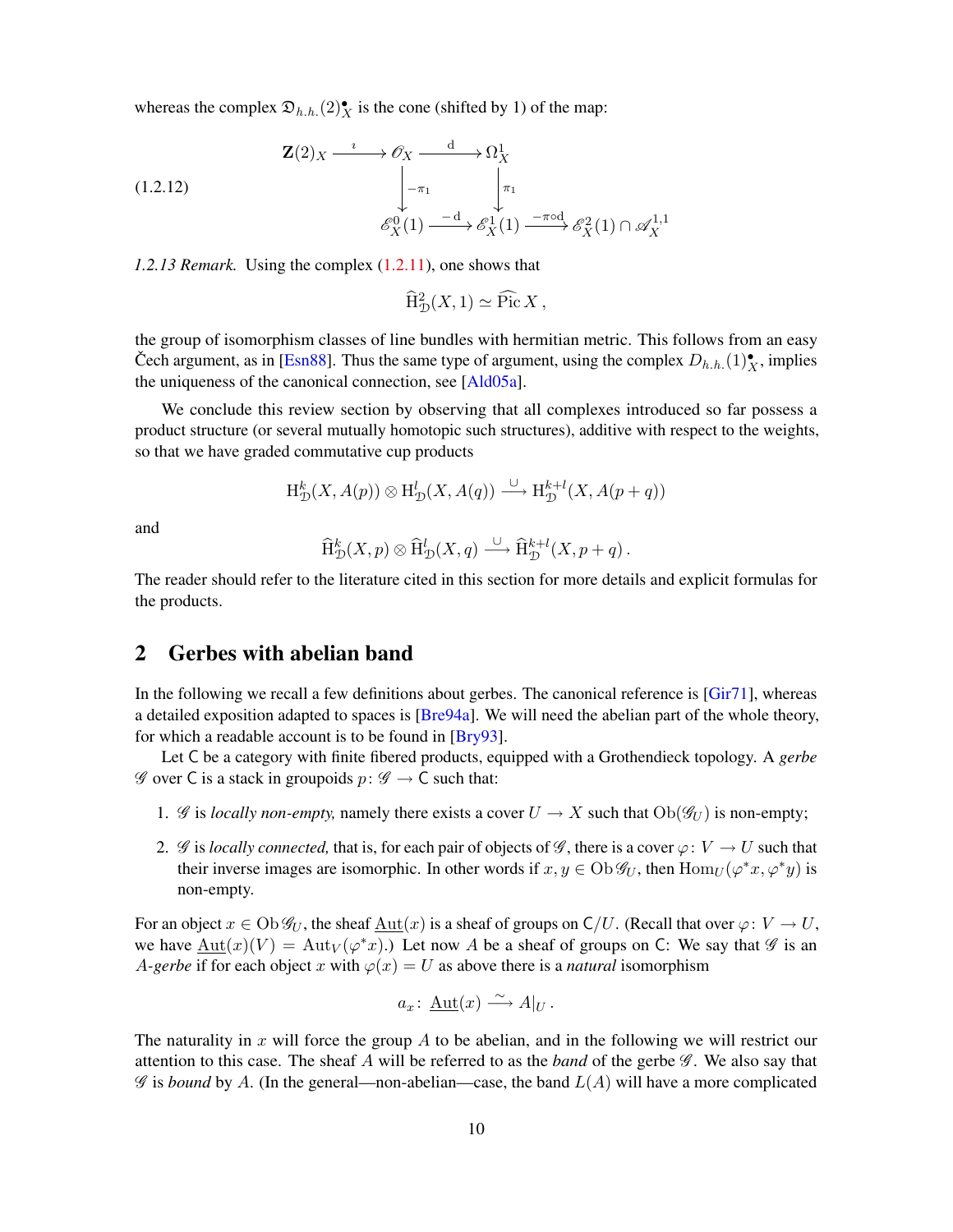<span id="page-10-3"></span>definition, as the various sheaves  $A|_U$  are glued along  $U \times_X U$  only up to inner automorphisms. In the abelian case this is immaterial and we can abuse the language and call  $A$  the band of  $\mathscr{G}$ .)

A morphism  $\lambda : \mathscr{G} \to \mathscr{H}$  is a cartesian functor between the underlying fibered categories, and it is an equivalence if it is an equivalence of categories. Moreover, if  $\mathscr G$  is an A-gerbe, and  $\mathscr H$  is a B-gerbe, with a group homomorphism  $f: A \rightarrow B$ , then the morphism  $\lambda$  will have to satisfy the obvious commutative diagrams. Such a morphism is called an f-morphism.

An f-morphism for which f is an isomorphism is automatically an equivalence. So is, in particular, a morphism between two A-gerbes  $\mathscr G$  and  $\mathscr G'$ . So if A is abelian, it follows from [[Gir71](#page-51-10)] that A classes of equivalences of A-gerbes are classified by  $H^2(X, A)$ , the standard second cohomology group of X in the derived functor sense. See also, e.g.  $[Bry93]$ , for a proof in the Cech setting.

### <span id="page-10-0"></span>2.1 Gerbes bound by a complex

We are going to use the notion of gerbe bound by a length two complex  $A \rightarrow B$  of sheaves of abelian groups over  $C/X$ , as in [\[Mil03\]](#page-52-0). Let us review the formal definition:

<span id="page-10-2"></span>**2.1.1 Definition.** Let A and B be two sheaves of abelian groups on  $C/X$ , and  $\delta \in \text{Hom}(A, B)$ , so that  $A \stackrel{\delta}{\longrightarrow} B$  is a complex of length two. A gerbe  $\mathscr G$  bound by  $A \to B$  is an A-gerbe over  $\mathsf{C}/X$ equipped with a  $\delta$ -morphism of gerbes

$$
\mu\colon \mathscr{G}\to\operatorname{TORS}(B)\,.
$$

(Notice that  $TORS(B)$  is a B-gerbe, so the notion of  $\delta$ -morphism makes sense.)

More generally, one would have the notion of a gerbe *G* bound by a sheaf of *crossed modules*, as per Debremaeker's original definition in ref. [[Deb77](#page-51-0)]. If  $(A, B, \delta)$  be a crossed module, where  $\delta: A \to B$  is a group homomorphism, compatible with the action of B over A, a gerbe bound by it is an A-gerbe  $\mathscr G$  with a  $\delta$ -morphism  $\lambda$  above, together with other data relative to the stacks of automorphisms of local objects, see ref. [[Deb77](#page-51-0)]. When both  $A$  and  $B$  are abelian, the crossed module becomes simply a complex, and everything reduces to the data in the previous definition.

As usual, a morphism of complexes  $(f, g)$ :  $(A, B, \delta) \rightarrow (A', B', \delta')$  is a commutative diagram of group homomorphisms:

$$
A \xrightarrow{\delta} B
$$
  

$$
f \downarrow \qquad \downarrow g
$$
  

$$
A' \xrightarrow{\delta'} B'
$$

If  $\mathscr G$  and  $\mathscr G'$  are bound by  $(A, B)$  and  $(A', B')$ , respectively, then we have a corresponding notion of  $(f, g)$ -morphism as follows:

<span id="page-10-1"></span>**2.1.2 Definition.** An  $(f, g)$ -morphism from  $\mathscr G$  to  $\mathscr G'$  consists of:

- 1. an *f*-morphism  $\lambda : \mathscr{G} \to \mathscr{G}'$ ;
- 2. a natural isomorphism of functors

$$
\alpha\colon g_*\circ\mu\Longrightarrow \mu'\circ\lambda
$$

from  $\mathscr G$  to  $\operatorname{TORS}(B')$ .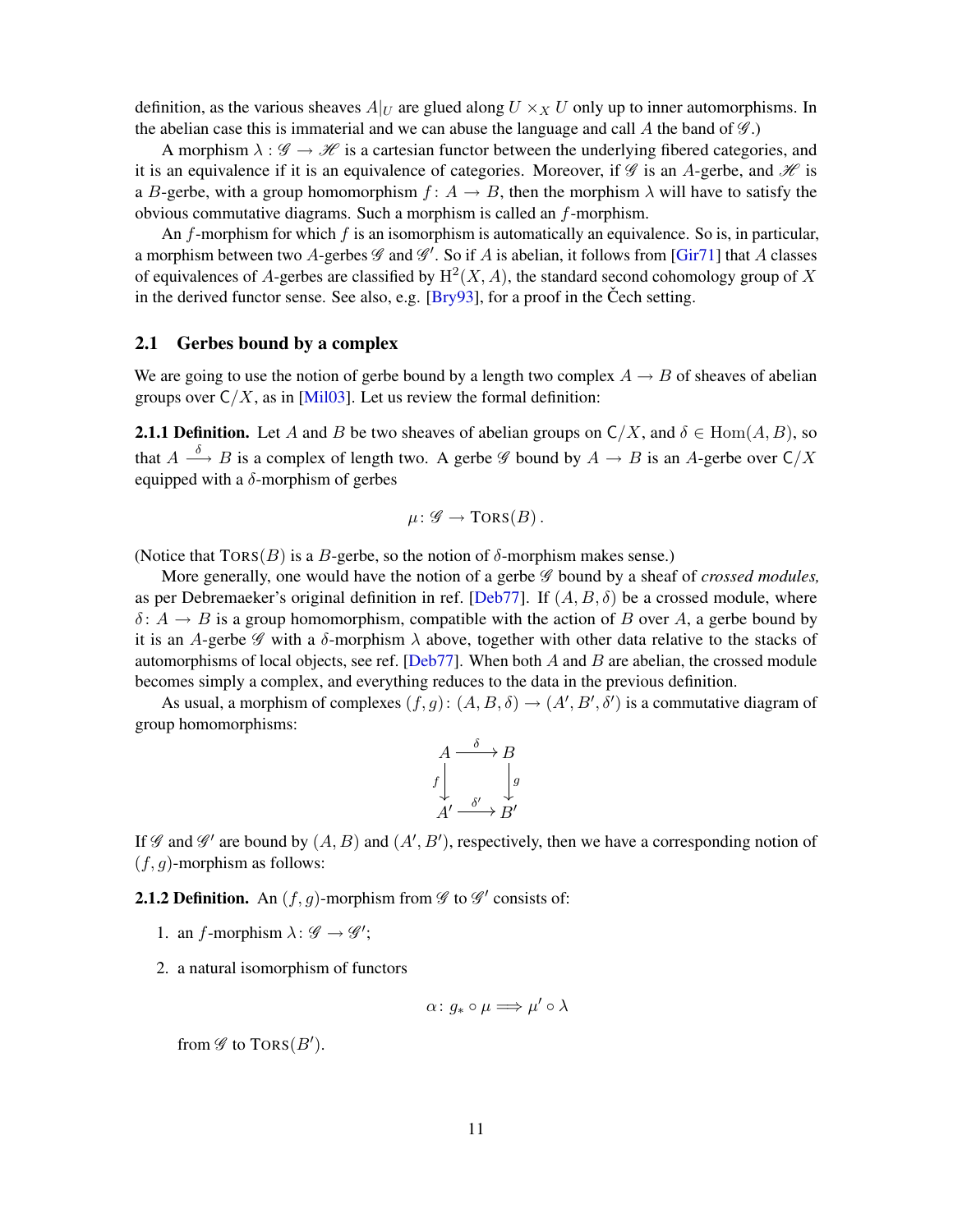<span id="page-11-4"></span>In the definition  $g_*$  is the g-morphism TORS(A)  $\rightarrow$  TORS(B) induced by g in the obvious way.

For completeness, let us also mention that we also have the notion of morphism of morphisms, see [[Mil03](#page-52-0)]. Namely, let  $(\lambda_1, \alpha_1)$  and  $(\lambda_2, \alpha_2)$  be two morphisms  $(\mathscr{G}, \mu) \to (\mathscr{G}', \mu')$ . A morphism  $m: (\lambda_1, \alpha_1) \to (\lambda_2, \alpha_2)$  is a natural transformation  $m: \lambda_1 \Rightarrow \lambda_2$  such that the following is verified:

$$
(\mu * m) \circ \alpha_1 = \alpha_2.
$$

With these notions the gerbes bound by a complex of length 2 form a 2-category. In particular, when  $A' = A$  and  $B = B'$  we denote this 2-category by GERBES(A, B).

### 2.1.1 Classification of  $(A, B)$ -gerbes.

Once again, consider the special case  $A' = A$  and  $B' = B$ , with f and g being the respective identity maps. Then we speak of an (A, B)-morphism, and in particular of a (A, B)-*equivalence* if the underlying functor  $\lambda: \mathscr{G} \to \mathscr{G}'$  is an equivalence in the usual sense.  $(A, B)$ -equivalence is an equivalence relation, and the set of equivalence classes is  $\mathbf{H}^2(X, A \to B)$ . While this can be defined in general (see ref. [[Deb77](#page-51-0)]) in the abelian case it turns out to coincide with the second hypercohomology group with values in the complex  $A \rightarrow B$  in the standard sense (cf. [\[Mil03\]](#page-52-0)).

### <span id="page-11-3"></span>2.1.2 The canonical  $(f, g)$ -morphism.

Given a commutative diagram of group homomorphisms as above, there is a canonical  $(f, g)$ -morphism

$$
(f,g)_* \colon \mathsf{GERBES}(A,B) \longrightarrow \mathsf{GERBES}(A',B'),
$$

given by extension of the band. Namely, if  $\mathscr G$  is an  $A$ -gerbe, there is a well-defined procedure giving an A'-gerbe which we may call  $f_*(\mathscr{G})$ . Since locally  $\mathscr{G}_U \simeq \text{Tors}(A|_U)$ , then  $f_*(\mathscr{G})_U$  is simply given by standard extension of the structure group. Now, if  $(\mathscr{G}, \mu)$  is an  $(A, B)$ -gerbe, then  $(\mathscr{G}, g_* \circ \mu)$  is an  $(A, B')$ -gerbe and locally the functor  $g_* \circ \mu$  will be isomorphic to  $g_* \circ \delta_*$  (see in particular the proof of Thm.  $5.4.3$  below for more details<sup>[7](#page-11-1)</sup>). The latter will be replaced, by commutativity induced from the commutative square of group homomorphisms, by  $\delta'_* \circ f_*$ , which glues back to a functor  $\mu' \colon f_*(\mathscr{G}) \to \text{TORS}(B').$ 

This construction is universal in the sense that an  $(f, g)$ -morphism can be written by the composition of  $(f, g)_*$  followed by a unique (up to equivalence)  $(A', B')$ -morphism.

An alternative characterization of  $(A, B)$ -gerbes will appear in sect. [5.4,](#page-25-0) when we discuss 2-gerbes bound by complexes.

### <span id="page-11-0"></span>2.2 Examples

The following are few examples of Gerbes bound by complexes of length 2 which are relevant from the point of view of extending differential geometric structures to gerbes.

We will first review the definition of connection—or *connective structure*—on a  $\mathcal{O}_X^{\times}$ -gerbe according to Brylinski and McLaughlin (see, e.g. [\[BM94,](#page-50-0) [BM96\]](#page-50-1), or [\[Bry93\]](#page-51-2) for the smooth case).

<span id="page-11-2"></span>**2.2.1 Definition.** Let  $\mathscr G$  be a  $\mathscr O_X^{\times}$ -gerbe. A *connective structure*  $\mathscr C$ o on  $\mathscr G$  is the datum of a  $\Omega_U^1$ -torsor  $\mathscr{C}_0(x)$  for any object  $x \in \mathscr{G}_U$ , where  $U \subset X$ , subject to the following conditions.

<span id="page-11-1"></span><sup>&</sup>lt;sup>7</sup>This construction will not be used until sect.  $6.1$  and it is only dependent on the arguments of sect.  $5.4$ , in particular the proof of Thm.. [5.4.3.](#page-27-0)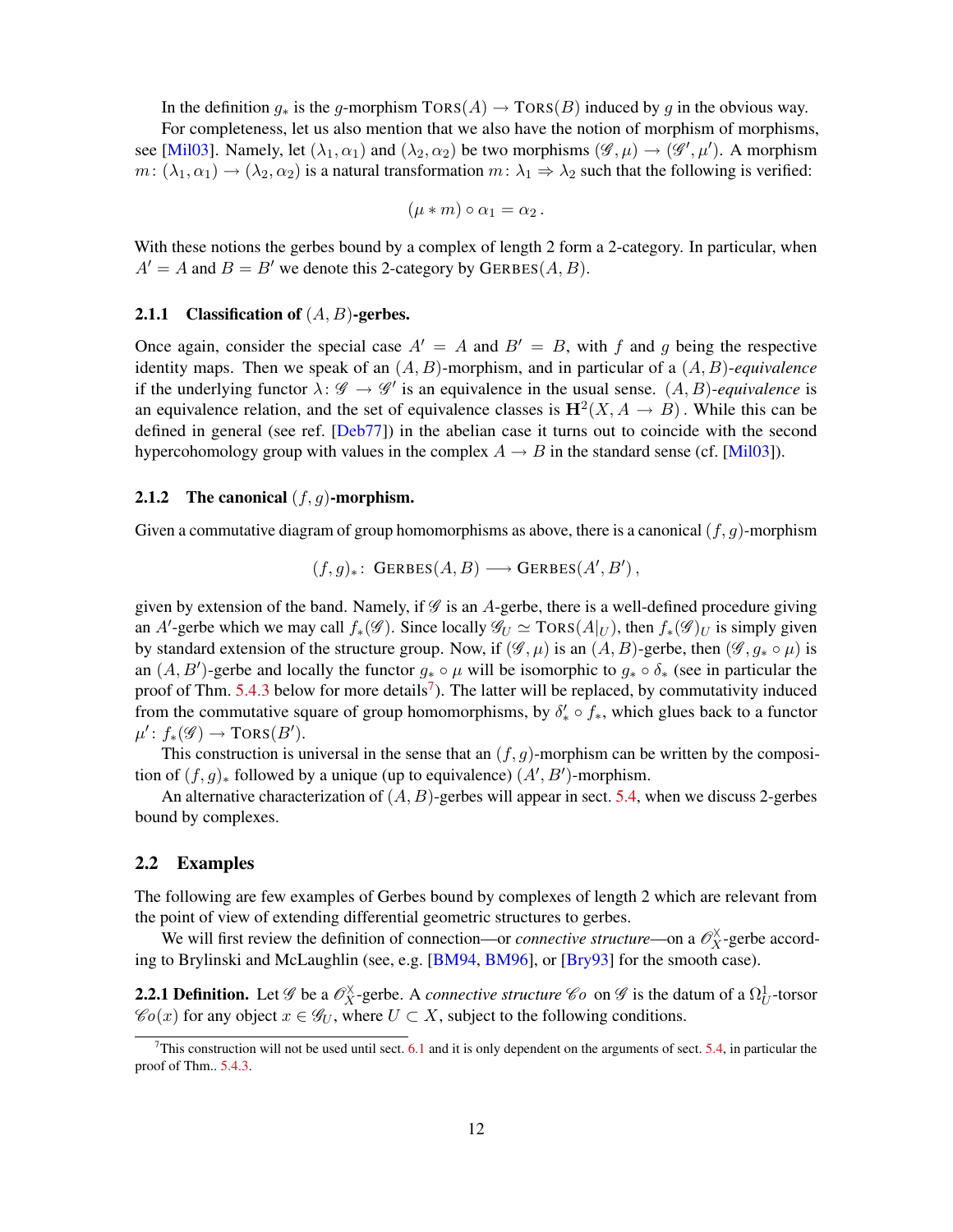1. For every isomorphism  $f : x \to y$  in  $\mathscr{G}_U$  there is an isomorphism

<span id="page-12-0"></span>
$$
f_* \equiv \mathscr{C}o(f) : \mathscr{C}o(x) \longrightarrow \mathscr{C}o(y)
$$

of  $\Omega_U^1$ -torsors. In particular, if  $f \in Aut(x) \simeq \mathscr{O}_X^{\times}|_U$ , we require:

(2.2.2) 
$$
f_* : \mathscr{C}o(x) \longrightarrow \mathscr{C}o(x) \longrightarrow \nabla + \text{dlog } f
$$

where  $\nabla$  is a section of  $\mathscr{C}_0(x)$ .

- 2. If  $g : y \to z$  is another morphism in  $\mathscr{G}_U$ , then  $(gf)_* \simeq g_* f_*$ .
- 3. The correspondence must be compatible with the restriction functors and natural transformations. Namely, if  $i^* : \mathscr{G}_U \to \mathscr{G}_V$  is the restriction functor corresponding to the morphism  $i: V \to U$ in  $C/X$ , then there is a natural isomorphism  $\alpha_i : i^* \circ \mathcal{C} \to \mathcal{C} \circ i^*$  such that the diagram:

$$
i^* \mathscr{C}o(x) \xrightarrow{\alpha_i(x)} \mathscr{C}o(i^*x)
$$
  

$$
i^*(f_*) \downarrow \qquad \qquad (i^*f)_*
$$
  

$$
i^* \mathscr{C}o(y) \xrightarrow{\alpha_i(y)} \mathscr{C}o(i^*y)
$$

commutes. Moreover given  $j: W \to V$  and the corresponding  $\alpha_j$ , there must be the obvious pentagonal compatibility diagram with the natural transformations  $\varphi_{i,j} : j^*i^* \to (ij)^*$  arising from the structure of fibered category over X. That is, given the object  $x$ , we have the commutative diagram:

$$
\begin{array}{c}\n\mathscr{C}o_W(j^*i^*x) \xrightarrow{\alpha_j} j^* \mathscr{C}o_V(i^*x) \xrightarrow{j^*\alpha_i} j^*i^* \mathscr{C}o_U(x) \\
\downarrow^{\varphi_{i,j}(x)_*} \downarrow^{\varphi_{i,j}(\mathscr{C}o_U(x))} \downarrow^{\varphi_{i,j}(\mathscr{C}o_U(x))} \\
\mathscr{C}o_W((ij)^*x) \xrightarrow{\alpha_{ij}} (\iota_j)^* \mathscr{C}o_U(x)\n\end{array}
$$

mapping to a corresponding one with y.

The following is a reformulation of the conditions in Definition [2.2.1:](#page-11-2)

<span id="page-12-1"></span>**2.2.3 Proposition.** A connective structure on the  $\mathscr{O}_X^{\times}$ -gerbe  $\mathscr G$  amounts to the datum of a structure of *gerbe bound by the complex*

$$
\Gamma: \mathscr{O}_X^{\times} \xrightarrow{\mathrm{dlog}} \Omega_X^1.
$$

*Proof.* That the various conditions in Definition [2.2.1](#page-11-2) define a cartesian functor

$$
\mathscr{C}o: \mathscr{G} \longrightarrow \text{TORS}(\Omega^1_X)
$$

is just a matter of unraveling the definition of cartesian functor. Moreover, eq. [\(2.2.2\)](#page-12-0) implies that  $\mathcal{C}_0$ is in fact a dlog-morphism.  $\Box$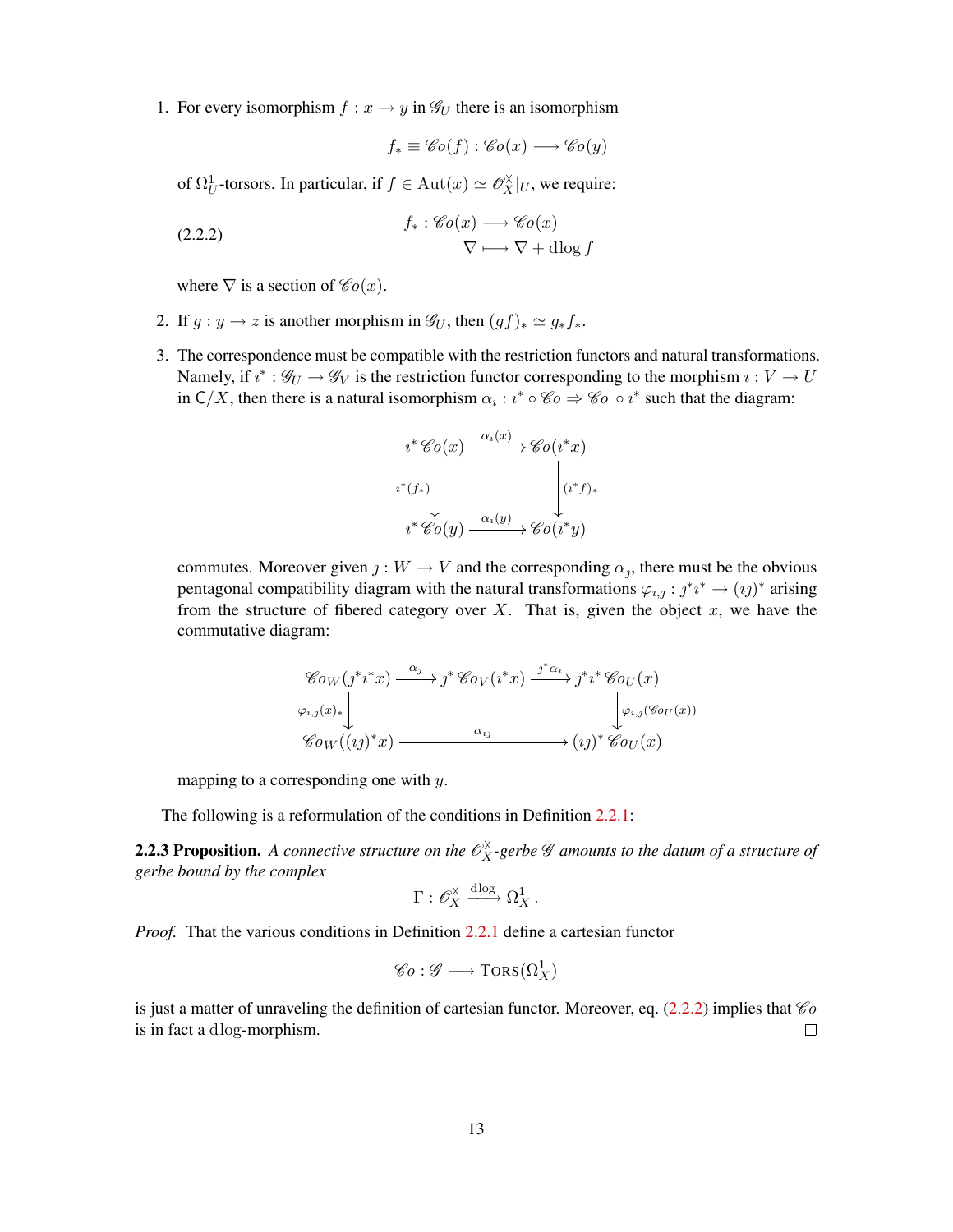<span id="page-13-2"></span>According to the general results,  $\mathcal{O}_X^{\times}$ -gerbes with connective structure are classified by the hypercohomology group

$$
\mathbf{H}^2(X,\mathscr{O}_X^{\times} \xrightarrow{\mathrm{dlog}} \Omega_X^1).
$$

Via the quasi-isomorphisms:

$$
\left(\mathscr{O}_X^{\times} \xrightarrow{\mathrm{dlog}} \Omega_X^1\right)[-1] \xrightarrow{\simeq} \left(\mathbf{Z}(2) \longrightarrow \mathscr{O}_X \xrightarrow{\mathrm{d}} \Omega_X^1\right) \xrightarrow{\simeq} \mathbf{Z}(2)^\bullet_{\mathcal{D}},
$$

where  $\mathbf{Z}(k)$ <sup>•</sup>/<sub>2</sub> is the weight k Deligne complex, we have that the classifying group is isomorphic to the *Deligne cohomology group*

$$
\mathrm{H}^3_{\mathcal{D}}(X, \mathbf{Z}(2))\,.
$$

### <span id="page-13-0"></span>2.3 Further examples

Several variations on the theme established in Definition [2.2.1](#page-11-2) and Proposition [2.2.3](#page-12-1) have been considered, typically by providing the necessary modifications in Definition [2.2.1.](#page-11-2) Following the idea embodied in Proposition [2.2.3](#page-12-1) they can be restated in terms of gerbes bound by a complex.

In ref. [[Ald05a](#page-50-2)] we have introduced a notion of hermitian structure and a variant of connective structure valued in the Hodge filtration. We consider these examples next.

### <span id="page-13-1"></span>2.3.1 Hermitian Structures.

Consider the complex:

$$
\mathscr{O}_X^\times \xrightarrow{\left|\cdot\right|^2} \mathscr{E}_X^+
$$

where  $\mathcal{E}_X^+$  is the sheaf of *smooth* functions valued in  $\mathbf{R}_{>0}$ , the connected component of 1 in  $\mathbf{R}^\times$ . A  $\mathcal{O}_X^{\times}$ -gerbe  $\mathscr G$  is said to have a *hermitian structure* (cf. ref. [[Ald05a](#page-50-2), Definition 5.2.1]) if it has the structure of a gerbe bound by  $(\mathcal{O}_X^{\times}, \mathcal{E}_X^+)$ .

Classes of equivalences of  $\mathcal{O}_X^{\times}$ -gerbes equipped with hermitian structures are therefore classified by the group

$$
\mathbf{H}^2(X, \mathscr{O}_X^{\times} \xrightarrow{|.|^2} \mathscr{E}_X^+) \simeq \widehat{\mathrm{H}}^3_{\mathcal{D}}(X,1).
$$

Recall that the latter is the third *Hermitian Deligne cohomology group* of weight 1, and the isomorphism is induced by the quasi-isomorphism

$$
\left(\mathbf{Z}(1)\to \mathscr{O}_X \xrightarrow{\text{Re}} \mathscr{E}_X^0\right) \xrightarrow{\simeq} \left(\mathscr{O}_X^{\times} \xrightarrow{|.|^2} \mathscr{E}_X^+\right)[-1],
$$

where the first is the corresponding Hermitian Deligne complex.

## 2.3.2  $F^1$ -connections.

A slight modification of the notion of connective structure recalled in sect. [2.2](#page-11-0) is to consider the length 2 complex ([\[Ald05a\]](#page-50-2)):

$$
\mathscr{O}_X^{\times} \xrightarrow{\partial \log} F^1 \mathscr{A}_X^1.
$$

Note that  $F^1 \mathscr{A}_X^1 = \mathscr{A}_X^{1,0}$ , so this is called a "type  $(1,0)$  connective structure" in [\[Ald05a\]](#page-50-2).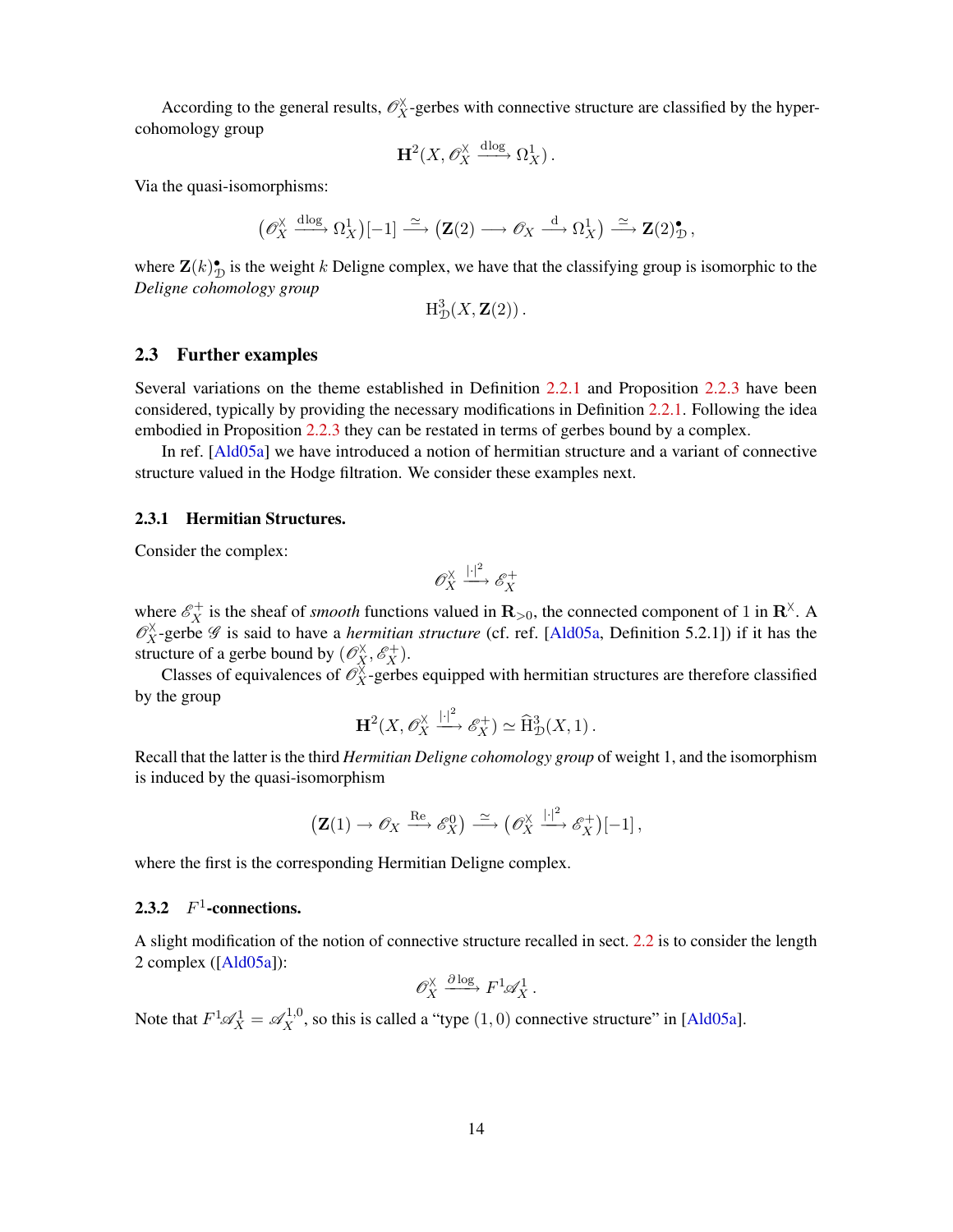### <span id="page-14-3"></span>2.3.3 Compatibility.

We have the obvious map  $\partial \log \colon \mathscr{E}_X^+ \to F^1 \mathscr{A}_X^1$  and the morphism of complexes



The notion of compatibility between a hermitian and a type  $(1, 0)$  connective structures on  $\mathscr G$  amounts to an (id,  $\partial \log$ )-morphism. In fact, it is the canonical one in the sense of sect. [2.1.2.](#page-11-3) The equivalence with [[Ald05a](#page-50-2), 5.3.2], is merely a question of unraveling Definition [2.1.2](#page-10-1) for the case at hand. The classifying group was identified in [[Ald05a](#page-50-2)] with  $\widehat{\rm H}^3_{\mathcal{D}}(X,1)$ , computed using the complex  $D_{h.h.}(1)^{\bullet}_{X}$ .

<span id="page-14-2"></span>*2.3.1 Remark.* It was found that the notion of connection compatible with a given hermitian structure as defined in loc. cit. not the same as the one used by Brylinski and others (see, e.g. [[Bry99](#page-51-1), Proposition 6.9 (1)]). Here we can further elucidate the remarks at the end of [[Ald05a](#page-50-2)] by pinpointing the geometric difference: the notion of compatibility used by Brylinski involves solely the structure of  $(\mathscr{E}_X^+, \mathscr{E}_X^1(1))$ -gerbe, whereas the definition we put forward uses the notion of *morphism* of gerbes bound by a complex. The latter remembers, so to speak, the structure of  $\mathscr{O}_X^{\times}$ -gerbe.

## <span id="page-14-0"></span>3 Gerbes bound by complexes of length 3

### <span id="page-14-1"></span>3.1  $(B, C)$ -torsors

First, recall that for a given complex  $B \stackrel{\sigma}{\longrightarrow} C$  of non-necessarily abelian groups, an  $(B, C)$ -torsor (see [[Del79](#page-51-11), [Bre90](#page-50-5)]) is a pair  $(P, s)$  where P is an B-torsor and s a section of  $\sigma_*(P) \stackrel{\text{def}}{=} P \wedge^B C$ . A morphism between two pairs  $(P, s)$  and  $(P', s')$  is a morphism  $f : P \to P'$  of B-torsors such that  $\sigma_*(f)(s) = s'$ . With these definitions the  $(B, C)$ -torsors form a category, in fact a gerbe, TORS $(B, C)$ , and we denote by  $\mathbf{H}^1(X, B \to C)$  the set of isomorphism classes. There is an obvious forgetful functor TORS $(B, C) \longrightarrow \text{TORS}(B)$ , and a corresponding map of cohomology sets  $\mathbf{H}^1(X, B \rightarrow$  $C) \longrightarrow H^1(X, B).$ 

When B and C are abelian, which is the case of interest here, the cohomology set classifying isomorphism classes of  $(B, C)$ -torsors is isomorphic to the standard hypercohomology group.

Suppose we are given a map of complexes

$$
\begin{array}{ccc}\nB & \xrightarrow{\sigma} & C \\
\downarrow{g} & & \downarrow{h} \\
B' & \xrightarrow{\sigma'} & C'\n\end{array}
$$

then we obtain a functor

$$
(g,h)_* \colon \text{TORS}(B,C) \longrightarrow \text{TORS}(B',C'),
$$

which is defined as follows. To an object  $(P, s)$  of TORS $(B, C)$  we associate the pair  $(q_*P, h_*(s))$ , where  $g_*P = P \wedge^B B'$ . This is well defined, since  $\sigma'_* g_* P \cong h_* \sigma_* P$ . Then it is immediate to verify that morphisms  $(P, s) \rightarrow (P', s')$  in  $TORS(B, C)$  are brought to morphisms in  $TORS(B', C')$ .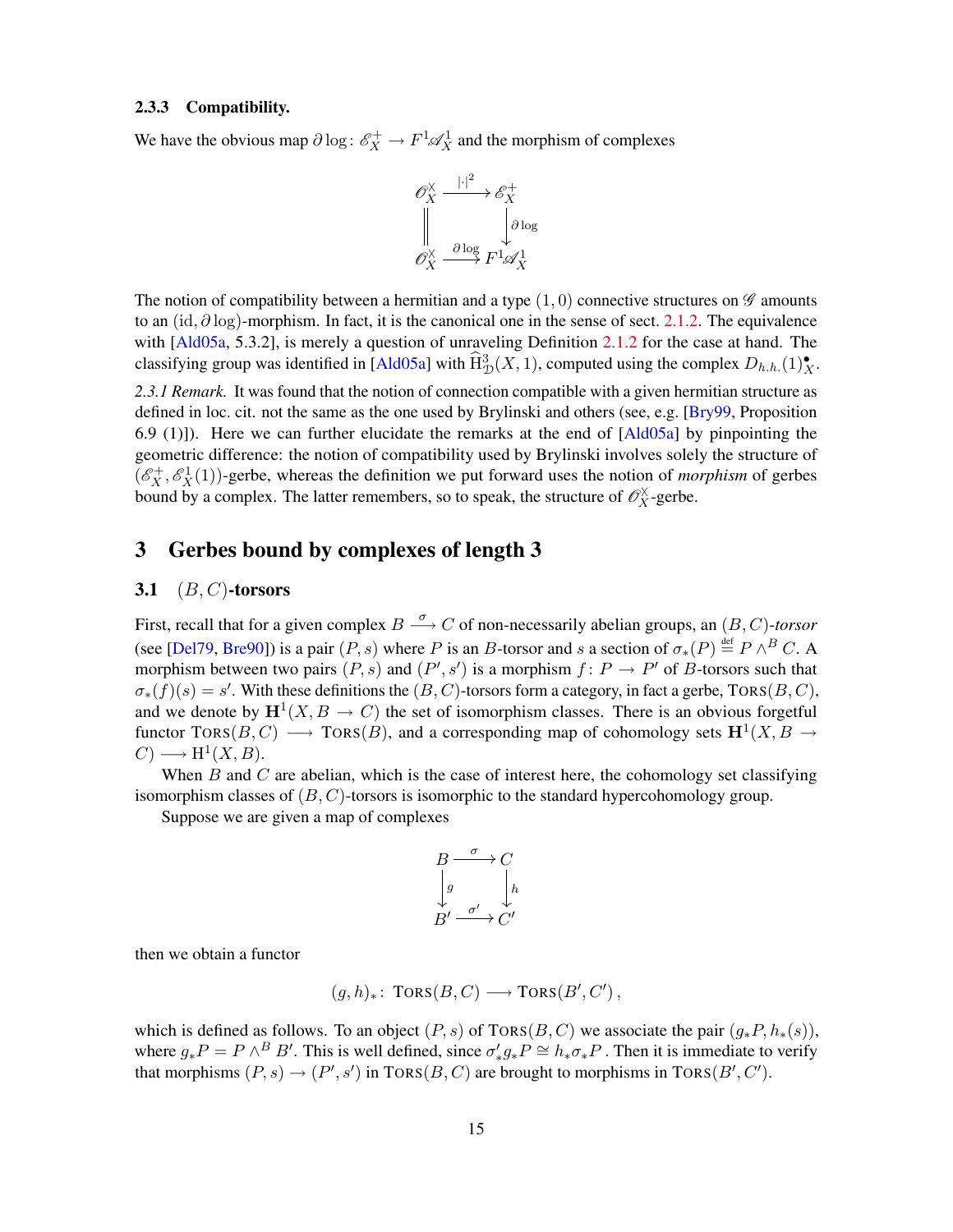<span id="page-15-3"></span>The following alternative characterization will be useful in the following. Using [[Gir71](#page-51-10), III.1.6.1], it is easily seen that the structure of  $(B, C)$ -torsor on P corresponds to the datum of a C-equivariant map:

(3.1.1) 
$$
\sigma_*(P) \longrightarrow \underline{\text{Hom}}_B(P, C)
$$

$$
t \longmapsto [s \mapsto t^{-1} \sigma_* s]
$$

where  $\underline{Hom}_B$  denotes (right) B-equivariant maps, and C is considered as a right B-space via  $\sigma$ .

### <span id="page-15-0"></span>**3.2**  $(A, B, C)$ -gerbes

Let  $A \stackrel{\delta}{\to} B \stackrel{\sigma}{\to} C$  be a complex of abelian groups on  $C/X$ , and let  $p: \mathscr{G} \to C/X$  be a gerbe with band A.

<span id="page-15-2"></span>**3.2.1 Definition.** We say that  $\mathscr G$  is bound by the complex  $A \to B \to C$ , or that is an  $(A, B, C)$ -gerbe, if there is morphism

<span id="page-15-1"></span>
$$
\tilde{\mu}\colon \mathscr{G}\longrightarrow \mathrm{TORS}(B,C)
$$

such that  $\mathscr G$  is an  $(A, B)$ -gerbe for the  $\delta$ -morphism defined by the composition of  $\tilde\mu$  with the forgetful functor  $TORS(B, C) \rightarrow TORS(B)$ .

In other words, the structure of  $(A, B, C)$ -gerbe on  $\mathscr G$  is a factorization of the morphism  $\mu$  defining the structure of  $(A, B)$ -gerbe through TORS $(B, C)$ . For an object  $x \in Ob \mathcal{G}_U$ , denote

$$
\tilde{\mu}(x) = (\mu(x), \nu(x)),
$$

where  $\mu =$  forget  $\circ \tilde{\mu}$ , and  $\nu(x)$  is a section of  $\sigma_*(\mu(x))$ .

Next, we can consider the notion of morphism of two such gerbes along the same lines as for  $(A, B)$ -gerbes. Thus, let us be given a morphism of complexes of abelian sheaves over  $C/X$ :

$$
A \xrightarrow{\delta} B \xrightarrow{\sigma} C
$$
  
\n
$$
\downarrow f \qquad \qquad g \qquad \downarrow h
$$
  
\n
$$
A' \xrightarrow{\delta'} B' \xrightarrow{\sigma'} C'
$$

Let  $\mathscr G$  and  $\mathscr G'$  be two gerbes bound by  $(A, B, C)$  and  $(A', B', C')$ , respectively.

**3.2.2 Definition.** An  $(f, g, h)$ -morphism from  $\mathscr G$  to  $\mathscr G'$  consists of:

- 1. an f-morphism  $\lambda: \mathscr{G} \longrightarrow \mathscr{G}'$ ;
- 2. a natural isomorphism of functors

$$
\tilde{\alpha} \colon (g, h)_* \circ \tilde{\mu} \Longrightarrow \tilde{\mu}' \circ \lambda
$$

from  $\mathscr G$  to TORS( $B', C'$ ) such that the composition (=pasting)  $F' * \tilde{\alpha}$  with the forgetful functor  $F'$ :  $TORS(B', C') \longrightarrow TORS(B')$  is the natural isomorphism associated to an  $(f, g)$ -morphism as in Definition [2.1.2.](#page-10-1)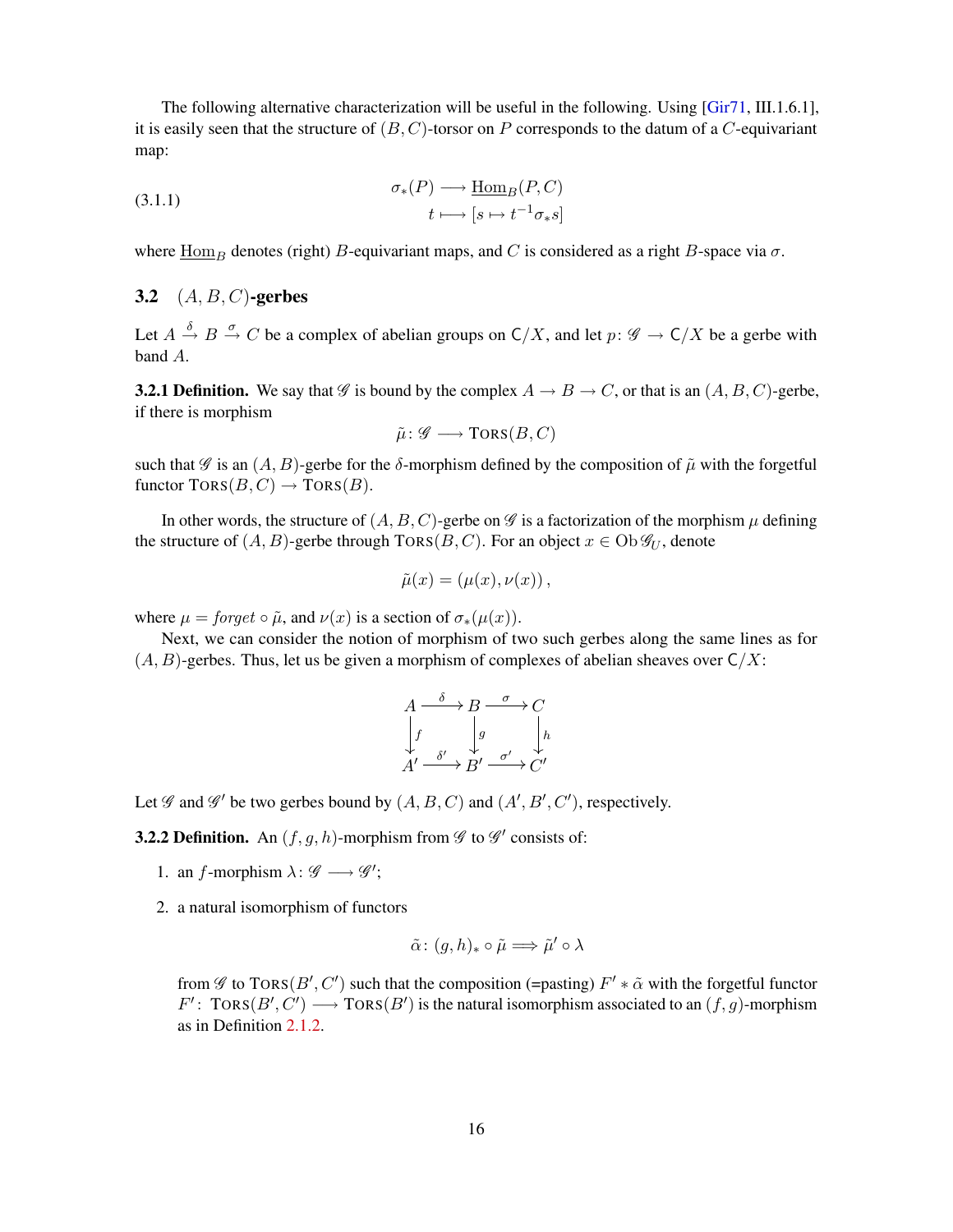<span id="page-16-2"></span>The second condition in the definition can be explained as follows. Consider the diagram

$$
\begin{array}{ccc}\ng & \xrightarrow{\tilde{\mu}} & \text{TORS}(B, C) & \xrightarrow{F} & \text{TORS}(B) \\
\downarrow^{\tilde{\alpha}} & \downarrow^{\tilde{a}} & \downarrow^{\tilde{a}} \\
\downarrow^{\tilde{\mu}'} & \xrightarrow{\tilde{\mu}'} & \text{TORS}(B', C') & \xrightarrow{F'} & \text{TORS}(B')\n\end{array}
$$

Pasting with  $F'$  gives

$$
F' * \tilde{\alpha} \colon F' \circ (g, h)_* \circ \tilde{\mu} \Longrightarrow F' \circ \tilde{\mu}' \circ \lambda
$$

that is,

$$
F'*\tilde{\alpha}\colon g_*\circ F\circ\tilde{\mu}\Longrightarrow \mu'\circ\lambda
$$

We require this to coincide with the isomorphism  $\alpha$  in Definition [2.1.2.](#page-10-1)

Again, we call this morphism an *equivalence*, or more precisely, an  $(f, g, h)$ -equivalence, if so is the underlying functor  $\lambda: \mathscr{G} \longrightarrow \mathscr{G}'$ . In particular, this is the case when  $A' = A$ ,  $B' = B$ ,  $C' = C$ and f, g, and h are the identity map, which we refer to as an  $(A, B, C)$ -equivalence. Being equivalent in this sense is an equivalence relation, and we have:

3.2.3 Proposition. *Classes of equivalences of* (A, B, C)*-gerbes are classified by the hypercohomology group*

$$
H^2(X, A \to B \to C).
$$

*Proof.* We will just sketch how to obtain the class corresponding to a gerbe  $\mathscr G$  on  $C/X$  bound by the complex  $A \to B \to C$ . Let us proceed under the assumption that working with Čech cohomology is sufficient. Thus, let  $(U_i \to X)_{i \in I}$  be a cover for X and assume that  $\mathscr G$  is decomposed [[Bre94a](#page-51-5)] by the choice of objects  $x_i \in \mathrm{Ob}\mathcal{G}_{U_i}$  and morphisms  $\varphi_{ij}: x_j|_{U_{ij}} \to x_i|_{U_{ij}}$ .

For each object  $x_i$  the functor  $\tilde{\mu}$ :  $\mathscr{G} \longrightarrow \text{TORS}(B, C)$  gives us a pair  $\tilde{\mu}(x_i) = (\mu(x_i), \nu(x_i)),$ where  $\nu(x_i) \in \Gamma(\sigma_*(x_i))$ . Then, from the morphism  $\varphi_{ij}$  we obtain the morphism of torsors

<span id="page-16-0"></span>
$$
(\varphi_{ij})_* \equiv \mu(\varphi_{ij}) \colon \mu(x_j) \longrightarrow \mu(x_i)
$$

so that

(3.2.4) 
$$
\nu(x_i) = \sigma_*((\varphi_{ij})_*)(\nu(x_j)).
$$

The decomposition  $(x_i, \varphi_{ij})$  of  $\mathscr G$  gives a cocycle  $(a_{ijk}) \in \mathbb Z^2((U_i \to X), A)$  in the usual way, [[Bre94a](#page-51-5)], [[Gir71](#page-51-10), IV.3.5.1]. Furthermore, let  $(s_i)_{i \in I}$  be a collection where  $s_i$  is a section of the  $B|_{U_i}$ -torsor  $\mu(x_i)$ . It follows that a cochain  $(b_{ij})$  with values in B is defined by

<span id="page-16-1"></span>
$$
(\varphi_{ij})_*(s_j) = s_i b_{ij},
$$

and the usual argument shows that

$$
(3.2.5) \t\t\t a_{ijk} = b_{ik}^{-1}b_{ij}b_{jk}.
$$

Now, since  $\tilde{\mu}(x_i)$  is a  $(B, C)$ -torsor, we have that

$$
\sigma_*(s_i) = \nu(x_i) c_i,
$$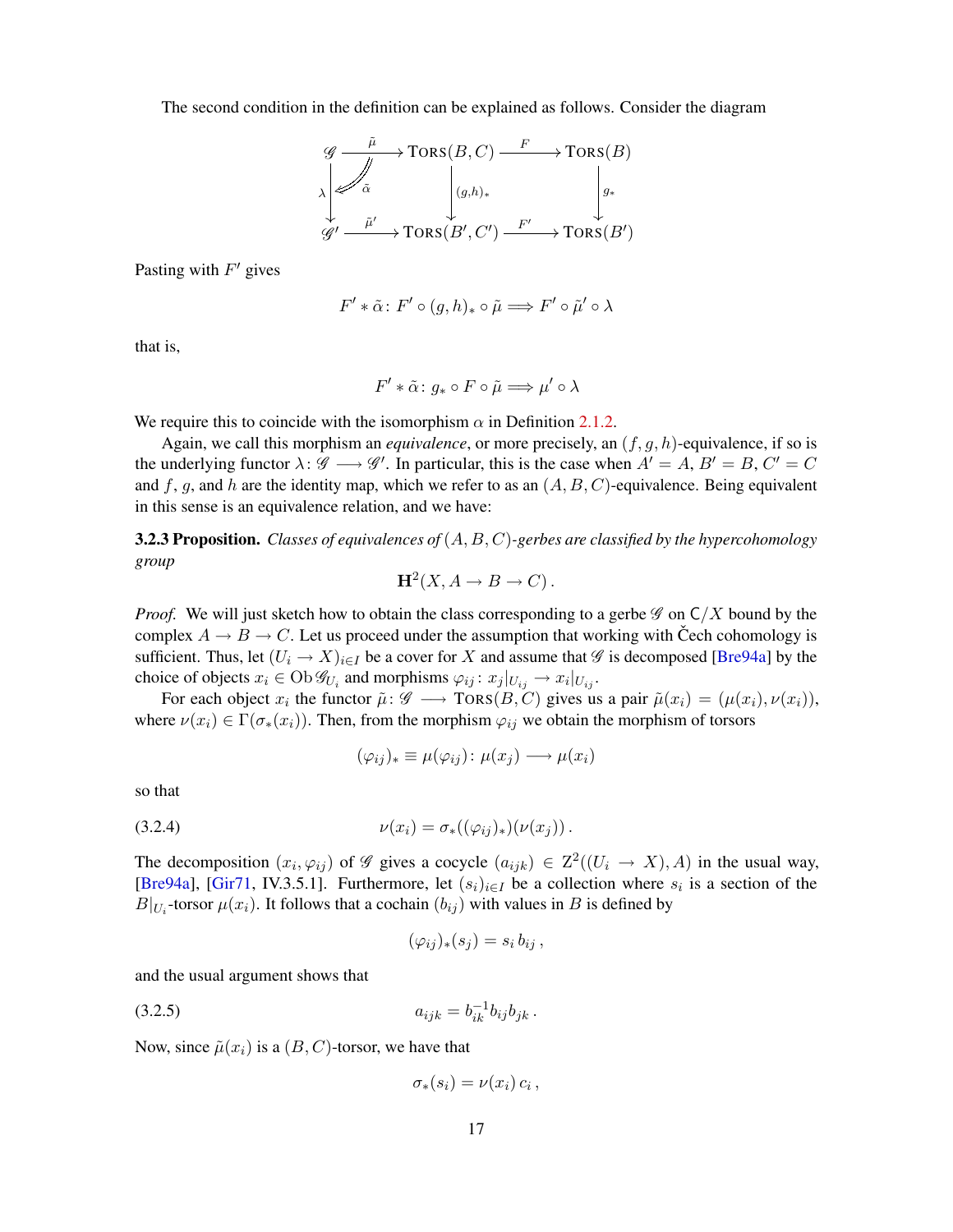<span id="page-17-4"></span>for an appropriate section  $c_i$  of  $C|_{U_i}$ , for each  $i \in I$ . On one hand, this gives:

$$
\sigma_*((\varphi_{ij})_*(s_j))=\nu(x_i)\,c_i\,\,\sigma(b_{ij})\,.
$$

On the other hand, by functoriality we have

<span id="page-17-1"></span>
$$
\sigma_*((\varphi_{ij})_*(s_j)) = \sigma_*(\mu(\varphi_{ij}))(\sigma_*(s_j))
$$
  
= 
$$
\sigma_*((\varphi_{ij})_*)(\nu(x_j)) c_j,
$$

and using [\(3.2.4\)](#page-16-0) we finally obtain

(3.2.6)  $c_i \sigma(b_{ij}) = c_j$ .

Then [\(3.2.5\)](#page-16-1), [\(3.2.6\)](#page-17-1), and the cocycle property for  $(a_{ijk})$  give the desired 2-cocycle with values in the complex  $A \to B \to C$ .  $\Box$ 

The alternative characterization of  $(B, C)$ -torsor at the end of sect. [3.1,](#page-14-1) and the technique used in the proof of the proposition can be put together to provide the following alternative characterization of the notion of  $(A, B, C)$ -gerbe.

Let  $A \stackrel{\delta}{\rightarrow} B \stackrel{\sigma}{\rightarrow} C$  be a complex of abelian groups over  $C/X$ .

<span id="page-17-3"></span>**3.2.7 Lemma.** *The structure of*  $(A, B, C)$ -gerbe on  $\mathscr{G} \longrightarrow C/X$  is equivalent to the following data:

- *1.*  $\mu: \mathscr{G} \longrightarrow \text{TORS}(B)$  *making*  $\mathscr{G}$  *into an*  $(A, B)$ *-gerbe*;
- *2. for each object*  $x \in Ob \mathcal{G}_U$  *a map*  $\nu(x) : \mu(x) \longrightarrow C|_U$  *such that:* 
	- *(a)*  $\nu(x)(s b) = \nu(x)(s) \sigma(b)$  *for each section* s *of*  $\mu(x)$  *and* b *of*  $B|_U$ ;
	- *(b) for each morphism*  $f: x \longrightarrow y$  *in*  $\mathcal{G}_U$  *a commutative diagram*

$$
\mu(x) \xrightarrow{\mu(f)} \mu(y)
$$
  

$$
\nu(x) \to C|_{U} \checkmark \nu(y)
$$

*Proof.* The existence of the map  $\nu(x)$  is simply a consequence of the existence of a section  $\nu(x)$  of  $\sigma_*(\mu(x))$  in the structure of  $(B, C)$ -torsor of  $\mu(x)$  determines a morphism  $\mu(x) \longrightarrow C|_U$  according to [\(3.1.1\)](#page-15-1).

The commutativity of the diagram follows then from the fact that the structure of  $(B, C)$ -torsor of  $\mu(x)$  implies that  $\nu(y) = \sigma_*\mu(f)(\nu(x)).$  $\Box$ 

A different characterization of (A, B, C)-gerbes in terms of torsors over a morphism of *gr*-stacks will appear in sect. [6.1,](#page-36-1) when we will be discussing 2-gerbes bound by complexes (of *gr*-stacks).

### <span id="page-17-0"></span>3.3 Examples: Curvings

The main example we want to consider, is that of a curving on a  $\mathcal{O}_X^{\times}$ -gerbe  $\mathscr G$  equipped with a connective structure. The concept, introduced by Brylinski ([[Bry93](#page-51-2)]), but attributed to Deligne, is the analogous of the curvature of a connection on a line bundle.

 $\mathscr G$  possesses a connective structure if it is a gerbe bound by  $\mathscr O_X^{\times}$  $\frac{d \log \theta}{dx} \Omega_X^1$ . We can move one step forward and consider instead the longer complex:

<span id="page-17-2"></span>
$$
\mathcal{O}_X^{\times} \xrightarrow{\text{dlog}} \Omega_X^1 \xrightarrow{\text{d}} \Omega_X^2.
$$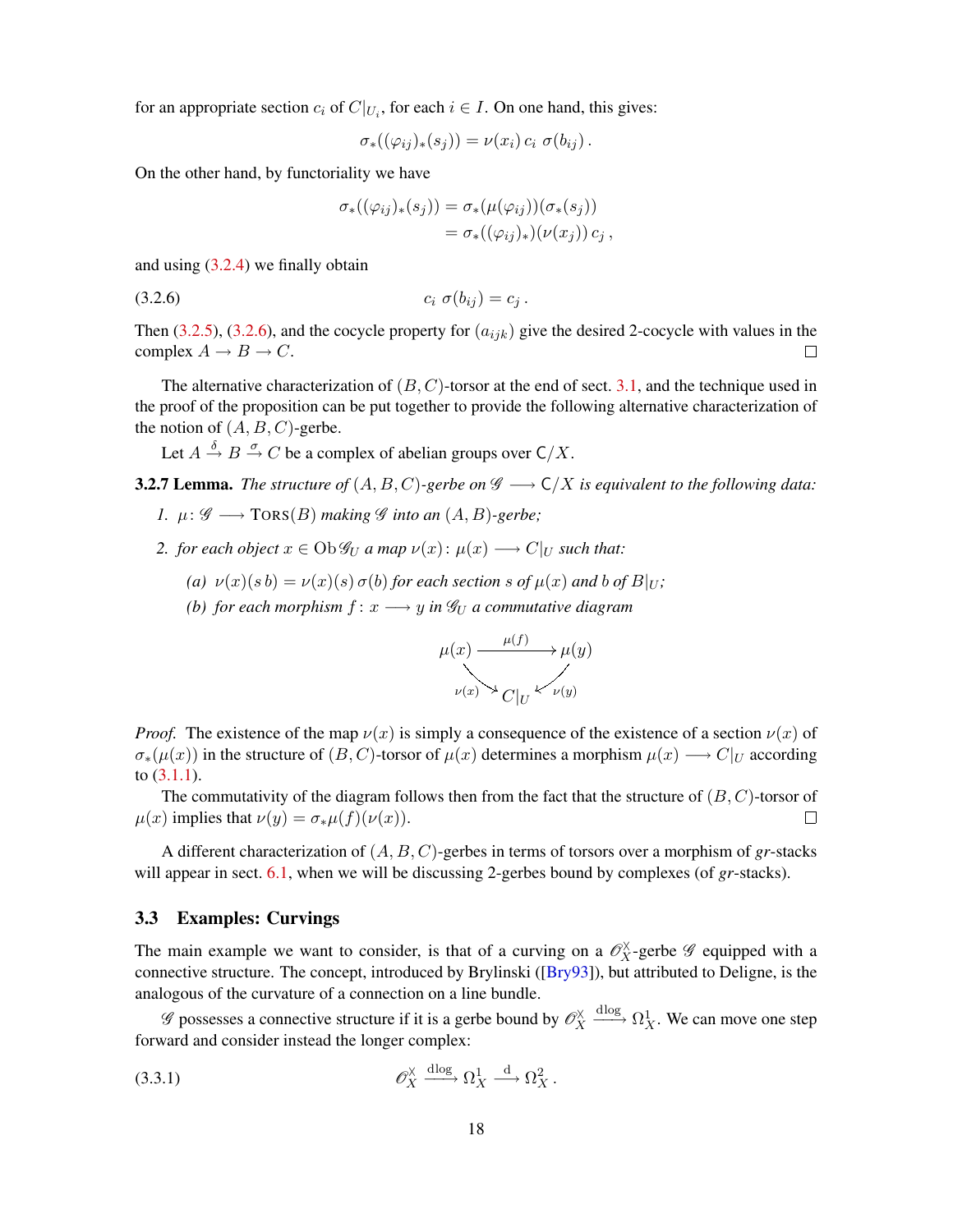<span id="page-18-3"></span>**3.3.2 Definition.** A *curving* on  $\mathscr G$  is the structure of gerbe bound by the complex [\(3.3.1\)](#page-17-2).

According to Lemma [3.2.7,](#page-17-3) a curving on a gerbe  $\mathscr G$  with connective structure  $\mathscr C$ o will be given by a map

$$
\mathscr{K}(x)\colon \mathscr{C}o(x) \longrightarrow \Omega^2_U
$$

for each object  $x \in Ob \mathcal{G}_U$ , and open  $U \to X$ , such that

$$
\mathscr{K}(x)(\nabla + \alpha) = \mathscr{K}(x)(\nabla) + d\alpha,
$$

where  $\nabla$  is a section of  $\mathscr{C}_0(x)$  and  $\alpha$  is a section of  $\Omega_U^1$ . Moreover, if  $f: x \longrightarrow y$  is a morphism in  $\mathcal{G}_U$ , then the commutative diagram in Lemma [3.2.7](#page-17-3) translates into

$$
\mathscr{K}(y)(f_*(\nabla)) = \mathscr{K}(x)(\nabla).
$$

By direct comparison, we can see that these are exactly the properties of the curving listed in [[Bry93](#page-51-2)], hence our definition agrees with the one in loc. cit.

It follows from the classification result above that we have a gerbe  $\mathscr G$  equipped with connective structure and curving defines a class in the hypercohomology group:

$$
\mathbf{H}^2(X, \mathscr{O}_X^{\times} \xrightarrow{\mathrm{dlog}} \Omega_X^1 \xrightarrow{\mathrm{d}} \Omega_X^2) \simeq \mathrm{H}^3_{\mathcal{D}}(X, \mathbf{Z}(3)).
$$

The isomorphism with the Deligne cohomology group follows from the quasi-isomorphisms:

$$
\left(\mathscr{O}_X^{\times}\xrightarrow{\mathrm{dlog}}\Omega_X^1\xrightarrow{\mathrm{d}}\Omega_X^2\right)[-1]\xrightarrow{\simeq}\left(\mathbf{Z}(3)\longrightarrow\mathscr{O}_X\xrightarrow{\mathrm{d}}\Omega_X^1\xrightarrow{\mathrm{d}}\Omega_X^2\right),
$$

the complex on the right hand side being  $\mathbf{Z}(3)_{\mathcal{D}}^{\bullet}$ .

## <span id="page-18-0"></span>4 2-Gerbes: main definitions

In this section we review some basic definitions and relevant facts about 2-gerbes here. The standard reference is [\[Bre94a\]](#page-51-5), which should be referred to for a complete treatment.

Recall that a 2-gerbe is a 2-stack, in particular a fibered 2-category, satisfying local non-emptiness and connectivity requirements generalizing those of a gerbe. The general definition of fibered 2 categories can be found in [[Hak72](#page-51-12)]. Analogously to loc. cit., we will assume that given a fibration p: G −→ S of 2-categories, the base 2-category is in effect a category regarded as a *discrete* 2 category—namely, one with all 2-arrows being identities. In other words,  $\mathfrak{S} = 2-\mathfrak{Cat}(S)$ , where S is a category. To avoid overburdening our notation, we will simply write our fibrations as  $p: \mathfrak{G} \longrightarrow S$ , without risk of confusion. In the following, the category S will in fact be the site  $C/X$ , with all our standing assumptions concerning  $C/X$  to be kept for 2-gerbes as well.

### <span id="page-18-1"></span>4.1 2-Stacks

A 2-stack is a fibered 2-category  $p: \mathfrak{G} \longrightarrow S$  such that:

- 1. 1-arrows and 2-arrows can be glued, a fact that can be succinctly stated by saying that for any two objects  $x, y \in \mathrm{Ob} \mathfrak{G}_U$  over  $U \in \mathrm{Ob} S$ , the fibered category  $\mathcal{H}om_U(x, y)$  is stack over  $S/U$ ;
- <span id="page-18-2"></span>2. Objects can be glued, namely 2-descent on objects holds.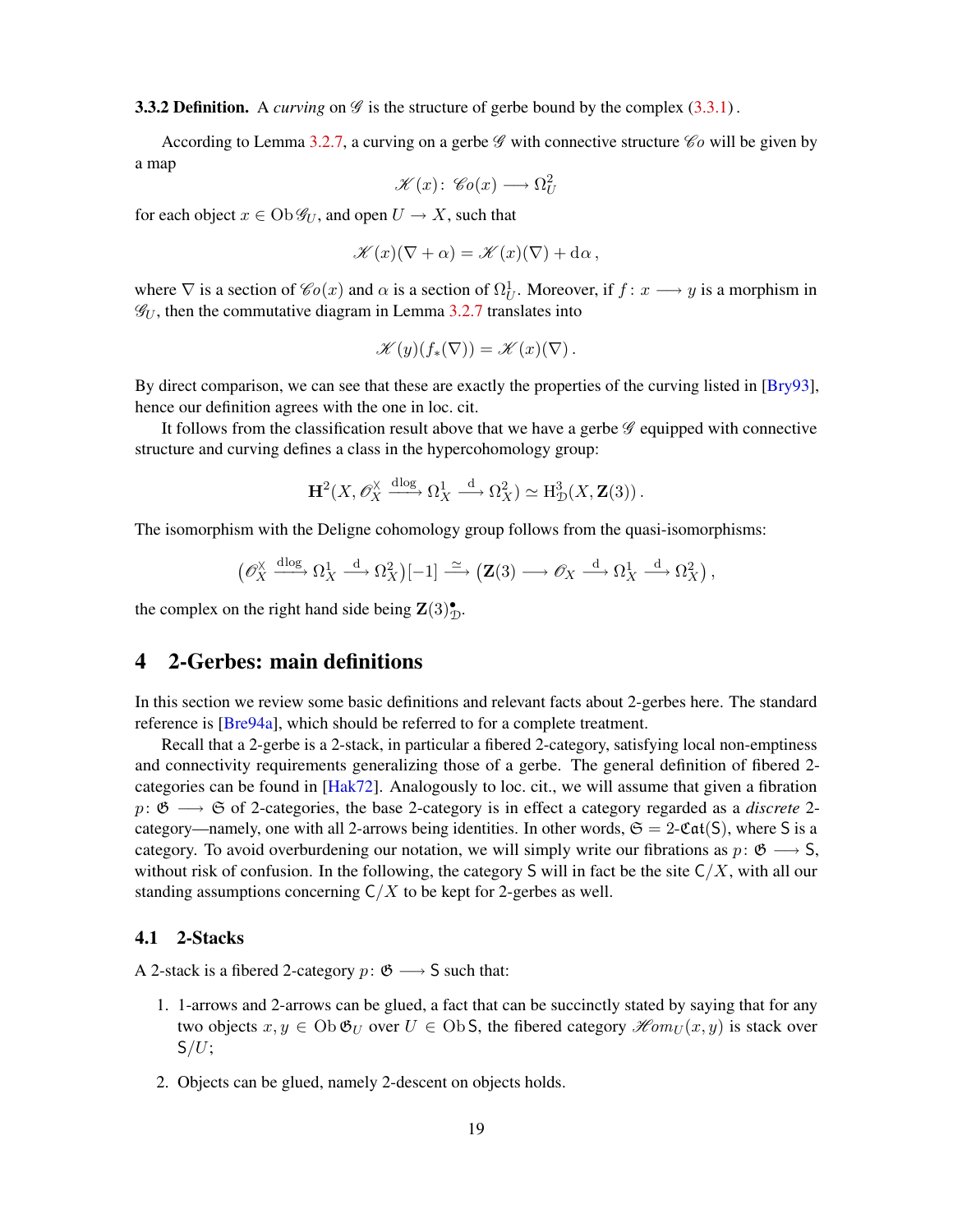<span id="page-19-5"></span>(A pre-2-stack is a fibered 2-category satisfying only the first condition above.)

Without entering into too many details, it is worthwhile making the gluing condition on objects more explicit. Thus, let U be an object of S, and let  $(U_i \rightarrow U)$  be a cover as usual. The assignment of 2-descent data over U is the assignment of a collection of objects  $x_i \in Ob \mathfrak{G}_{U_i}$  such that there is a 1-arrow:

$$
\varphi_{ij}\colon x_j\longrightarrow x_i
$$

over  $U_{ij}$  and a 2-arrow (in fact, a 2-isomorphism):

$$
x_k \xrightarrow{\varphi_{jk}} x_j \xrightarrow[\varphi_{ijk}]{\varphi_{ij}} x_k
$$

over  $U_{ijk}$  such that the following compatibility condition holds:

$$
\alpha_{ikl} \circ (\alpha_{ijk} \ast \varphi_{kl}) = \alpha_{ijl} \circ (\varphi_{ij} \ast \alpha_{jkl}).
$$

The assignment of the triple  $(x_i, \varphi_{ij}, \alpha_{ijk})$ , is called [2](#page-18-2)-*Descent data*. Condition 2 above then means that there exists an object  $x \in \text{Ob } \mathfrak{G}_U$  with 1-arrows

$$
\psi_i\colon x_i\longrightarrow x
$$

and 2-isomorphisms

$$
x_j \xrightarrow{\varphi_{ij}} x_i \xrightarrow[\psi_j]{x_{ij}} x_j
$$

satisfying the now obvious compatibility conditions with the isomorphisms  $\alpha_{ijk}$ . This is referred to by saying that the 2-descent data is effective.

### <span id="page-19-0"></span>4.2 2-Gerbes

In words, a 2-gerbe  $\mathfrak{G} \longrightarrow S$  is a 2-stack in 2-groupoids which is locally non-empty and connected. A detailed account of several variants of this definition of a 2-gerbe is given in the text [[Bre94a](#page-51-5)]. Following loc. cit., the properties characterizing a 2-Gerbe are the following:

- 1.  $\mathfrak G$  is *locally non-empty:* assuming  $S = C/X$ , there exists a cover  $U \to X$  such that  $Ob \mathfrak G_U$  is not empty.
- <span id="page-19-4"></span>2.  $\mathfrak G$  is *locally connected:* for each  $x, y \in \mathrm{Ob} \mathfrak G_U$ , for some object U of S, there exists a cover  $\varphi: V \to U$  such that the set of arrows from  $x_V$  to  $y_V^8$  $y_V^8$  is not empty.
- <span id="page-19-2"></span>3. *1-arrows are weakly invertible:* for any 1-arrow  $f: x \to y$  in  $\mathscr{G}_U, U \in \text{Ob } \mathfrak{G}$ , there is an inverse  $q: y \rightarrow x$  up to two 2-arrows.
- <span id="page-19-3"></span>4. 2-arrows are (strictly) invertible in  $\mathfrak{G}_U$ .

There are different equivalent forms of the last two axioms, as well as local versions of all four to be obtained by considering coverings of  $U$ , see [[Bre94a](#page-51-5)] for more details. Here we only quote the fact that condition  $\overline{3}$  $\overline{3}$  $\overline{3}$  above is equivalent (if condition  $\overline{4}$  $\overline{4}$  $\overline{4}$  is also satisfied) to:

<span id="page-19-1"></span><sup>&</sup>lt;sup>8</sup>Note that given  $\varphi : V \to U$  and an object x above U thanks to the axioms of a fibered 2-category we can speak of "the" object  $x_V$  above V with an arrow  $x_V \rightarrow x$  above  $\varphi$  up to 2-equivalence.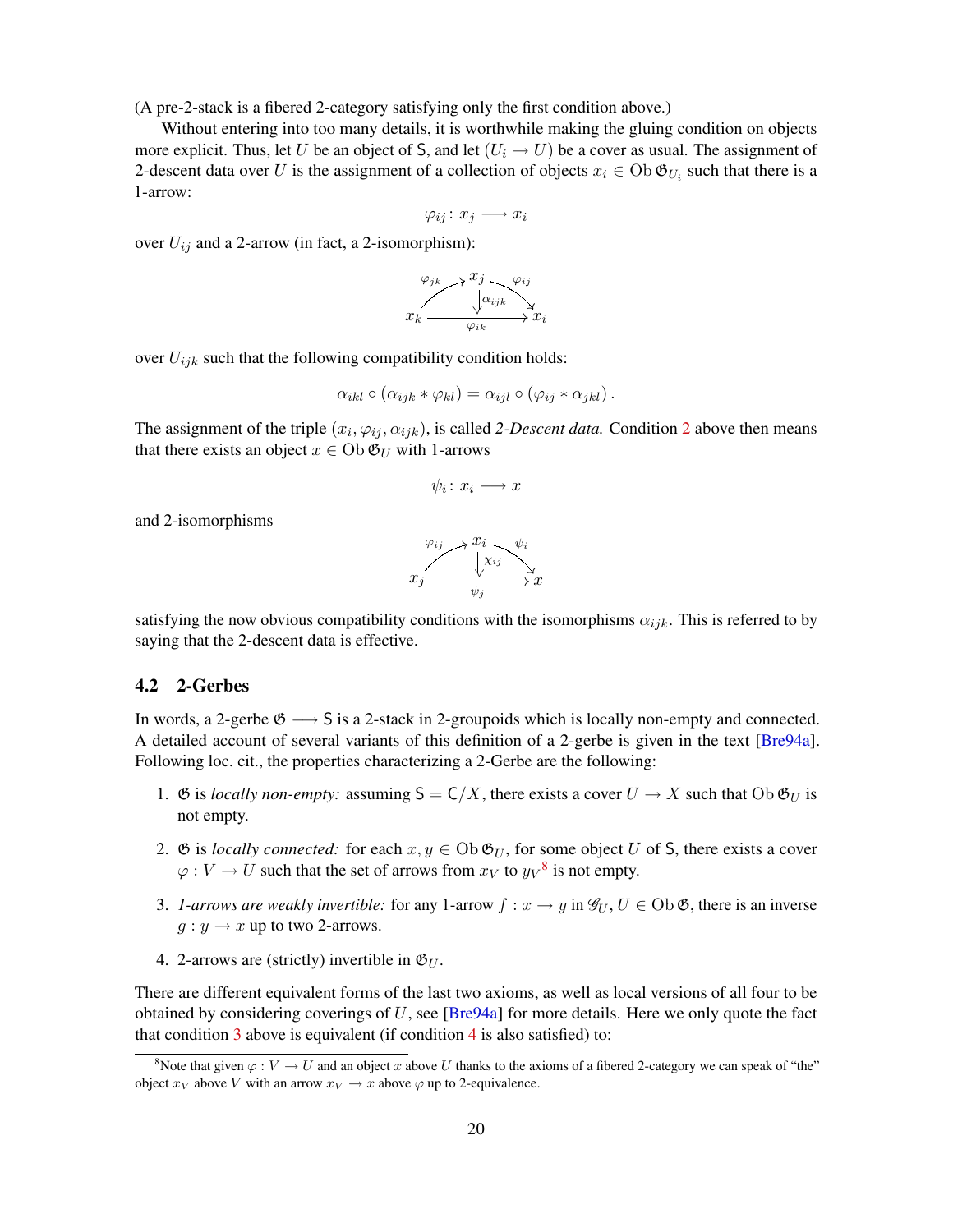<span id="page-20-2"></span><span id="page-20-1"></span>3' Given two 1-arrows  $f: x \to y$  and  $g: x \to z$  in  $\mathfrak{G}_U$ , there exists a 1-arrow  $h: y \to z$  and a 2-arrow  $\alpha : h \circ f \Rightarrow g$ .

Finally, a note of caution: although the *stack*  $\mathcal{H}om_U(x, y)$  is locally non empty by condition [2,](#page-19-4) in general it will not be connected, so that condition [3](#page-19-2) does not quite imply that  $\mathcal{H}om_U(x, y)$  is a gerbe. This is the case when  $x = y$  for fully *abelian* 2-gerbes, to be discussed below.

### 4.2.1 *Gr*-stacks of automorphisms

To conclude these remarks of preparatory nature, let us briefly discuss automorphisms of objects.

For any given object  $x \in Ob \mathfrak{G}_U$ , the stack  $\mathcal{A}ut_U(x)$  of self-arrows of x is a stack in groupoids equipped with a strictly associative *monoidal structure*, that is a functor  $\mathscr{A}ut_U(x) \times \mathscr{A}ut_U(x) \longrightarrow$  $\mathscr{A}ut_U(x)$  implementing a product law on  $\mathscr{A}ut_U(x)$ . It follows from the 2-gerbe axioms that  $\mathscr{A}ut_U(x)$ admits a choice of inverses, compatible with descent, hence it is a *group-like* stack, or gr*-stack,* for short, cf. [\[Bre92,](#page-51-6) [Bre94a,](#page-51-5) [SR72\]](#page-52-2).

Analogously to the gerbe case, if  $\mathscr A$  is a fixed *gr*-stack on S, we define a 2- $\mathscr A$ -gerbe to be a 2-gerbe  $\mathfrak G$  over S such that for every object  $x \in \mathrm{Ob} \mathfrak G_U$  there is an equivalence

$$
a_x\colon \mathscr{A}ut_U(x) \xrightarrow{\sim} \mathscr{A}|_U.
$$

### <span id="page-20-0"></span>4.3 Abelian 2-gerbes

A 2- $\mathcal{A}$ -gerbe to be *abelian* if the equivalences  $a_x$  introduced above are natural in the sense specified in [[Bre94a](#page-51-5), Definition 4.13]. As shown in loc. cit., this has the consequence that  $\mathscr A$  is *braided*, that is, there is a commutativity functor for the monoidal structure.

An *additional* commutativity condition is to assume that

$$
\mathscr{A} = \text{TORS}(A)\,,
$$

for a sheaf of abelian groups A over S. (Since A is abelian, this is a *gr*-stack under the standard contracted product of A-torsors.)

As explained in loc. cit., these two requirements have the consequence that the *gr*-stack  $\mathscr{Q}ut_U(x)$ is a gerbe over  $S/U$ , and in fact a neutral one, i.e. it is equivalent to  $TORS(A|_U)$ , since it has the global object id<sub>x</sub>. Automorphisms of 1-arrows are then equivalent to sections of the sheaf of groups A, as in [[BM94](#page-50-0)]. If both commutativity conditions hold, we commit a mild abuse of language and say that the 2-gerbe  $\mathfrak G$  is *bound* by the sheaf of abelian groups A, or that it is a 2-A-gerbe, dropping the typographical reference to the *gr*-stack  $\mathscr A$ .

It is by now standard that the *fully* abelian 2-gerbes, or 2-A-gerbes, are classified up to equivalence by the ordinary cohomology group  $H^3(X, A)$ .

In what follows we will limit our consideration to abelian 2-gerbes which are not, however, necessarily fully abelian.

### 4.3.1 Morphisms.

As noted, a morphism between two 2-gerbes  $\mathfrak G$  and  $\mathfrak H$  is a cartesian 2-functor  $F : \mathfrak G \longrightarrow \mathfrak H$  between the underlying 2-stacks.

Suppose that G is a 2- $\mathcal{A}$ -gerbe and  $\mathfrak{H}$  is a 2- $\mathcal{B}$ -gerbe, and  $\lambda: \mathcal{A} \longrightarrow \mathcal{B}$  is a morphism of *gr*-stacks, where we assume both  $\mathscr A$  and  $\mathscr B$  at least braided. By analogy with the case of gerbes, we will call F a λ-*morphism* if the obvious commutative diagrams (up to 2-isomorphism, this time) are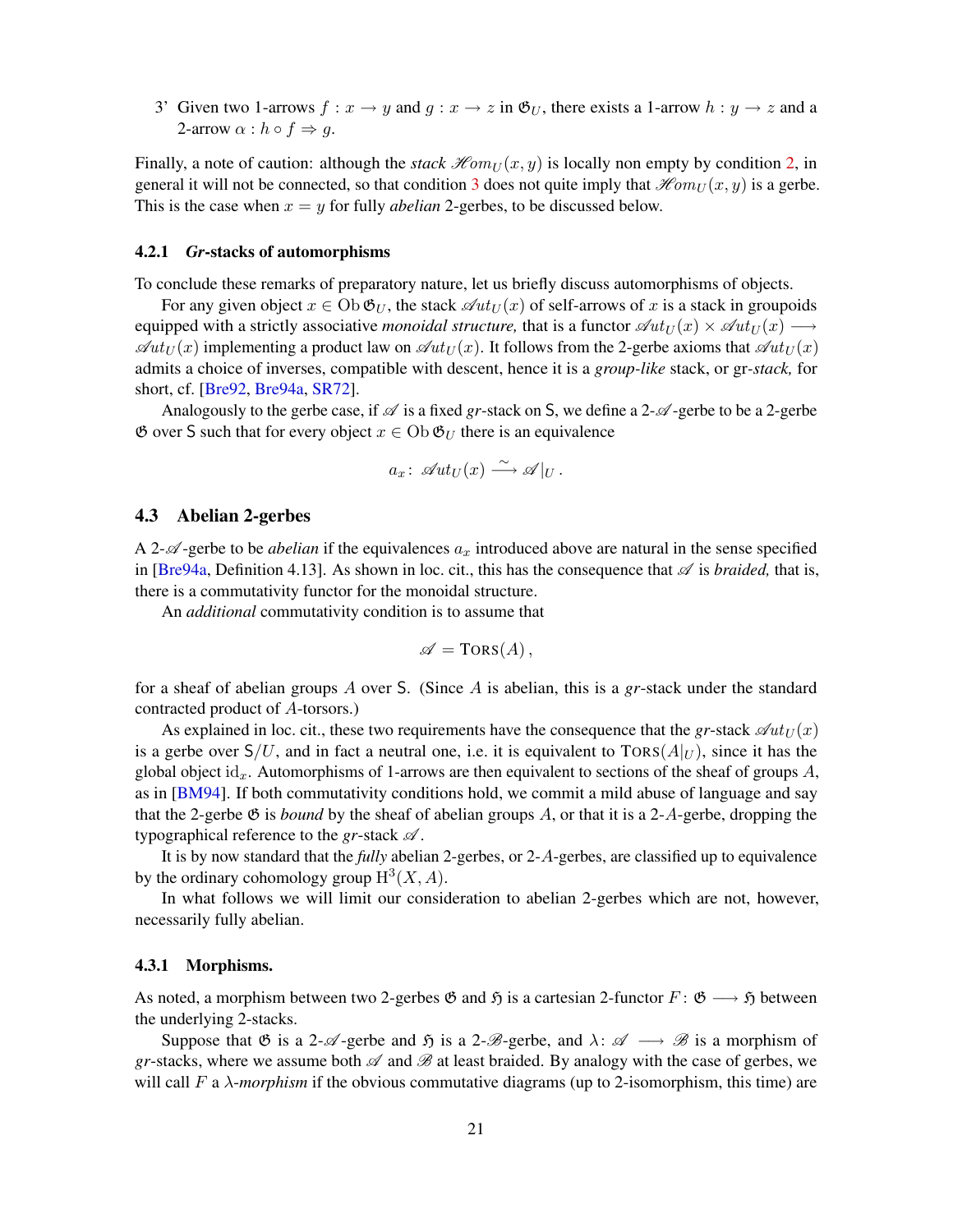<span id="page-21-4"></span>satisfied. In particular, this means that F must be compatible with the morphisms  $a_x$  in the sense that we have the following diagram:



for an appropriate isomorphism  $\nu_x$ .

In particular, we are interested in the situation where a homomorphism  $\delta: A \longrightarrow B$  of abelian groups is given, and  $\lambda = \delta_*$  is simply the induced functor:

$$
\delta_*\colon \text{TORS}(A) \longrightarrow \text{TORS}(B)
$$
.

between the corresponding *gr*-stacks. In this case we will refer to F as a  $\delta$ -morphism, with a mild abuse of language. The salient property of a  $\delta$ -morphism in this sense is that if a section  $a \in A|_{U}$ corresponds to an automorphism of a 1-arrow f of  $\mathfrak{G}_U$ , then the corresponding automorphism of  $F(f)$ in  $\mathfrak{H}_U$  will be  $\delta(a) \in B|_U$ .

### <span id="page-21-2"></span>4.3.2 Classification.

As already mentioned, a 2-A-gerbe is classified by an element of the (ordinary) cohomology group  $H^3(X, A)$ : Let us briefly recall here the well-known local calculation leading to the classification.

For simplicity, let us remain in the Cech setting, so let us once again consider a cover  $(U_i \to X)_{i \in I}$ of X. Now, given a 2-gerbe  $\mathfrak{G}$ , let us choose a decomposition by selecting a collection of objects  $x_i$  in  $\mathfrak{G}_{U_i}$ . There is a 1-arrow

$$
\varphi_{ij}\colon x_j\to x_i
$$

between their restrictions to  $\mathfrak{G}_{U_{ij}}$ . Then axiom [3'](#page-20-1) in sect. [4.2,](#page-19-0) and the abelianness assumptions imply that there exist 2-arrows such that:

<span id="page-21-3"></span>
$$
\alpha_{ijk}\colon \varphi_{ij}\circ \varphi_{jk}\Longrightarrow \varphi_{ik}\,.
$$

Over a 4-fold intersection  $U_{ijkl}$ , we have two 1-arrows  $\varphi_{ij} \circ \varphi_{jk} \circ \varphi_{kl} : x_l \to x_i$  and  $\varphi_{il} : x_l \to x_i$  and between them *two* 2-arrows, namely  $\alpha_{ijl} \circ (\mathrm{id}_{\varphi_{ij}} * \alpha_{jkl})$  and  $\alpha_{ikl} \circ (\alpha_{ijk} * \mathrm{id}_{\varphi_{kl}})$ . Since 2-arrows are strictly invertible, it follows again from the axioms that there exists a section  $a_{ijkl}$  of  $\mathscr{O}_X^{\times}$  over  $U_{ijkl}$ such that

(4.3.1) 
$$
\alpha_{ijl} \circ (\mathrm{id}_{\varphi_{ij}} * \alpha_{jkl}) = a_{ijkl} \circ \alpha_{ikl} \circ (\alpha_{ijk} * \mathrm{id}_{\varphi_{kl}}).
$$

This section is a 3-cocycle and the assignment  $\mathfrak{G} \mapsto [a]$  gives the classification isomorphism.

## <span id="page-21-0"></span>5 2-Gerbes bound by a complex

### <span id="page-21-1"></span>5.1  $\mathscr{B}$ -torsors

The notion of *torsor* under a *gr*-stack will play a significant role below. The definition has been given in full generality in [[Bre90](#page-50-5), 6.1], and [[Bre92](#page-51-6)], so here we will confine ourselves to only recall the main points.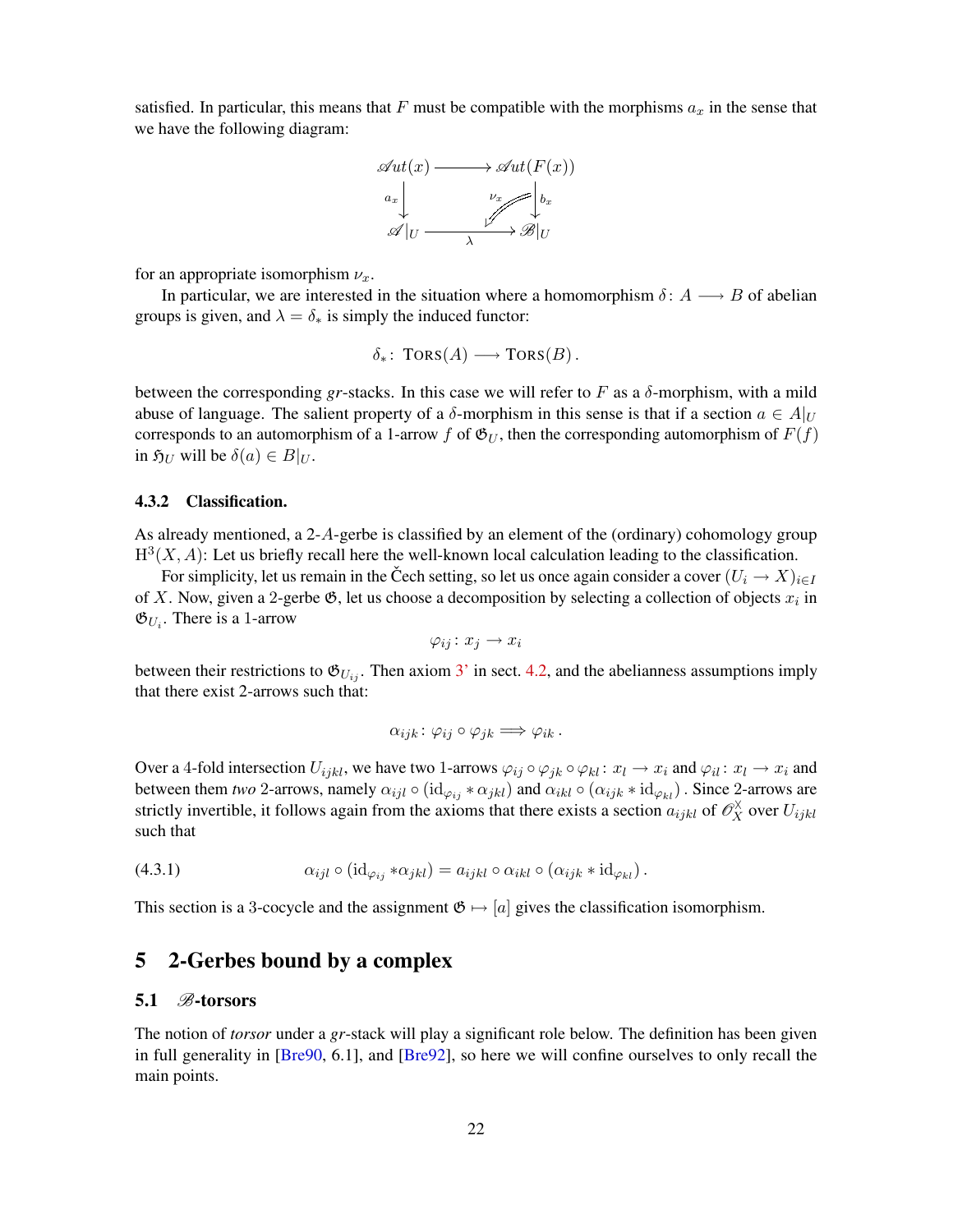<span id="page-22-1"></span>Let B be a gr-stack on  $C/X$ . Briefly, a stack in groupoids P will be a (right) B-torsor if there is a morphism of stacks

$$
m\colon {\mathscr P}\times{\mathscr B}\longrightarrow{\mathscr P}
$$

compatible with the group law of  $\mathscr{B}$  in the sense specified in loc. cit., and such that the morphism

$$
\tilde{m} = (\mathrm{pr}_1, m) \colon \mathscr{P} \times \mathscr{B} \longrightarrow \mathscr{P} \times \mathscr{P}
$$

is an equivalence. As in loc. cit., there will be an associativity natural isomorphism:

$$
\mu_{x,b,b'}\colon (x\cdot b)\cdot b'\xrightarrow{\sim} x\cdot (b\cdot b')\,,
$$

where  $x \cdot b$  stands for  $m(x, b)$ . This isomorphism will have to satisfy the standard pentagon diagram.

Having so far defined what ought to be called a *pseudo-*torsor, we need to complete the definition by adding the condition that there exists a cover  $U \to X$  such that the fiber category  $\mathscr{P}_U$  is non-empty.

There are a few constructions for  $\mathscr{B}$ -torsors that are generalizations of well-known ones for standard torsors which we are going to recall now: cocycles and contracted products.

#### 5.1.1 Contracted product of torsors.

The notion of contracted product for torsors over a *gr*-stack is introduced in [\[Bre90,](#page-50-5) §6.7].

If  $\mathscr P$  (resp.  $\mathscr Q$ ) is a right (resp. left)  $\mathscr B$ -torsor, the contracted product  $\mathscr P \wedge^{\mathscr B} \mathscr Q$  is defined as follows. The objects are pairs  $(x, y) \in \text{Ob } \mathscr{P} \times \mathscr{Q}$ . A morphism  $(x, y) \rightarrow (x', y')$ , however, is an equivalence classes of triples  $(f, b, g)$ , where  $b \in \text{Ob } \mathcal{B}$ , and  $f: x \cdot b \to x'$  and  $g: y \to b \cdot y'$  are morphisms of  $\mathscr P$  and  $\mathscr Q$ , respectively. Two triples  $(f, b, g)$  and  $(f', b', g')$  are equivalent if there is a morphism  $\beta$ :  $b \rightarrow b'$  in  $\mathscr{B}$  such that  $f = f' \circ (x \cdot \beta)$  and  $g' = (\beta \cdot y') \circ g$ .

Properties analogous to the familiar ones for ordinary torsors hold. For example, one has the isomorphism

$$
(x \cdot b, y) \xrightarrow{\sim} (x, b \cdot y),
$$

given by the pair  $(id_{x\cdot b}, b, id_{b\cdot y})$ .

In the following we will be considering braided (and in fact, Picard) *gr*-stacks exclusively, hence the distinction between left and right-torsor will not matter. In principle, by analogy with the case of standard torsors over an abelian group we could dispense with the notation for the contracted product and denote the product with the symbol  $\mathscr{P} \otimes \mathscr{Q}$ , instead. We will not do so, however.

#### 5.1.2 Cocycles.

A torsor  $\mathscr P$  over a (not necessarily braided) *gr*-stack  $\mathscr B$  can also be characterized by a cocycle with respect to a cover.

Given a cover  $(U_i \to X)_{i \in I}$ , the torsor  $\mathscr P$  has non-empty fiber categories over it. Thus choose objects  $x_i \in \text{Ob } \mathcal{P}_{U_i}$ . Since by definition  $\mathcal P$  is locally (i.e. over the cover) equivalent to  $\mathcal B$ , it follows that we can obtain isomorphism  $x_j \stackrel{\sim}{\longrightarrow} x_i \cdot b_{ij}$ , where  $b_{ij}$  is an object of  $\mathscr B$  over  $U_{ij}$ , and the isomorphism takes place in  $\mathcal{P}_{U_{ij}}$ . (We are systematically ignoring the isomorphisms resulting from the pull-back functors.) By pulling back to  $U_{ijk}$  we obtain a 1-cocycle with values in  $\mathcal{B}$ :

<span id="page-22-0"></span>(5.1.1) 
$$
\beta_{ijk} : b_{ij} \cdot b_{jk} \xrightarrow{\sim} b_{ik} .
$$

The isomorphisms  $\beta_{ijk}$  in  $\mathscr{B}|_{U_{ijk}}$  turn out to satisfy the obvious compatibility condition on quadruple intersections  $U_{ijkl}$ , which we do not explicitly write here. The pair  $(b_{ij}, \beta_{ijk})$  is the 1-cocycle with values in the *gr*-stack  $\mathscr B$  determined by  $\mathscr P$ .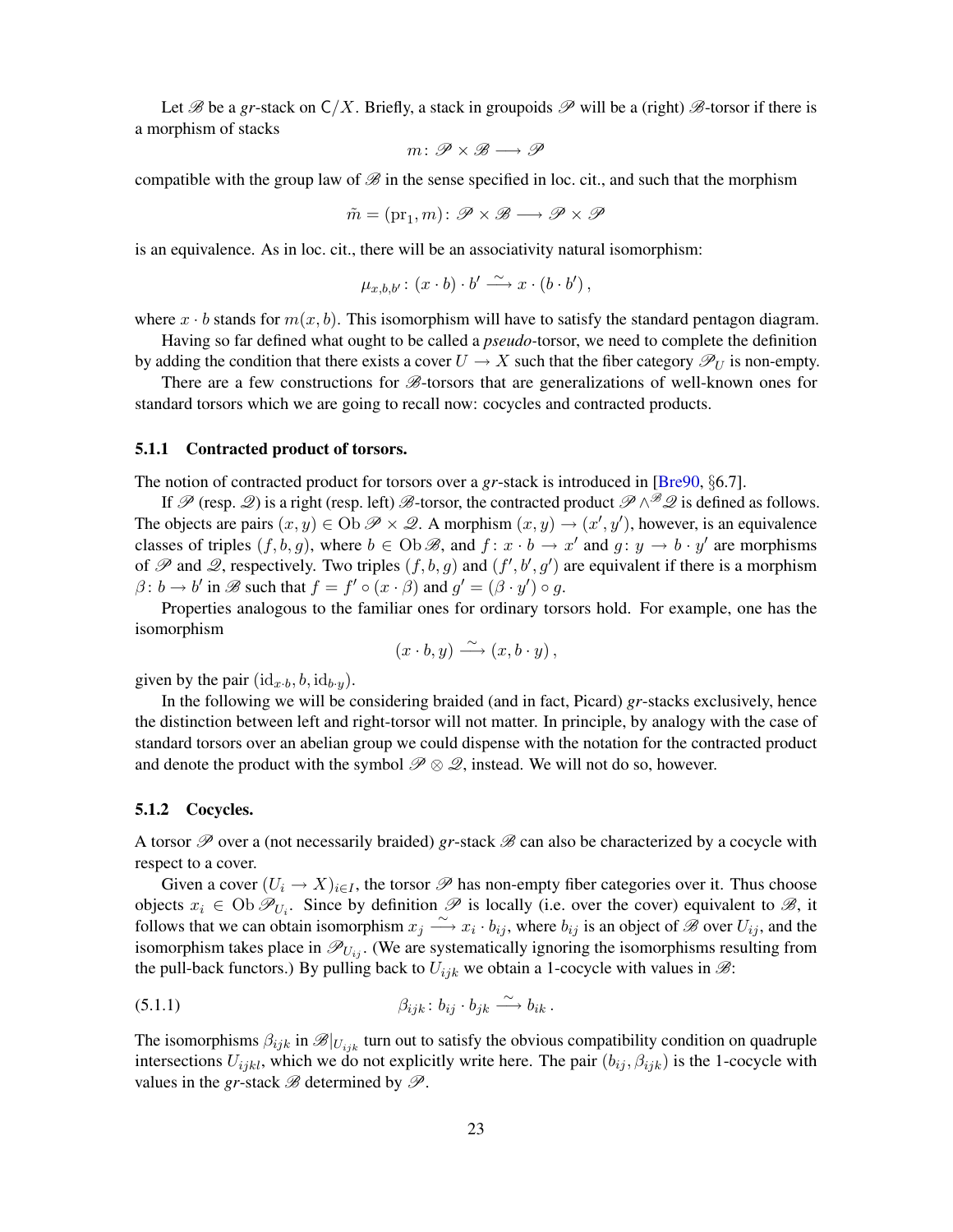### <span id="page-23-4"></span><span id="page-23-3"></span>5.1.3  $\mathcal{B}$ -torsors and B-gerbes.

It arises from the general classification theory of 2-gerbes that  $TORS(\mathscr{B})$  is a 2- $\mathscr{B}$ -gerbe. Moreover, it follows from the general discussion in [\[Bre90,](#page-50-5) §7.2 and Proposition 7.3] that if  $\mathcal{B} = \text{TORS}(B)$ , then TORS( $\mathscr{B}$ ) is equivalent to GERBES(B), the 2-gerbe of B-gerbes over X.

It is possible to see this via the 1-cocycle pair [\(5.1.1\)](#page-22-0) as follows. Recall that  $\mathscr{B} = \text{TORS}(B)$  with B abelian, so we obtain a "torsor cocycle" in the sense of [[Bre94b](#page-51-13)]. It follows that the groupoids TORS $(B)|_{U_i}$  can be glued in the standard way to give a B-gerbe.

*5.1.2 Remark.* The argument just outlined is of course not specific to B being abelian. Upon replacing  $TORS(B)$  with  $BITORS(B)$  everything works in general.

*5.1.3 Remark.* The 1-cocycle written above coincides with Hitchin's notion of "gerbe data," [[Hit01](#page-51-14)]. The latter lacks the categorical input, however.

### <span id="page-23-0"></span>5.2 Crossed modules of *gr*-categories

It was observed above that the complex  $\delta: A \longrightarrow B$  of abelian groups ought to be considered as an abelian crossed module, namely one where we impose strict commutativity on the associated *gr*-category. (That is, we demand it be strictly Picard.)

It turns out that a similar pattern holds in the case of a *crossed module of* gr*-categories* in the sense of [\[Bre92,](#page-51-6) Definition 2.2.8]. It requires that there exist additive functors ´

$$
\lambda \colon \mathscr{A} \longrightarrow \mathscr{B}, \qquad j \colon \mathscr{B} \longrightarrow \mathscr{E}q(\mathscr{A})
$$

such that the relations determined by the following diagrams hold:

<span id="page-23-1"></span>

where  $\mathscr{E}q(\mathscr{A})$  denotes the *gr*-stack of self-equivalences of  $\mathscr{A}, \iota_{\mathscr{A}}$  denotes the inner conjugation, and the top and bottom horizontal arrows in the diagram to the right are the actions of  $\mathscr{B}$  on  $\mathscr{A}$  and on itself induced by  $\eta$  and the inner conjugation.

Now observe that requiring the resulting group law on  $\mathscr{A} \times \mathscr{B}$  to be commutative (up to natural isomorphism), entails that both  $\mathscr A$  and  $\mathscr B$  are braided, and that the action of  $\mathscr B$  on  $\mathscr A$  is trivial. Thus, an abelian crossed module of *gr*-categories will simply be an additive functor

$$
\lambda: \mathscr{A} \longrightarrow \mathscr{B},
$$

between braided *gr*-categories. The same conclusions hold if we replace *gr*-categories with *gr*-stacks over  $C/X$ . We will also refer to  $(5.2.1)$  as a complex of (braided) *gr*-stacks.

If both  $\mathscr A$  and  $\mathscr B$  have strict group laws, then they are the *gr*-categories associated to crossed modules, so we obtain a "crossed module of crossed modules," namely a *crossed square,* see [[Lod82](#page-52-3), [Bre92\]](#page-51-6). Thus [\(5.2.1\)](#page-23-1) reduces to the commutative square

<span id="page-23-2"></span>
$$
(5.2.2)
$$
\n
$$
\begin{array}{ccc}\n & A & \xrightarrow{f} & B \\
 & \downarrow & & \downarrow \\
 & \downarrow & & \downarrow \\
 & G & \xrightarrow{u} & H\n\end{array}
$$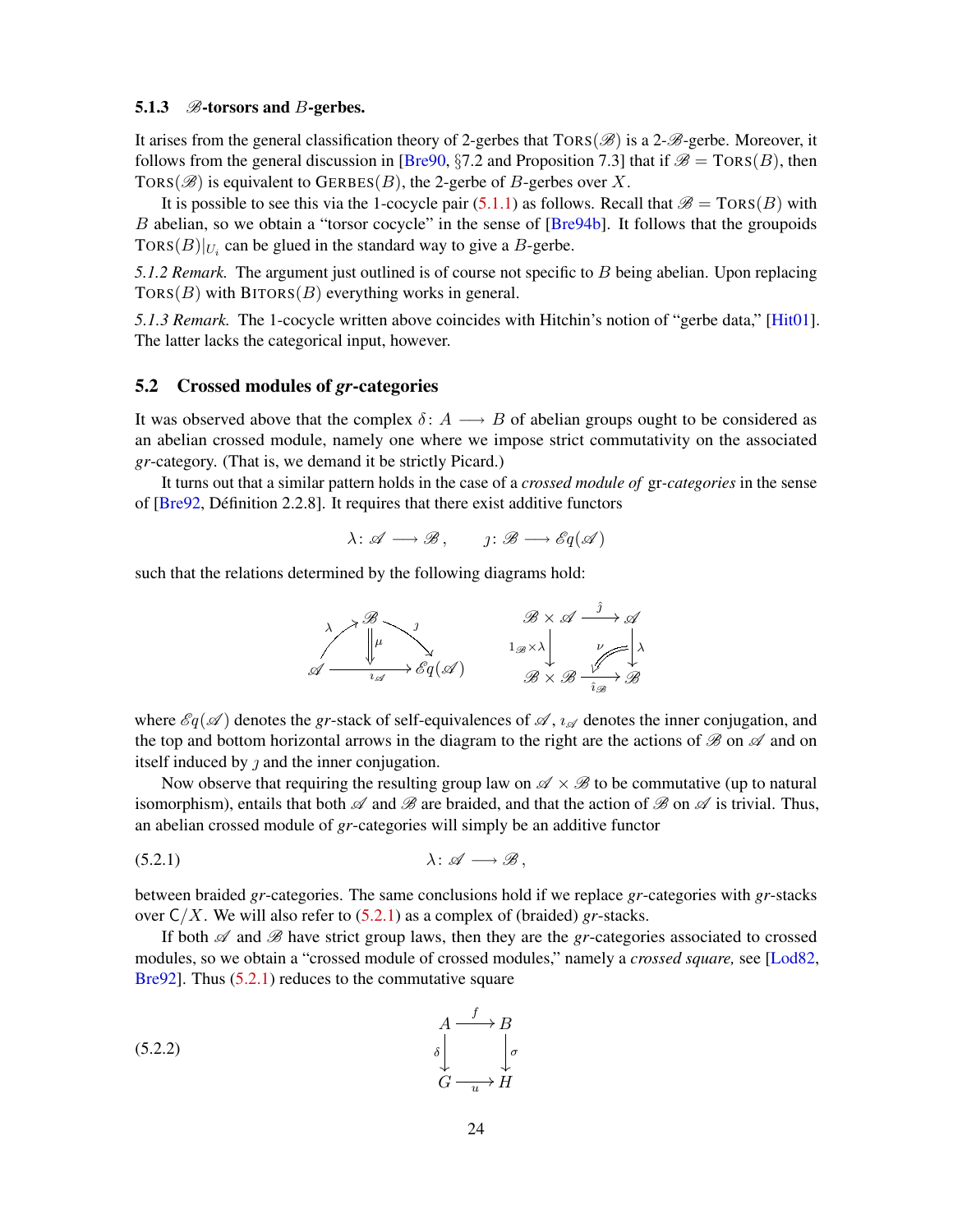<span id="page-24-4"></span>where the vertical arrows are the crossed modules associated to  $\mathscr A$  and  $\mathscr B$ , respectively, and the horizontal arrows, as well as the composite diagonal one, are also crossed modules. There are other axioms, for which we refer the reader to the treatment in loc. cit. We will not need them here, however, because if both  $\mathscr A$  and  $\mathscr B$  are strictly commutative, their associated crossed modules become complexes of abelian groups, so that [\(5.2.2\)](#page-23-2) becomes a commutative square of homomorphisms of abelian groups, which is the situation we will be interested in. Thus "crossed square" will be meant as a synonym for a morphism of complexes of abelian groups.

### <span id="page-24-0"></span>5.3 2- $(\mathscr{A}, \mathscr{B})$ -gerbes

We are now going to consider the analog of Definition [2.1.1](#page-10-2) for abelian 2-gerbes. We proceed by giving a direct generalization of Definition [2.1.1,](#page-10-2) where we replace the complex  $A \rightarrow B$  with the length 2-complex (that is a morphism) of *gr*-stacks, which we assume braided, heeding to the principle that we climb the ladder of the higher algebraic structures by promoting the *coefficients* of cohomology from sheaves of (abelian) groups, to *gr*-stacks, etc.

<span id="page-24-1"></span>**5.3.1 Definition.** A 2-gerbe bound by the complex [\(5.2.1\)](#page-23-1) is a 2- $\mathscr{A}$ -gerbe  $\mathfrak{G}$  over  $C/X$ , equipped with a  $\lambda$ -morphism:

$$
J\colon \mathfrak{G}\longrightarrow \mathrm{TORS}(\mathscr{B})\,.
$$

A 2-gerbe bound by the complex [\(5.2.1\)](#page-23-1) will be called a 2- $(\mathcal{A}, \mathcal{B})$ -gerbe. (Notice that TORS( $\mathcal{B}$ ) is a 2- $\mathcal{B}$ -gerbe in an obvious way, hence the notion of  $\lambda$ -morphism makes sense.)

If  $\mathfrak G$  is actually a 2-A-gerbe, and  $\mathscr B = \text{TORS}(B)$ , where B is a sheaf of abelian groups over  $\mathsf C/X$ . with a homomorphism  $\delta: A \longrightarrow B$ , we call it a 2- $(A, B)$ -gerbe, or a 2-gerbe bound by  $A \rightarrow B$ . (The morphism J in the definition is a  $\lambda = \delta_*$ -morphism.)

For a 2- $(A, B)$ -gerbe, owing to the last remark in sect. [5.1,](#page-21-1) Definition [5.3.1](#page-24-1) can be recast in the form used in [\[Ald05a,](#page-50-2) Definition 5.5.1] (in a special case), which we state here as a lemma:

<span id="page-24-2"></span>5.3.2 Lemma. *The datum of a 2-*(A, B)*-gerbe is equivalent to that of a Cartesian 2-functor*

 $J: \mathfrak{G} \longrightarrow \text{GERBES}(B)$ 

*which is a* δ*-morphism of 2-gerbes.*

Morphisms of 2-gerbes bound by a complex of length 2 can be defined by promoting Definition [2.1.2](#page-10-1) to using braided *gr*-stacks and then (for those coming from abelian groups) using Lemma [5.3.2.](#page-24-2) Specifically, analogously to what was done in sect. [2.1,](#page-10-0) consider the square of *gr*-stacks:

> <span id="page-24-3"></span>ψ  $\overline{ }$

$$
\begin{array}{ccc}\n\mathcal{A} & \xrightarrow{\lambda} & \mathcal{B} \\
\downarrow^{\phi} & & \downarrow^{\phi} \\
\mathcal{A}' & \xrightarrow{\lambda'} & \mathcal{B}'\n\end{array}
$$
\n
$$
\begin{array}{ccc}\n\mathcal{A} & \xrightarrow{\lambda} & \mathcal{B} \\
\downarrow^{\phi} & & \downarrow^{\phi} \\
\mathcal{A}' & \xrightarrow{\lambda'} & \mathcal{B}'\n\end{array}
$$

**5.3.4 Definition.** A  $(\varphi, \psi)$ -morphism  $(F, \mu)$ :  $(\mathfrak{G}, J) \longrightarrow (\mathfrak{G}', J')$  consists of:

1. an  $\varphi$ -morphism  $F : \mathfrak{G} \longrightarrow \mathfrak{G}'$ ;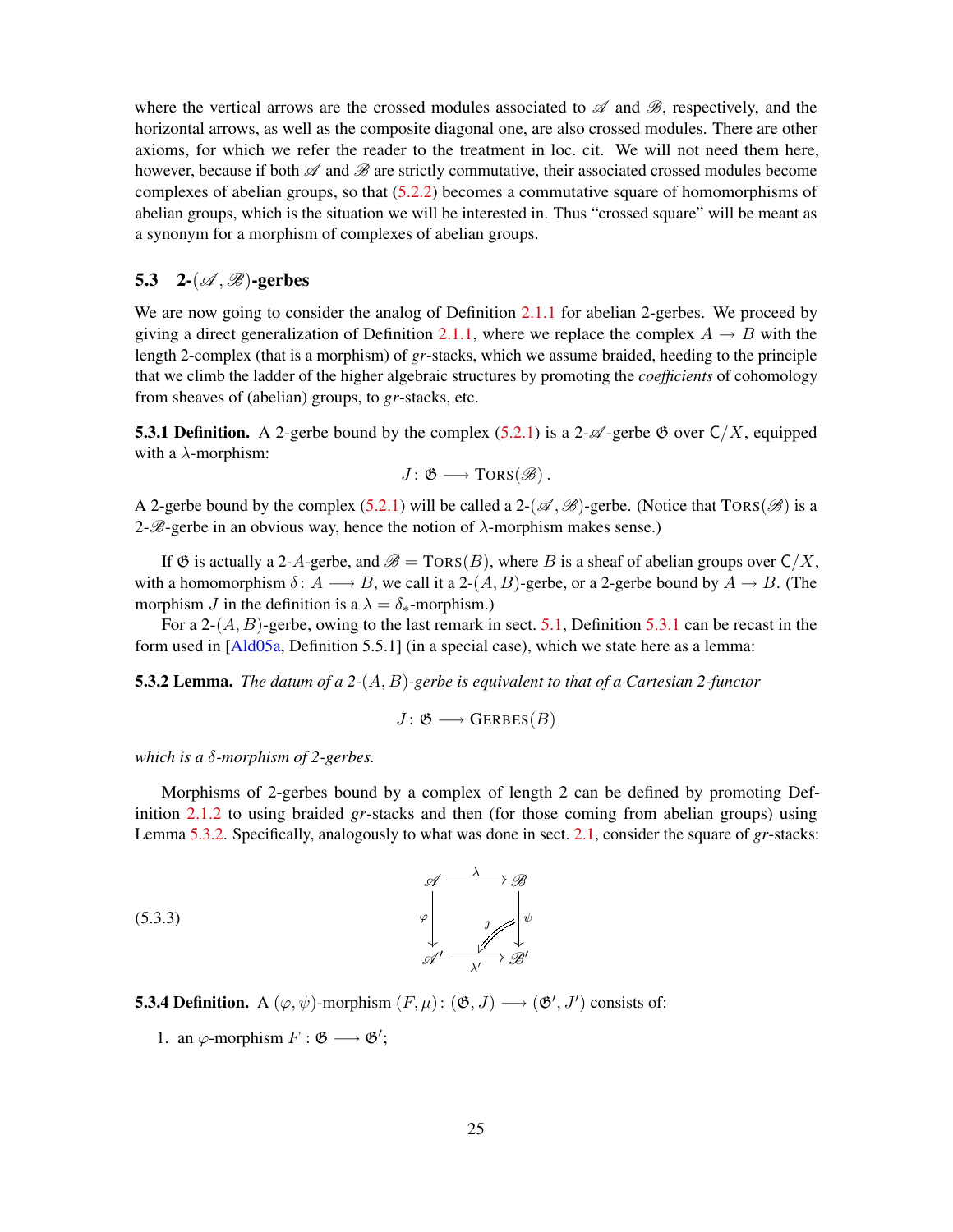<span id="page-25-3"></span><span id="page-25-1"></span>2. a natural transformation of 2-functors:

$$
\mu\colon \psi_*\circ J\Longrightarrow J'\circ F\colon \mathfrak{G}\longrightarrow \mathrm{TORS}(\mathscr{B}'),
$$

where  $\psi_*$ : TORS( $\mathscr{B}$ )  $\longrightarrow$  TORS( $\mathscr{B}'$ ) is induced from  $\psi$  in the obvious way.

In particular, the special case where [\(5.3.3\)](#page-24-3) is induced by the morphism of complexes

$$
(f, g) \colon (A, B, \delta) \longrightarrow (A', B', \delta')
$$

of abelian groups will be referred to as an  $(f, g)$ -morphism of the 2- $(A, B)$ -gerbe  $(\mathfrak{G}, J)$  to the  $2-(A', B')$  $2-(A', B')$ -gerbe  $(\mathfrak{G}', J')$ . Using Lemma [5.3.2,](#page-24-2) condition 2 in Definition [5.3.1](#page-24-1) says that we have a natural transformation of 2-functors

$$
\mu\colon g_{**}\circ J\Longrightarrow J'\circ F\colon \mathfrak{G}\longrightarrow {\rm GERBES}(B')\,,
$$

where  $g_{**}$ : GERBES $(B) \longrightarrow$  GERBES $(B')$  is induced from  $g : B \longrightarrow B'$ .

We speak of a  $(\mathscr{A}, \mathscr{B})$ -morphism if  $\mathscr{A}' = \mathscr{A}$  and  $\mathscr{B}' = \mathscr{B}$  and both  $\varphi$  and  $\psi$  are identities. We shorten this to  $(A, B)$ -morphism if both *gr*-stacks arise from abelian groups A and B in the usual way. We speak of an equivalence if the underlying 2-functor  $F$  is an equivalence of 2-stacks.

### <span id="page-25-0"></span>5.4 Classification I

The classification of  $2-(A, B)$ -gerbes follows the usual pattern. The following theorem generalizes previous results on connective and hermitian structures on 2-gerbes, see [[BM96](#page-50-1), [Bry99](#page-51-1)] and [[Ald05a](#page-50-2)].

<span id="page-25-2"></span>**5.4.1 Theorem.** Let  $\delta: A \to B$  be a complex of abelian groups over  $C/X$ . Equivalence classes of *2-*(A, B)*-gerbes are classified by the elements of the (ordinary) hypercohomology group*

$$
H^3(X, A \to B).
$$

*Proof.* We only need to sketch the proof, for the details can be lifted from the above quoted references and adapted to the present situation without difficulty. Therefore let us only indicate how to obtain the cocycle representing the class of a given  $2-(A, B)$ -gerbe.

Let us work in the Čech setting, so let  $(U_i \to X)_{i \in I}$  be a cover as usual. Let  $(\mathfrak{G}, J)$  be a 2- $(A, B)$ -gerbe over X, and let  $x_i$ ,  $\varphi_{ij}$ , and  $\alpha_{ijk}$  be objects, morphisms, and 2-morphisms providing a full decomposition of  $\mathfrak G$  relative to the chosen cover as in sect. [4.3.2.](#page-21-2) In addition, let us pick a decomposition of the *gerbes*  $J(x_i)$  over  $U_i$  by choosing objects  $r_i$  and arrows  $\xi_{ij} : J(\varphi_{ij})(r_j) \to r_i$ .

Over  $U_{ijk}$  we obtain the following diagram in  $J(x_i)|_{U_{ijk}}$ :

$$
J(\varphi_{ij}) \circ J(\varphi_{jk})(r_k) \xrightarrow{J(\varphi_{ij})(\xi_{jk})} J(\varphi_{ij})(r_j) \xrightarrow{\xi_{ij}} r_i
$$
  
\n
$$
J(\varphi_{ij} \circ \varphi_{jk})(r_k) \xrightarrow{J(\alpha_{ijk})(r_k)} J(\varphi_{ik})(r_k) \xrightarrow{\xi_{ik}} r_i
$$

which defines the section  $b_{ijk} \in \underline{\text{Aut}}(r_i) \simeq B|_{U_{ijk}}$ . (The left vertical arrow comes from the natural transformation built in the definition of 2-functor [\[Hak72\]](#page-51-12).)

Pulling back to  $U_{ijkl}$  we obtain a cube determined by the objects  $r_i, \ldots, r_l$  whose faces are built from copies of the previous diagram. Using relation [\(4.3.1\)](#page-21-3), and the fact that *J* is a δ-morphism, we finally have:

$$
b_{jkl}\,b_{ikl}^{-1}\,b_{ijl}\,\,b_{ijk}^{-1}=\delta(a_{ijkl})\,,
$$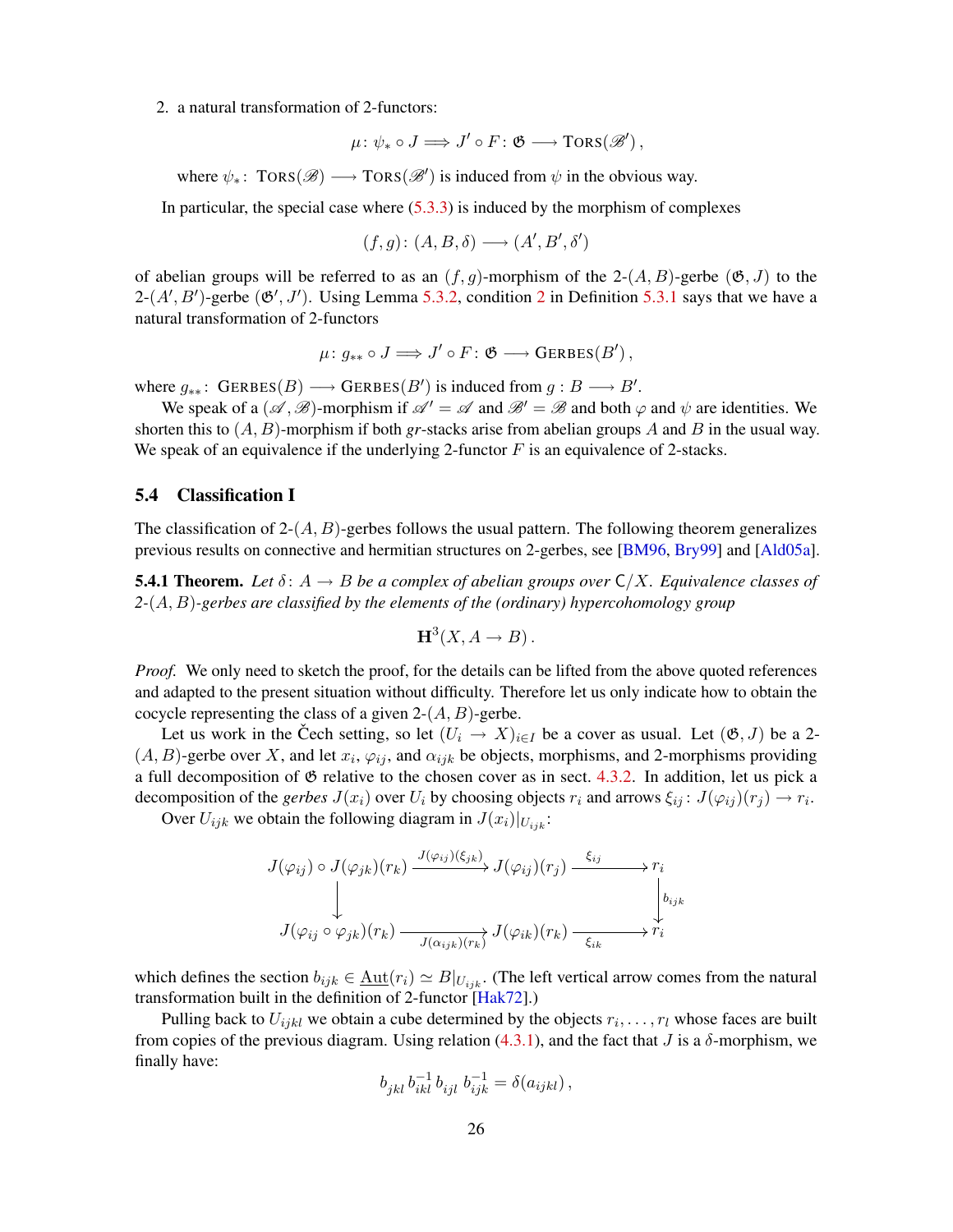<span id="page-26-1"></span>which together with the cocycle relation satisfied by  $a_{ijkl}$  (consequence of [\(4.3.1\)](#page-21-3)), gives the desidered cocycle relation for  $(a_{ijkl}, b_{ijk})$ .

To conclude, let us hint at how the procedure is reversed. The first step is to glue the local trivial 2-gerbes GERBES $(A|_{U_i})$  via  $a_{ijkl}$ . This is standard, see [[Bre94a](#page-51-5), [BM94](#page-50-0), [BM96](#page-50-1)]. Then we define a 2-functor J by assigning to each object  $x_i$  over  $U_i$ , i.e. an  $A|_{U_i}$ -gerbe, the trivial  $B|_{U_i}$ -gerbe  $J(x_i) = \text{TORS}(B|_{U_i})$ . Over  $U_{ijk}$ , the section  $b_{ijk}$  is used as an automorphism of an object  $r_i$  of  $J(x_i)$ , and the cocycle condition above ensures compatibility.  $\Box$ 

Using the results in sect. [2.1](#page-10-0) about  $(A, B)$ -gerbes we can informally reword the proof of the theorem by noticing that the representative cocycle of the 2- $(A, B)$ -gerbe  $\mathfrak{G}$  was given in terms of  $(A, B)$ -gerbes. We want to make this observation precise.

To this end, let us first observe that if  $\delta: A \to B$  is a complex of sheaves of abelian groups, then  $\mathscr{G} = \text{TORS}(A, B)$ , introduced in sect. [3.1,](#page-14-1) is a *gr*-stack: the group law is given by the standard contracted product, so for two pairs  $(P, s)$  and  $(Q, t)$  we have  $(P, s) \otimes (Q, t) = (P \otimes Q, st)$ . In fact  $\mathscr G$ is the *gr*-stack associated to the homomorphism  $A \rightarrow B$  viewed as an abelian crossed crossed module. Thus,

$$
\mathscr{G} = \text{TORS}(A, B) \simeq (A \stackrel{\delta}{\longrightarrow} B)^{\sim},
$$

cf. [\[Bre90,](#page-50-5) [Bre94a\]](#page-51-5).

The following intermediate results (in the next proposition and theorem), are also of independent interest, as they provide an alternative characterization of  $(A, B)$ -gerbes.

<span id="page-26-0"></span>**5.4.2 Proposition.** Equivalence classes of  $\mathscr{G} = \text{TORS}(A, B)$ -torsors are classified by the hypercohomology group  $\mathbf{H}^2(X, A \to B)$ .

*Proof.* Let  $\mathscr P$  be a  $\mathscr G$ -torsor. According to sect. [5.1.3](#page-23-3) the choice of objects  $x_i$  in the fiber categories  $\mathscr{P}_{U_i}$  with respect to a cover  $(U_i \to X)_{i \in I}$ , determines a pair  $(g_{ij}, \gamma_{ijk})$  with values in  $\mathscr G$  satisfying the cocycle identity  $(5.1.1)$ .

Given the specific nature of  $\mathscr{G}$ , each  $g_{ij}$  is an  $(A|_{U_{ij}}, B|_{U_{ij}})$ -torsor, namely it corresponds to a pair  $(P_{ij}, t_{ij})$ , where  $P_{ij}$  is an A-torsor over  $U_{ij}$ , and  $t_{ij}$  is a section of  $P_{ij} \wedge^A B$ . Moreover,  $\gamma_{ijk}$ :  $P_{ij} \otimes P_{jk} \stackrel{\sim}{\rightarrow} P_{ik}$  (suitably restricted to  $U_{ijk}$ ), and  $\delta_*(\gamma_{ijk})(t_{ij}t_{jk}) = t_{ik}$ .

It is perhaps better *not* to assume at this point that the torsor  $P_{ij}$  is trivialized, but rather consider the full blown hypercover  $(U_{ij}^{\alpha}, U_i)$ , where  $(U_{ij}^{\alpha} \to U_{ij})_{\alpha \in A_{ij}}$  is a cover, and assume that  $s_{ij}^{\alpha}$  is a trivializing section of  $P_{ij}$  over  $U_{ij}^{\alpha}$ . This choice gives rise to sections  $a_{ijk}^{\alpha\beta\gamma}$  of  $A|_{U_{ijk}^{\alpha\beta\gamma}}$  and  $b_{ij}^{\alpha}$  of  $B|_{U_{ij}^{\alpha}}$ , in the usual way:

$$
\gamma_{ijk}(s_{ij}^{\alpha} \otimes s_{jk}^{\beta}) = s_{ik}^{\gamma} a_{ijk}^{\alpha \beta \gamma}, \quad t_{ij} = (s_{ij}^{\alpha} \wedge 1) b_{ij}^{\alpha}.
$$

Then, using that  $s \cdot a \wedge 1 = s \wedge \delta(a) = (s \wedge 1) \cdot \delta(a)$ , it is easily checked that  $(a_{ijk}^{\alpha\beta\gamma}, b_{ij}^{\alpha})$  satisfies the cocycle condition with values in the complex  $A \rightarrow B$  with respect to the chosen (hyper)cover. The rest of details (to check that this is well-defined on classes) are routine and left to the reader.

Conversely, given a cocycle with values in  $A \rightarrow B$  with respect to the above hypercover, we can reconstruct  $(A|_{U_{ij}}, B|_{U_{ij}})$ -torsors  $(P_{ij}, t_{ij})$  satisfying the cocycle condition. We can then glue the various  $\mathscr{G}_{U_i}$  using this cocycle to obtain a  $\mathscr{G}$ -torsor on X. Details are again left to the reader.  $\Box$ 

Now we consider the trivial 2-gerbe  $TORS(\mathscr{G})$  of torsors over the *gr*-stack  $\mathscr{G}$ . Also recall that GERBES( $A, B$ ) denotes the fibered 2-category of  $(A, B)$ -gerbes over X.

Proposition [5.4.2,](#page-26-0) and the fact that the same hypercohomology group classifies  $(A, B)$ -gerbes as well suggest the following theorem, which is an extension, in the abelian context, of [[Bre90](#page-50-5),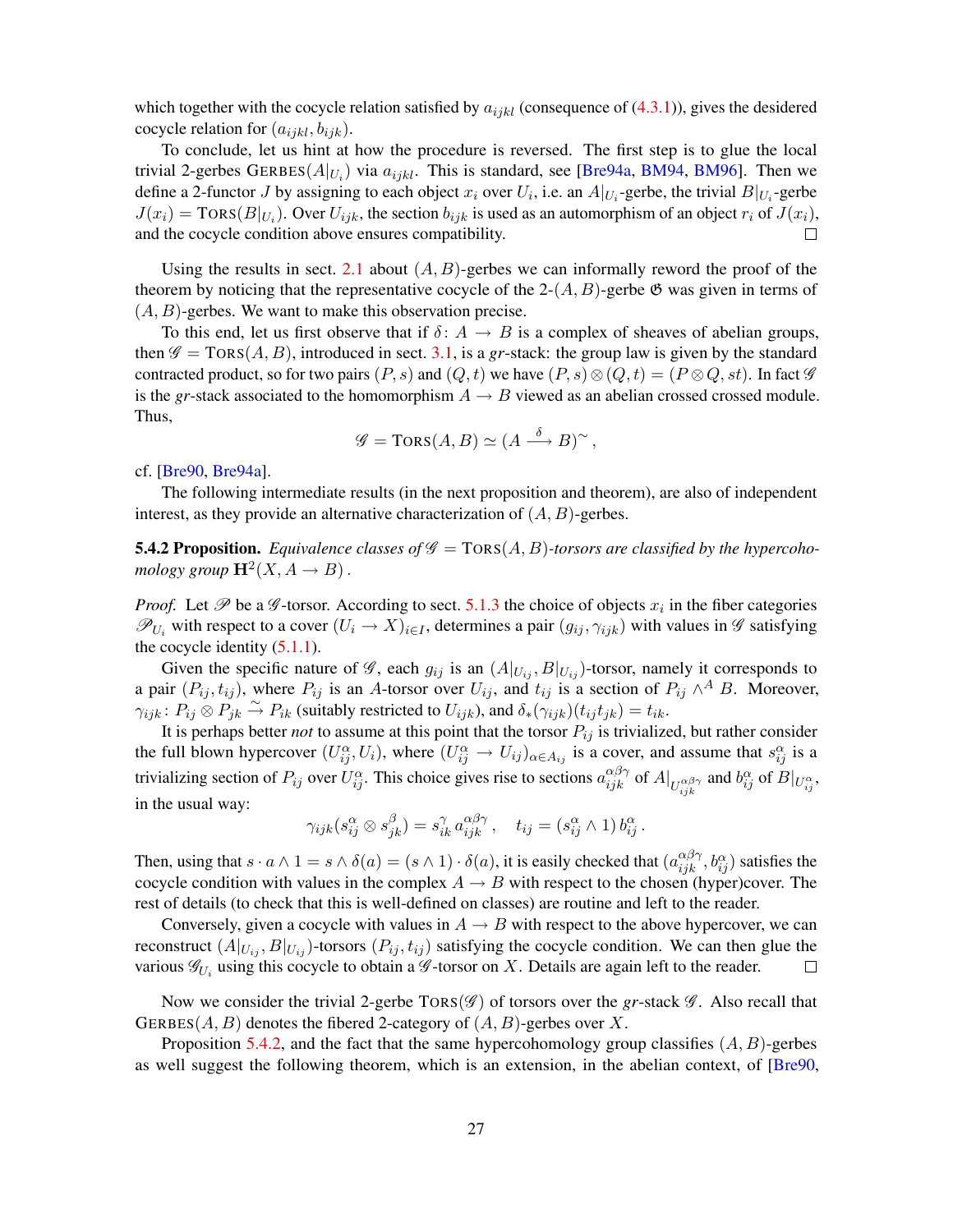<span id="page-27-1"></span>Proposition 7.3]. To prepare the statement, observe that there is an action

$$
TORS(A) \times TORS(A, B) \longrightarrow TORS(A)
$$

given on objects by

$$
(Q,(P,t)) \longmapsto (P \otimes Q),
$$

where  $(P, t)$  is an  $(A, B)$ -torsor, and Q is an A-torsor. Of course, since A is an abelian group, TORS(A) is itself a *gr*-stack. Also, by local the triviality of torsors, an A-torsor is locally isomorphic to an  $(A, B)$ -torsor, thereby making  $TORS(A)$  a  $TORS(A, B)$ -torsor.

<span id="page-27-0"></span>**5.4.3 Theorem.** Let  $\mathcal{G} = \text{TORS}(A, B)$ . There is an equivalence (of 2-stacks)

$$
F\colon \operatorname{TORS}(\mathscr{G}) \stackrel{\sim}{\longrightarrow} \operatorname{GERBES}(A,B)
$$

*given by:*

$$
F\colon \mathscr{P}\longmapsto \mathrm{TORS}(A)\wedge^{\mathscr{G}}\mathscr{P}\,.
$$

In fact, the equivalence in the proposition is an equivalence of neutral (or trivial) 2-gerbes bound by  $\mathscr{G}$ .

*Proof.* We will confine ourselves to give a description of the 2-functor  $F$ , as well as its quasi-inverse, following loc. cit., and leave the verification of the details to the reader.

Given a cover  $U \to X$ , by definition we have an equivalence

$$
\mathscr{P}_U \xrightarrow{\sim} \mathscr{G}_U = \text{Tors}(A|_U, B|_U).
$$

Moreover, observe that for any *gr*-stack  $\mathscr G$  and for any stack in groupoid with  $\mathscr G$ -action  $\mathscr P$ , we have an equivalence

$$
\mathscr{P}\xrightarrow{\sim} \mathscr{P}\wedge^{\mathscr{G}}\mathscr{G}\qquad x\longmapsto (x, o_{\mathscr{G}})\,,
$$

where  $\partial\mathscr{G}$  is the unit object in  $\mathscr{G}$ . By the same argument in the proof of [[Bre90](#page-50-5), Proposition 7.3], we have the equivalence:

$$
\text{TORS}(A|_U) \stackrel{\sim}{\longrightarrow} \text{TORS}(A|_U) \wedge^{\mathcal{G}_U} \mathcal{G}_U \stackrel{\sim}{\longrightarrow} \text{TORS}(A|_U) \wedge^{\mathcal{G}|_U} \mathcal{P}_U,
$$

showing that  $TORS(A) \wedge^g \mathscr{P}$  is locally equivalent to  $TORS(A)$ , hence it is an A-gerbe. We make it into an  $(A, B)$ -gerbe by defining

$$
\mu \stackrel{\text{def}}{=} \delta_* \wedge 1: \text{TORS}(A) \wedge^{\mathscr{G}} \mathscr{P} \longrightarrow \text{TORS}(B).
$$

This is well-defined, since locally the definition dictates  $(Q, (P, t)) \mapsto \delta_*(Q)$  and, using the properties of the contracted product, we have

$$
(Q, (P,t)) \stackrel{\sim}{\longrightarrow} (Q \cdot (P,t), (A,1)) = (P \otimes Q, (A,1)),
$$

so that

$$
(Q,(P,t)) \longmapsto \delta_*(P \otimes Q) \simeq \delta_*(P) \otimes \delta_*(Q) \simeq \delta_*(Q),
$$

since  $\delta_*(P) \simeq B$ , by definition of  $(A, B)$ -torsor. (The pair  $(A, 1)$  represents the unit element in  $\mathscr{G} = \text{TORS}(A, B)$ .)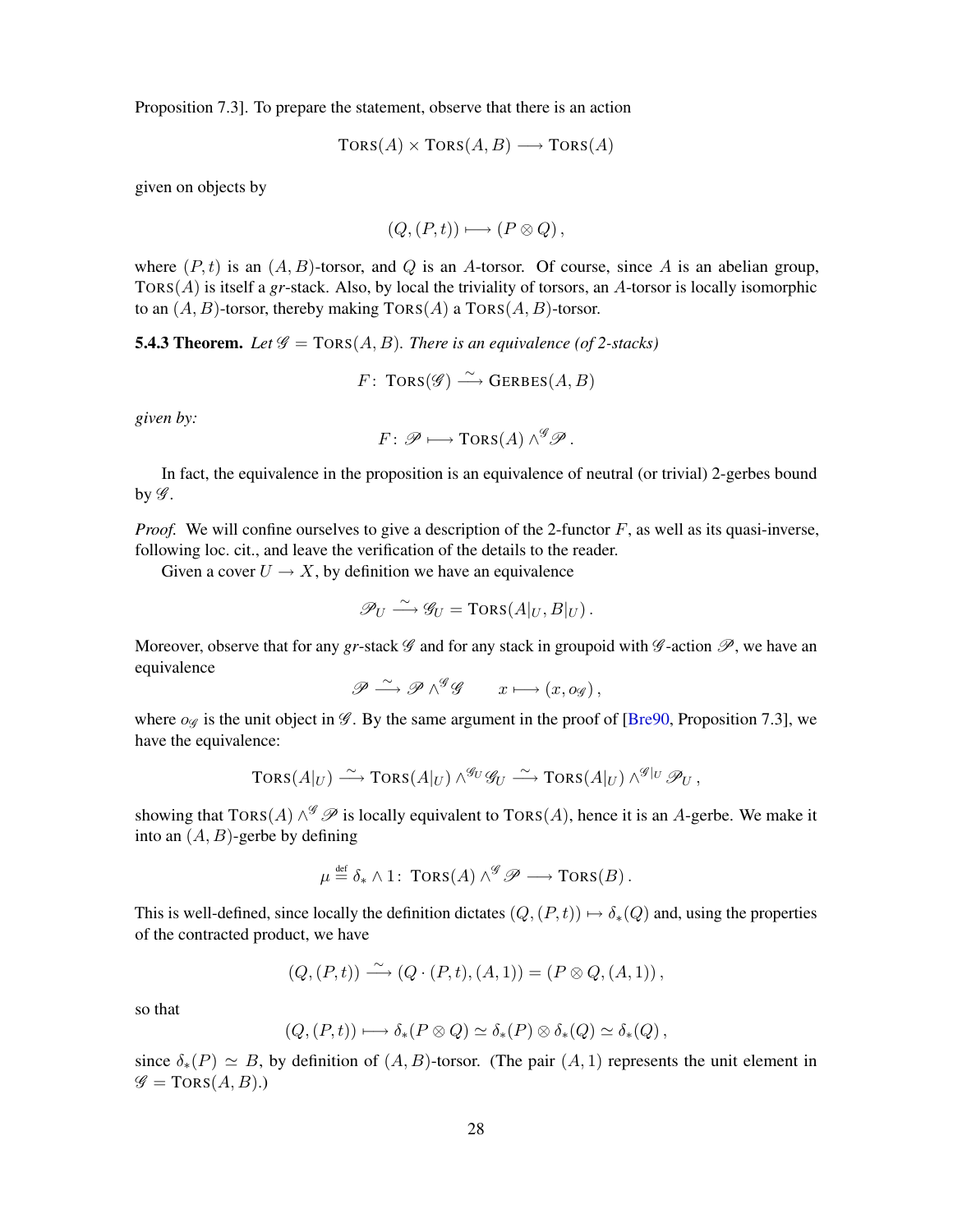Conversely, let  $(\mathcal{Q}, \mu)$  be an  $(A, B)$ -gerbe. Since it is in particular an A-gerbe, there is an equivalence

$$
\mathscr{Q}|_U \simeq \text{TORS}(A|_U)
$$

with respect to a cover  $U \to X$ , so that locally the structure of  $(A, B)$ -gerbe becomes

$$
\text{TORS}(A|_U) \xrightarrow{\mu|_U} \text{TORS}(B|_U).
$$

In turn this is isomorphic to  $\delta_{*}$ , the "change of structure group" functor. To see this, consider the image  $E = \mu(A)$  of the trivial torsor. Since  $\mu$  commutes with the product of torsors (since  $Q_1 \otimes Q_2 \simeq Q_1 \wedge^A Q_2$  for A abelian), it follows from  $Q \simeq Q \otimes A$  that  $E \simeq B$ , the trivial B-torsor. By local triviality over U and the fact that  $\mu$  is a  $\delta$ -morphisms, it follows that  $\mu(Q) \simeq \delta_*(Q)$ .

A calculation identical to the one carried out to show that  $\delta_* \wedge 1$  is well-defined, shows that if  $(P, t)$  is an  $(A, B)$ -torsor, then the morphism

$$
P \otimes -: \text{Tors}(A|_U) \longrightarrow \text{Tors}(A|_U)
$$

preserves the functor  $\delta_*$ , namely the diagram



commutes. In other words, tensoring with an  $(A, B)$ -torsor is locally a morphism of  $(A, B)$ -gerbes. Moreover, since *any* equivalence  $\nu$ : TORS( $A|_U$ )  $\rightarrow$  TORS( $A|_U$ ) can be realized as  $Q \mapsto P_\nu \otimes Q$  for an appropriate torsor  $P_{\nu}$ , compatibility with the previous diagram forces  $P_{\nu}$  to be an  $(A, B)$ -torsor. Denoting by  $\mathscr{E}_q$  the stack of equivalences, the foregoing proves that the correspondence

$$
\mathscr{Q} \longmapsto \mathscr{E}q(TORS(A), \mathscr{Q})
$$

gives the required quasi-inverse equivalence to F.

<span id="page-28-1"></span>*5.4.4 Remark.* The theorem gives another perspective on the canonical morphism introduced in sect. [2.1.2.](#page-11-3) Namely, if we have a morphism [\(5.2.1\)](#page-23-1) of Picard *gr*-stacks coming from the crossed square [\(5.2.2\)](#page-23-2), from the theorem we obtain a morphism

$$
GERBES(A, G) \longrightarrow GERBES(B, H)
$$

as the conjugate  $F_{\mathscr{B}} \circ \lambda_* \circ F_{\mathscr{A}}^*$  $\mathcal{A}$  of the induced morphism

$$
\lambda_*\colon \operatorname{TORS}(\mathscr{A}) \longrightarrow \operatorname{TORS}(\mathscr{B}),
$$

where  $F_{\bullet}$  is the appropriate equivalence from Theorem [5.4.3](#page-27-0) and  $F_{\bullet}^{*}$  its quasi-inverse. It is immediately seen that this morphism corresponds to the canonical morphism  $(f, u)_*.$ 

We return to 2-gerbes. The following proposition generalizes sect. [4.3.2](#page-21-2) and Theorem [5.4.1,](#page-25-2) and it can be considered as the analog of Proposition [5.4.2](#page-26-0) to the case of 2-gerbes.

<span id="page-28-0"></span>**5.4.5 Proposition.** Let  $\mathscr G$  = TORS(A, B). Equivalence classes of 2- $\mathscr G$ -gerbes are classified by the hypercohomology group  $\mathbf{H}^{3}(X, A \rightarrow B)$ .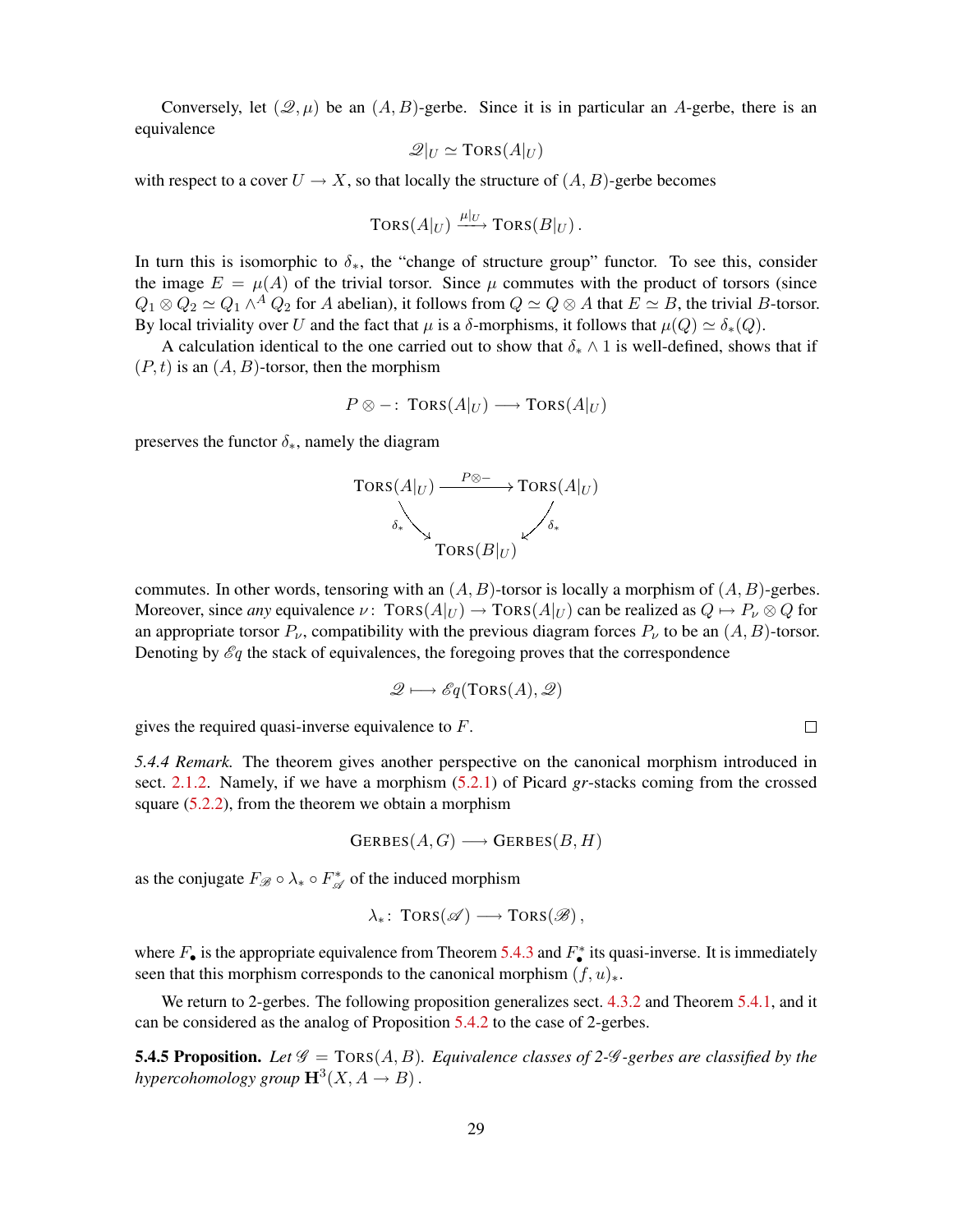<span id="page-29-5"></span>*Proof.* Most of the ingredients of the proof can be extracted from the cocycle analysis in [[Bre94a](#page-51-5)], c.f. in particular §4.7.

Let  $\mathfrak G$  be a 2- $\mathscr G$ -gerbe. Given a cover  $(U_i \to X)_{i \in I}$ , the choice of objects  $x_i \in \mathfrak G_{U_i}$  determines, by analogy with sect. [5.1.3,](#page-23-3)  $\mathscr{G}$ -torsors  $\mathscr{E}_{ij} = \mathscr{H}om(x_j|_{U_{ij}}, x_i|_{U_{ij}})$  over  $U_{ij}$ . Note that  $\mathscr{E}_{ij}$  is a  $\mathscr{G}$ -torsor, rather than a *bi*torsor, thanks to the fact that  $\mathscr G$  is braided. The torsors  $\mathscr E_{ij}$  satisfy the following cocycle condition: we have equivalences

(5.4.6a) 
$$
g_{ijk}: \mathscr{E}_{ij} \wedge^{\mathscr{G}} \mathscr{E}_{jk} \xrightarrow{\sim} \mathscr{E}_{ik}
$$

and natural transformations (isomorphisms):

(5.4.6b) 
$$
\nu_{ijkl} : g_{ikl} \circ (g_{ijk} \wedge 1) \Longrightarrow g_{ijl} \circ (1 \wedge g_{jkl})
$$

arising from the pentagonal 2-cell determined by starting at

<span id="page-29-2"></span><span id="page-29-1"></span><span id="page-29-0"></span>
$$
(\mathscr{E}_{ij} \wedge^{\mathscr{G}} \mathscr{E}_{jk}) \wedge^{\mathscr{G}} \mathscr{E}_{kl},
$$

and associating with the help of [\(5.4.6a\)](#page-29-0). Moreover, the morphisms  $\nu_{ijkl}$  satisfy the appropriate coherence condition extracted from  $(5.4.6b)$  over  $U_{ijklm}$ .

Notice that a section of, say,  $\mathscr{E}_{ij}$  over  $U_{ij}^{\alpha} \to U_{ij}$  is a 1-arrow  $f_{ij}^{\alpha}$ :  $x_j|_{U_{ij}^{\alpha}} \to x_i|_{U_{ij}^{\alpha}}$ , and similarly for the other indices. Therefore the restriction  $g_{ijk}^{\alpha\beta\gamma}$  of  $g_{ijk}$  to  $U_{ijk}^{\alpha\beta\gamma}$  can be identified with an object of  $\mathscr{G}|_{U_{ijk}^{\alpha\beta\gamma}}$ . The same reasoning leads to the identification of the restriction of  $\nu_{ijkl}$ , with the appropriate decoration of upper indices, with an arrow of (a corresponding restriction of)  $\mathscr{G}$ . Finally, we note that the equivalence in eqn.  $(5.4.6a)$  is given by the composition of 1-arrows and 2-arrows in  $\mathfrak{G}$ . Thus eqns. [\(5.4.6\)](#page-29-2) can be interpreted as giving a cocycle condition for  $(g_{ijk}, v_{ijkl})$  with values in  $\mathscr G$ .

Now, since  $\mathscr{G} = \text{TORS}(A, B)$ , is the stack associated to the abelian crossed module (i.e. complex of abelian groups)  $\delta: A \to B$ , the corresponding sheaf of groupoids will be

$$
A \times B \xrightarrow[t]{s} B
$$

with source and target maps given by  $s(a, b) = b$  and  $t(a, b) = \delta(a)b$ , so that (neglecting the upper indices) the object  $g_{ijk}$  can be identified with a section  $b_{ijk}$  of B, and the morphism  $\nu_{ijkl}$  with a section  $a_{ijkl}$  of A. Now [\(5.4.6b\)](#page-29-1) reads:

$$
\delta(a_{ijkl}) b_{ijk} b_{ikl} = b_{jkl} b_{ijl}
$$

which is the desired relation. Putting it together with the cocycle condition for  $a_{ijkl}$  determined by the coherence condition on the  $\nu_{ijkl}$  alluded to above, provides the required 3-cocycle with values in the complex  $A \rightarrow B$ .  $\Box$ 

Methods similar to the approach of the proof of Theorem [5.4.3](#page-27-0) give the following theorem. We omit the proof.

<span id="page-29-4"></span>**5.4.7 Theorem.** Let again  $\mathscr{G} = \text{TORS}(A, B)$ . Then a 2- $\mathscr{G}$ -gerbe is equivalent to a 2- $(A, B)$ -gerbe, *where the equivalence takes place in the appropriate 3-category.*

The upshot of the foregoing unfortunately rather lengthy discussion can be summarized as follows. Given a complex of abelian groups  $\delta: A \to B$ , the following two structures on a 2-A-gerbe  $\mathfrak{G}$  are equivalent:

<span id="page-29-3"></span>1. 2-gerbe bound by  $\delta: A \rightarrow B$ , and: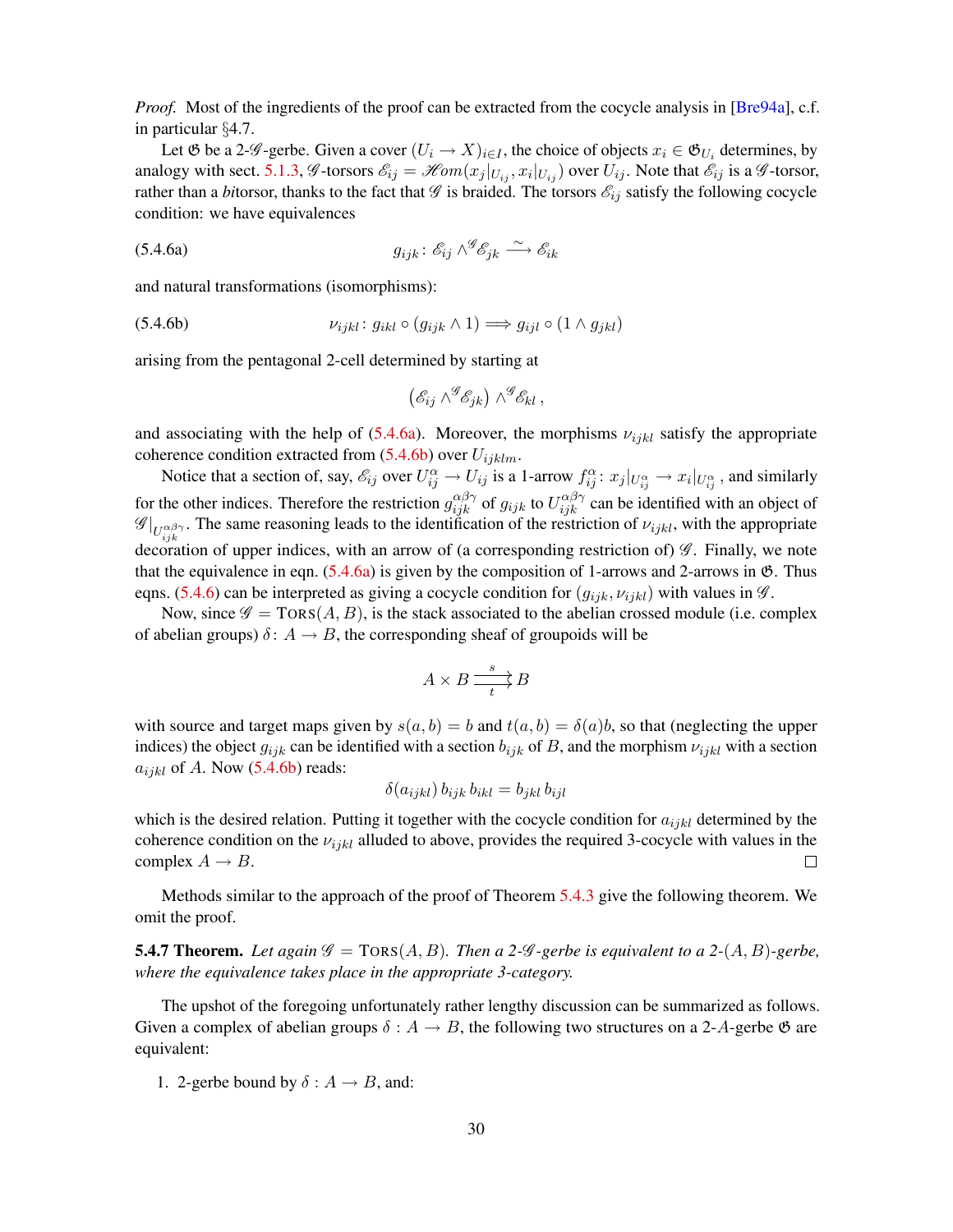<span id="page-30-1"></span>2. 2-gerbe bound by  $\mathscr{G} = \text{TORS}(A, B)$ .

They correspond to the following crossed squares of the type  $(5.2.2)$ :



where for case [1](#page-29-3) we consider A and B as crossed modules  $A \rightarrow 1$  and  $B \rightarrow 1$ , whereas case [2](#page-30-1) corresponds to the crossed module  $\lambda: \mathscr{G} \to \mathscr{H}$  where  $\mathscr{H}$  is associated to  $1 \to 1$ . The equivalence can be traced to the symmetry of the crossed square.

Next, we are going to explore the case when the crossed square  $(5.2.2)$  is non-trivial.

### <span id="page-30-0"></span>5.5 Classification II

Our first step is to address the case of a 2-gerbe bound by a crossed module of braided *gr*-stacks [\(5.2.1\)](#page-23-1) in greater generality than in the preceding sections. Note that there is an obvious induced map:

<span id="page-30-2"></span>
$$
\lambda_* \colon \operatorname{TORS}(\mathscr{A}) \longrightarrow \operatorname{TORS}(\mathscr{B}),
$$

given by  $\mathscr{P} \to \mathscr{P} \wedge^{\mathscr{A}} \mathscr{B}$ . It is convenient to have the following definition at hand:

<span id="page-30-5"></span>**5.5.2 Lemma-Definition.** *Given a cover*  $\mathfrak{U}_X = (U_i \rightarrow X)_{i \in I}$ , *a 1-cocycle with values in* [\(5.5.1\)](#page-30-2) *is* the datum of A -torsors  $\mathscr{E}_{ij}$  over  $U_{ij}$  and B-torsors  $\mathscr{F}_i$  over  $U_i$ , such that the cocycle condition [\(5.4.6\)](#page-29-2) *holds for the*  $\mathcal{E}_{ij}$ *'s, and moreover there are equivalences of*  $\mathcal{B}$ *-torsors* 

<span id="page-30-6"></span>(5.5.3a) 
$$
\xi_{ij} : \lambda_*(\mathscr{E}_{ij}) \wedge^{\mathscr{B}} \mathscr{F}_j \xrightarrow{\sim} \mathscr{F}_i
$$

*and natural transformations (isomorphisms):*

<span id="page-30-8"></span>(5.5.3b) 
$$
m_{ijk} : \xi_{ij} \circ (1 \wedge \xi_{jk}) \Longrightarrow \xi_{ik} \circ (\lambda_*(g_{ijk}) \wedge 1).
$$

*The natural transformations*  $m_{ijk}$  *are subject to the following coherence condition:* 

<span id="page-30-3"></span>
$$
(5.5.4) \quad \xi_{il} * \lambda_* (\nu_{ijkl}) \circ m_{ijl} * (1 \wedge \lambda_* (g_{jkl}) \wedge 1) \circ \xi_{ij} * m_{jkl}
$$
  
= 
$$
m_{ikl} * (\lambda_* (g_{ijk}) \wedge 1 \wedge 1) \circ m_{ijk} * (1 \wedge 1 \wedge \xi_{kl}).
$$

*5.5.5 Remark.* An easier (but less precise) way of displaying [\(5.5.4\)](#page-30-3) is to ignore the pastings with the identity 2-arrows, so that we have:

<span id="page-30-7"></span><span id="page-30-4"></span>
$$
\lambda_*(\nu_{ijkl}) \circ m_{ijl} \circ m_{jkl} = m_{ikl} \circ m_{ijk} .
$$

*Proof.* The calculations are tedious, but entirely straightforward. We will content ourselves to note that one has to form the standard cube of morphisms  $\xi_{ij}$ , etc. starting from

$$
\lambda_*\big(\mathscr{E}_{ij}\wedge^{\mathscr{A}}(\mathscr{E}_{jk}\wedge^{\mathscr{A}}(\mathscr{E}_{kl})\big)\wedge^{\mathscr{B}}\mathscr{F}_l
$$

and ending to  $\mathcal{F}_i$ , *modulo* the association isomorphisms for the contracted product, which have been ignored in eq. [\(5.5.4\)](#page-30-3). Then [\(5.5.4\)](#page-30-3) is the result of composing the *faces* of this cube. Note that in [\(5.5.4\)](#page-30-3) there are five terms, since one of the faces will be strictly commutative, namely the one corresponding to contracting the first two, and the second two terms in [\(5.5.6\)](#page-30-4).  $\Box$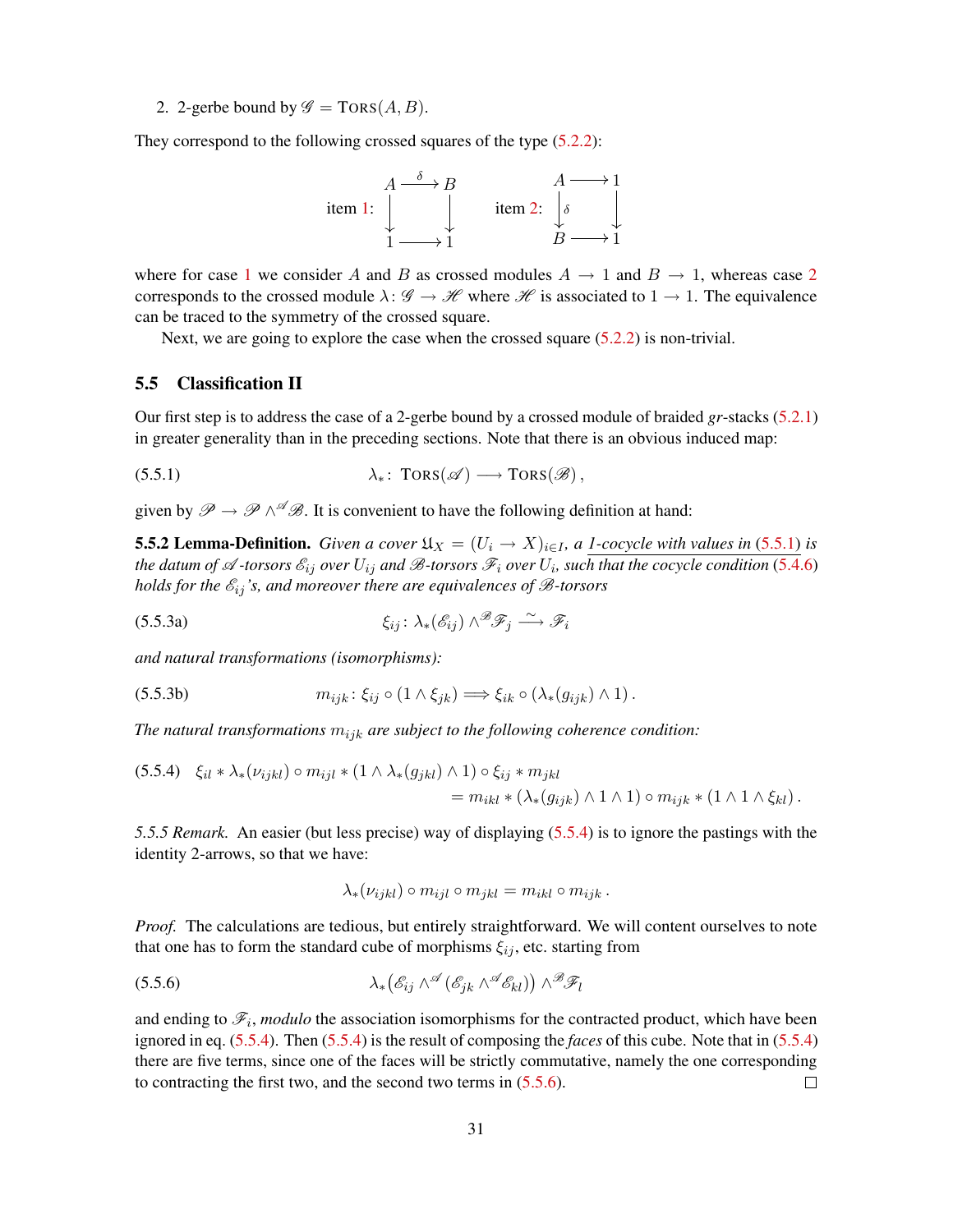<span id="page-31-4"></span>We complement the definition of 1-cocycle with the notion of equivalence as follows:

<span id="page-31-0"></span>**5.5.7 Definition.** Two 1-cocycles  $(\mathscr{E}_{ij}, \mathscr{F}_i)$  and  $(\mathscr{E}'_{ij}, \mathscr{F}'_i)$  with values in [\(5.5.6\)](#page-30-4) are *equivalent* if there exist  $\mathscr{A}|_{U_i}$ -torsors  $\mathscr{Q}_i$  over  $U_i$  such that there are equivalences:

$$
\mathscr{E}_{ij}' \wedge^{\mathscr{A}} \mathscr{Q}_j \xrightarrow{\sim} \mathscr{Q}_i \wedge^{\mathscr{A}} \mathscr{E}_{ij}
$$

<span id="page-31-3"></span>(5.5.8b) 
$$
\lambda_*({\mathscr{Q}}_i) \wedge^{\mathscr{B}} {\mathscr{F}}_i \xrightarrow{\sim} {\mathscr{F}}'_i.
$$

The following is a mild extension of the statement in [\[Bre92,](#page-51-6) 4.1.11] in the braided case.

<span id="page-31-2"></span>**5.5.9 Theorem.** *Equivalence classes of 2-(* $\mathscr{A}, \mathscr{B}$ *)-gerbes are classified by the set* 

<span id="page-31-1"></span> $\mathbf{H}^1(X, \text{TORS}(\mathscr{A}) \to \text{TORS}(\mathscr{B}))$  ,

*namely the (pointed) set of equivalence classes of 1-cocycles in Lemma-Definition [5.5.2](#page-30-5) under the equivalence of Definition [5.5.7.](#page-31-0)*

*Proof.* Let  $\mathfrak{G}$  be a 2- $(\mathcal{A}, \mathcal{B})$ -gerbe. Since it is in particular a 2- $\mathcal{A}$ -gerbe, the choice of objects  $x_i \in \text{Ob } \mathfrak{G}_{U_i}$  with respect to an open cover  $\mathfrak{U}_X = (U_i \to X)_{i \in I}$  will generate a 1-cocycle  $\{\mathscr{E}_{ij}\}$  with values in TORS( $\mathscr{A}$ ), as in the proof of proposition [5.4.5,](#page-28-0) eqns. [\(5.4.6\)](#page-29-2). This part and the rest of the cocycle analysis of the 2-gerbe  $\mathfrak G$  is as in [[Bre94a](#page-51-5)], especially §4.7, with the additional hypothesis that we are in the braided case (so that we are in the "decoupled" situation). Full details will be found in loc. cit.

The new part is the one related to the extra structure given by the 2-functor

$$
J\colon \mathfrak{G}\longrightarrow \mathrm{TORS}(\mathscr{B})\,,
$$

as part of the definition of 2-( $\mathscr{A}, \mathscr{B}$ )-gerbe. Using J, for each object  $x_i$  we obtain a  $\mathscr{B}$ -torsor  $\mathscr{F}_i \stackrel{\text{def}}{=} J(x_i)$ . Now, recall that  $\mathscr{E}_{ij} = \mathscr{H}om(x_j|_{U_{ij}}, x_i|_{U_{ij}})$ . Objects and arrows of  $\mathscr{E}_{ij}$  over  $U_{ij}^{\alpha} \rightarrow$  $U_{ij}$  correspond to 1-arrows between  $x_j|_{U_{ij}^{\alpha}}$  and  $x_i|_{U_{ij}^{\alpha}}$  and 2-arrows between them. Via J, we get equivalences and natural isomorphisms between the corresponding torsors  $\mathscr{F}_j$  and  $\mathscr{F}_i$ . In short, there is an equivalence:

$$
\mathscr{E}_{ij} \stackrel{\sim}{\longrightarrow} \mathscr{Hom}(\mathscr{F}_j, \mathscr{F}_i),
$$

where the  $\mathcal{H}$ om on the right hand side denotes the category of morphisms of torsors (defined e.g. as in [[Bre90](#page-50-5), §6]). That is, it is the  $\mathcal{H}om$  in TORS( $\mathcal{B}$ ). In turn, this equivalence can be written in the form of eqn. [\(5.5.3a\)](#page-30-6), using the correspondence

$$
f_{ij}^{\alpha} \longmapsto [y \longmapsto \lambda_*(f_{ij}^{\alpha})(y)] \ \simeq \ \lambda_*(f_{ij}^{\alpha}) \wedge y \longmapsto \lambda_*(f_{ij}^{\alpha})(y) \, ,
$$

where  $f_{ij}^{\alpha}$  is an object of  $\mathcal{E}_{ij}$ , i.e. 1-morphism of  $\mathfrak{G}$ , over  $U_{ij}^{\alpha}$ , and similarly for 2-arrows. Here we have also used the fact that J is a  $\lambda$ -morphism, therefore an  $\mathscr A$ -torsor  $\mathscr P$  corresponds to  $\lambda_*(\mathscr P)=\mathscr P\wedge^\mathscr A\mathscr B.$ 

The inverse correspondence is obtained by generalizing the standard gluing of local trivial 2-gerbes TORS( $\mathscr{A}|_{U_i}$ ) in a way analogous to the proof of Thm. [5.4.1.](#page-25-2) Namely, given a 1-cocycle  $(\mathscr{E}_{ij}, \mathscr{F}_i)$ , first we glue  $TORS(\mathscr{A}|_{U_j})|_{U_{ij}}$  with  $TORS(\mathscr{A}|_{U_i})|_{U_{ij}}$  via  $\mathscr{E}_{ij}$  by

$$
\mathscr{P}\longmapsto \mathscr{P}\wedge^{\mathscr{A}}\mathscr{E}_{ij}\,,
$$

and verify that this is coherent thanks to eqns. [\(5.4.6\)](#page-29-2). Thus we obtain a 2- $\mathscr{A}$ -gerbe  $\mathfrak{G}$ , and, as a byproduct, this procedure gives a collection of objects  $x_i$  providing the labeling with respect to which the newly obtained 2-gerbe  $\mathfrak G$  is represented by the cocycle  $\mathscr E_{ij}$ . We then define J as:

$$
J|_{U_i} \colon \mathfrak{G}_{U_i} \simeq \text{TORS}(\mathscr{A}|_{U_i}) \longrightarrow \text{TORS}(\mathscr{B}|_{U_i})
$$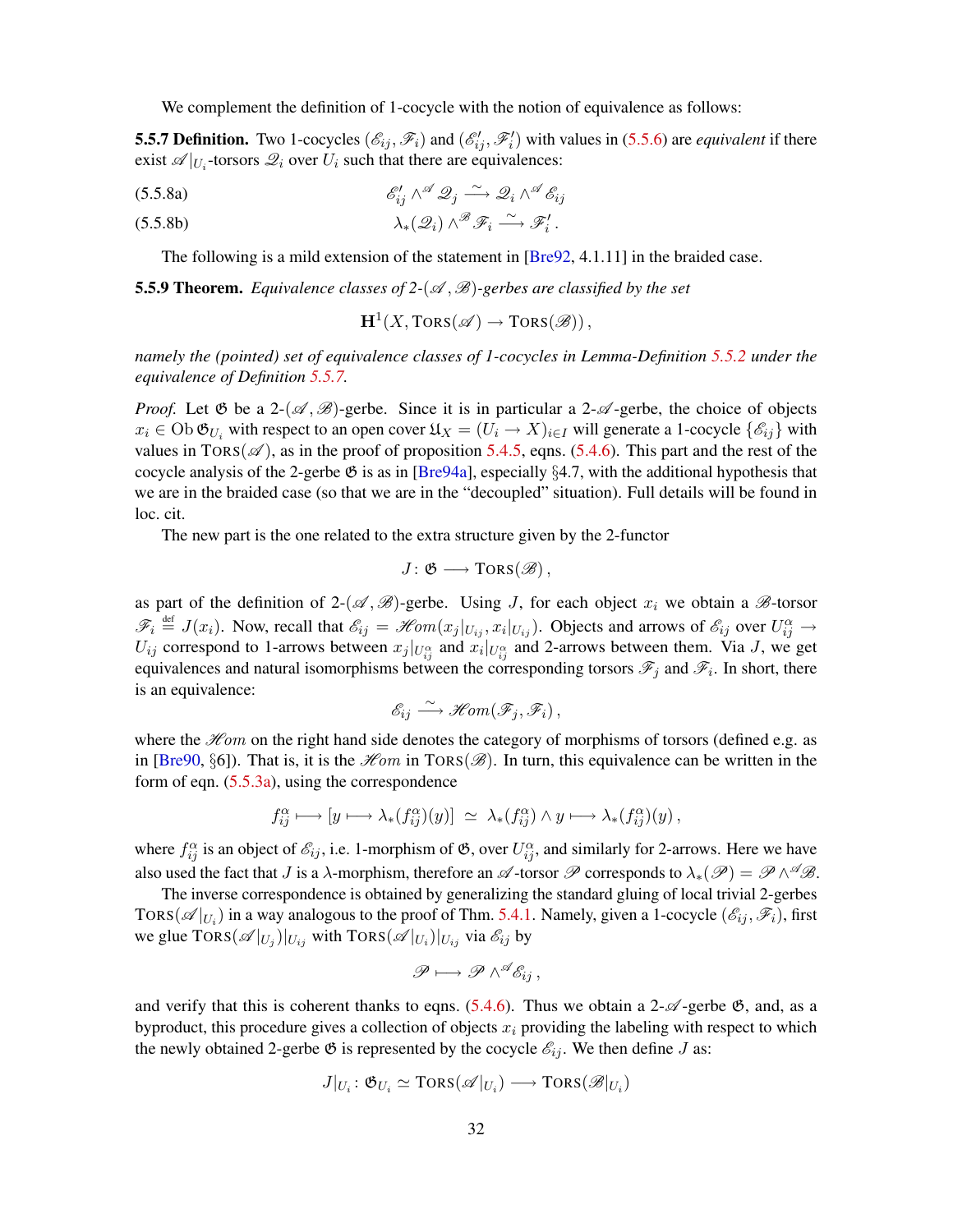by assigning to  $x_i$  the  $\mathscr{B}$ -torsor  $\mathscr{F}_i$ . More generally, to any object of  $\mathfrak{G}_{U_i}$ , i.e. to any  $\mathscr{A}|_{U_i}$ -torsor  $\mathscr{P}$ , we assign the  $\mathscr{B}|_{U_i}$ -torsor

$$
\lambda_*(\mathscr{P})\wedge^{\mathscr{B}}\mathscr{F}_i\,.
$$

We leave to the reader the task to verify that the two constructions are inverse of one another.

Finally, given a 2-( $\mathscr{A}, \mathscr{B}$ )-gerbe, a second collection of objects  $\{y_i\}$  subordinated to the same cover determines a new cocycle  $(\mathscr{E}'_{ij}, \mathscr{F}'_i)$ . Moreover, for each  $i \in I$  we have the  $\mathscr{A}|_{U_i}$ -torsor  $\mathcal{Q}_i = \mathcal{H}om(x_i, y_i)$ . It is easily verified that the collection  $\{\mathcal{Q}_i\}$  satisfies both eqns. [\(5.5.8\)](#page-31-1).  $\Box$ 

When the coefficient complexes of braided stacks come from complexes of abelian groups the previous theorem can be rephrased in terms of ordinary hypercohomology. More precisely, we have the following statement.

<span id="page-32-2"></span>5.5.10 Theorem. *If the braided* gr*-stacks* A *and* B *are strict and correspond to abelian crossed modules*  $A \to G$  *and*  $B \to H$ , respectively, then equivalence classes of 2-( $\mathscr A, \mathscr B$ )-gerbes are classified *by the (ordinary) hypercohomology group*

$$
H^3(X, A \to B \oplus G \to H),
$$

*namely the coefficient complex is the* cone *(shifted by 1) of the abelian crossed square* [\(5.2.2\)](#page-23-2)*.*

*Proof.* We will need to show how to extract an ordinary cocycle with value in the cone of [\(5.2.2\)](#page-23-2) from the abstract cocycle of Thm. [5.5.9.](#page-31-2)

Let  $\mathscr{A} = \text{Tors}(A, G)$  and  $\mathscr{B} = \text{Tors}(B, H)$  with complexes  $\delta: A \to G$  and  $\sigma: B \to H$  and homomorphisms  $f: A \rightarrow B$  and  $u: G \rightarrow H$  arranged to make the square [\(5.2.2\)](#page-23-2). The corresponding (sheaf of) crossed module(s) is:



where in both cases the source and target maps s and t are as in the proof of Proposition [5.4.5,](#page-28-0) page [30.](#page-29-2) Thus the additive functor  $\lambda: \mathscr{A} \to \mathscr{B}$  is induced (after having taken the associate stack functor) by the pair  $(f, u)$ .

After having gone through these recollections, let us consider a 2- $(\mathscr{A}, \mathscr{B})$ -gerbe  $\mathfrak{G}$ , and let us once again choose a cover  $\mathfrak{U}_X = (U_i \to X)$ , and objects  $x_i \in \text{Ob } \mathfrak{G}_{U_i}$ . By Theorem [5.5.9,](#page-31-2) we obtain a 1-cocycle  $(\mathscr{E}_i, \mathscr{F}_i)$  with values in the complex [\(5.5.1\)](#page-30-2) satisfying eqns. [\(5.4.6\)](#page-29-2) and [\(5.5.3\)](#page-30-7). Our first task is to complement the proof of Proposition [5.4.5,](#page-28-0) and obtain a 1-cocycle with values in the complex  $\lambda: \mathscr{A} \longrightarrow \mathscr{B}$  itself.

To this end, we will need to decompose the torsors  $\mathcal{E}_{ij}$  as well as  $\mathcal{F}_i$  with respect to some choice of objects, and then apply the reasoning preceding eq.  $(5.1.1)$ . More precisely, consider objects  $f_{ij}^{\alpha}$  and  $y_i^{\alpha_j}$ , of  $\mathscr{E}_{ij}$  and  $\mathscr{F}_i$ , respectively, given  $(U_{ij}^{\alpha} \to U_{ij})_{\alpha \in A_{ij}^{\alpha}}$ . (Similarly, we denote by  $y_j^{\alpha_i}$  an object of  $\mathscr{F}_j$  over  $U_{ij}^{\alpha}$ .) Then, since  $\mathscr{F}_i$  is a  $\mathscr{B}$ -torsor, the morphism  $\xi_{ij}$  in eq. [\(5.5.3a\)](#page-30-6) translates into

<span id="page-32-0"></span>
$$
(5.5.11) \qquad \qquad (f_{ij}^{\alpha})_{*}(y_j^{\alpha}) \simeq y_i^{\alpha}{}_j \cdot h_{ij}^{\alpha} \,,
$$

where  $h_{ij}^{\alpha}$  is an object of  $\mathscr{B}$  over  $U_{ij}^{\alpha}$ . (Here we have used the notation  $(f_{ij}^{\alpha})_* = J(f_{ij}^{\alpha})$ .) Moreover,  $y_i{}^{\alpha}{}_{j}$  and  $y_i{}^{\beta}{}_{k}$  are related by:

<span id="page-32-1"></span>
$$
(5.5.12) \t\t y_i^{\alpha}{}_{j} \simeq y_i^{\beta}{}_{k} \cdot q_{kij}^{\beta \alpha} \t\t,
$$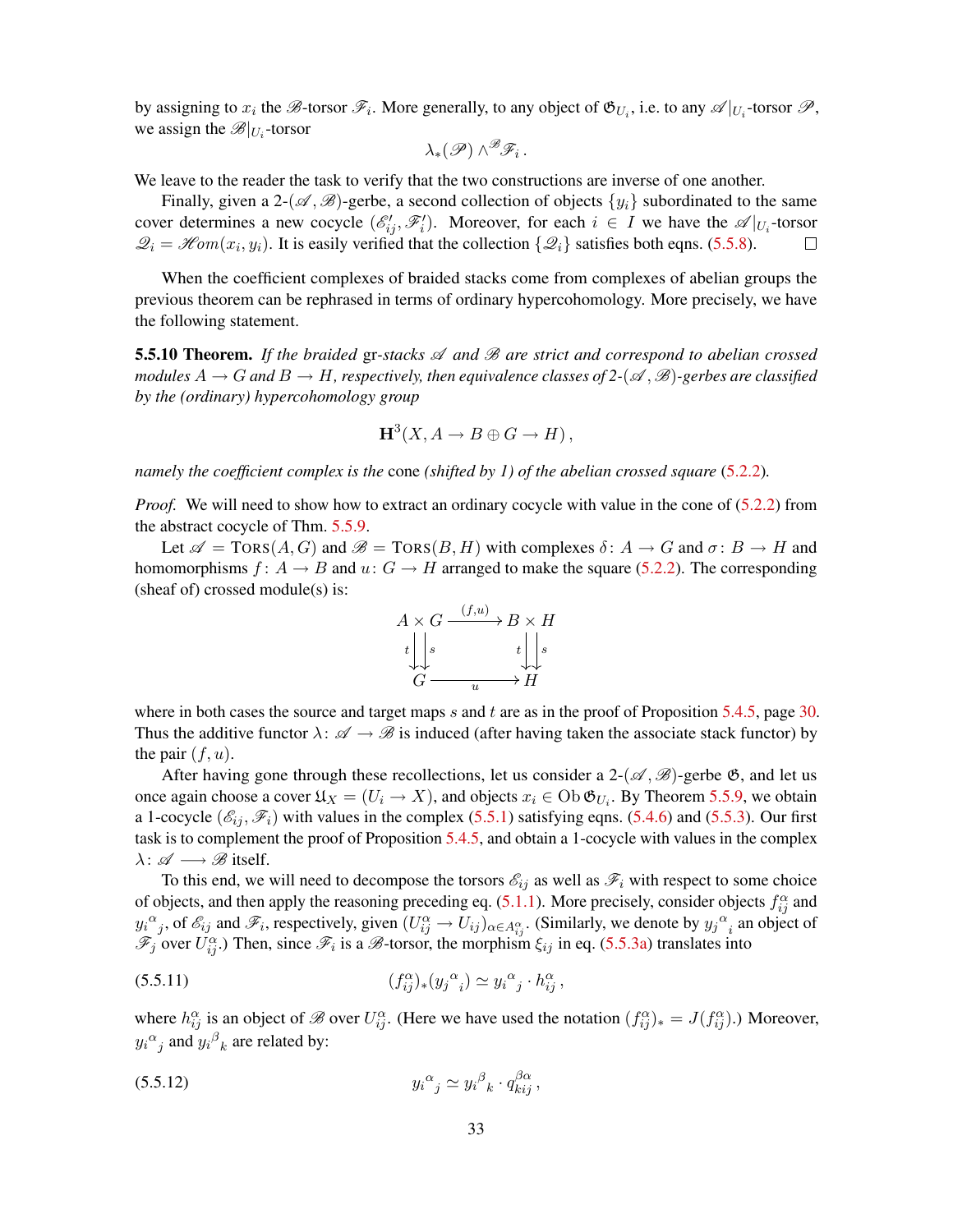<span id="page-33-4"></span>with  $q_{kij}^{\beta\alpha}$  an object of  $\mathscr B$  over  $U_{ijk}^{\alpha\beta}$ . It easily seen that these new objects satisfy the identity (up to isomorphism):

$$
(5.5.13) \t q_{kij}^{\beta \alpha} \cdot q_{jil}^{\alpha \gamma} \simeq q_{kil}^{\beta \gamma}.
$$

For the part of the cocycle involving the  $\mathscr{E}_{ij}$ 's alone, subject to eqns. [\(5.4.6\)](#page-29-2), our choice of objects determines an object  $g_{ijk}^{\alpha\beta\gamma}$  of  $\mathscr A$  obtained from eqn. [\(5.4.6a\)](#page-29-0) in the standard way:

<span id="page-33-1"></span>
$$
f_{ij}^{\alpha} \wedge f_{jk}^{\beta} \longmapsto f_{ij}^{\alpha} \circ f_{jk}^{\beta} \simeq g_{ijk}^{\alpha\beta\gamma} \circ f_{ik}^{\gamma}.
$$

(Recall that the map  $g_{ijk}$  is just composition of 1-arrows of  $\mathfrak{G}$ .) Moreover, still using the arguments in [\[Bre94a\]](#page-51-5), starting from eqn.  $(5.4.6b)$  we arrive at the morphism in  $\mathscr{A}$ :

(5.5.14a) 
$$
\nu_{ijkl}^{\alpha\beta\delta\gamma\eta\varepsilon} : g_{ijk}^{\alpha\beta\gamma} \cdot g_{ik}^{\gamma\delta\varepsilon} \stackrel{\sim}{\longrightarrow} g_{jkl}^{\beta\delta\eta} \cdot g_{ij}^{\alpha\eta\varepsilon}.
$$

To translate eqn. [\(5.5.3b\)](#page-30-8), compute the composition over  $U_{ijk}^{\alpha\beta\gamma}$ :

<span id="page-33-2"></span>
$$
(f_{ij}^{\alpha} \circ f_{jk}^{\beta})_{*}(y_{k}{}^{\beta}{}_{j})
$$

in the two possible ways. A standard calculation, where we use  $(5.5.11)$  and  $(5.5.12)$ , yields the sought-after arrow in  $\mathscr{B}$ :

(5.5.14b) 
$$
m_{ijk}^{\alpha\beta\gamma} : h_{ij}^{\alpha} q_{ijk}^{\alpha\beta} h_{jk}^{\beta} \xrightarrow{\sim} \lambda (g_{ijk}^{\alpha\beta\gamma}) q_{jik}^{\alpha\gamma} h_{ik}^{\gamma} q_{ikj}^{\gamma\beta}.
$$

This arrow in turn satisfies a cocycle condition, which is the translation of eqn. [\(5.5.4\)](#page-30-3). We arrive at it by considering the expression

<span id="page-33-0"></span>
$$
h_{ij}^{\alpha} q_{ijk}^{\alpha\beta} h_{jk}^{\beta} q_{jkl}^{\beta\delta} h_{kl}^{\delta} ,
$$

which would correspond to  $\xi_{ij} \circ (1 \wedge \xi_{jk}) \circ (1 \wedge 1 \wedge \xi_{kl})$ , and computing it in the two possible obvious ways using [\(5.5.14b\)](#page-33-0), the braiding of  $\mathscr{B}$ —and the help of [\(5.5.13\)](#page-33-1). The calculation itself proceeds according to the techniques expounded in [[Bre94a](#page-51-5)], therefore we will not reproduce it here. The result is that the arrows  $m_{ijk}^{\alpha\beta\gamma}$  satisfy the cocycle condition:

(5.5.14c) 
$$
\lambda(\nu_{ijkl}^{\alpha\beta\delta\gamma\eta\varepsilon}) \circ m_{ikl}^{\gamma\delta\varepsilon} \circ m_{ijk}^{\alpha\beta\gamma} = m_{ijl}^{\alpha\eta\varepsilon} \circ m_{jkl}^{\beta\delta\eta}.
$$

Of course this identity holds *modulo* the obvious isomorphisms arising from the association and braiding functors in  $\mathscr{B}$ , which we have silently ignored, as well as the pull-back functors between different fiber categories.

<span id="page-33-3"></span>The cocycle with values in the complex  $\lambda: \mathscr{A} \to \mathscr{B}$  we have obtained comprises the quintuple:

(5.5.15) 
$$
\left(h_{ij}^{\alpha}, q_{ijk}^{\alpha\beta}, m_{ijk}^{\alpha\beta\gamma}, g_{ijk}^{\alpha\beta\gamma}, \nu_{ijkl}^{\alpha\beta\delta\gamma\eta\varepsilon}\right)
$$

subject to eqns. [\(5.5.14\)](#page-33-2) plus the cocycle condition on the terms  $\nu_{ijkl}^{\alpha\beta\delta\gamma\eta\epsilon}$  arising from the coherence condition on the maps [\(5.4.6b\)](#page-29-1). We refrain from displaying such condition here.

Now let us use the fact that both the *gr*-stacks  $\mathscr A$  and  $\mathscr B$  are strict and in fact associated to crossed modules. From the recollections at the beginning we have that in the above quintuple  $g_{ijk}^{\alpha\beta\gamma}$  will be a section of the abelian group sheaf G,  $h_{ij}^{\alpha}$  and  $q_{ijk}^{\alpha\beta}$  are both sections of H, whereas the arrows  $m_{ijk}^{\alpha\beta\gamma}$  $_{ijk}$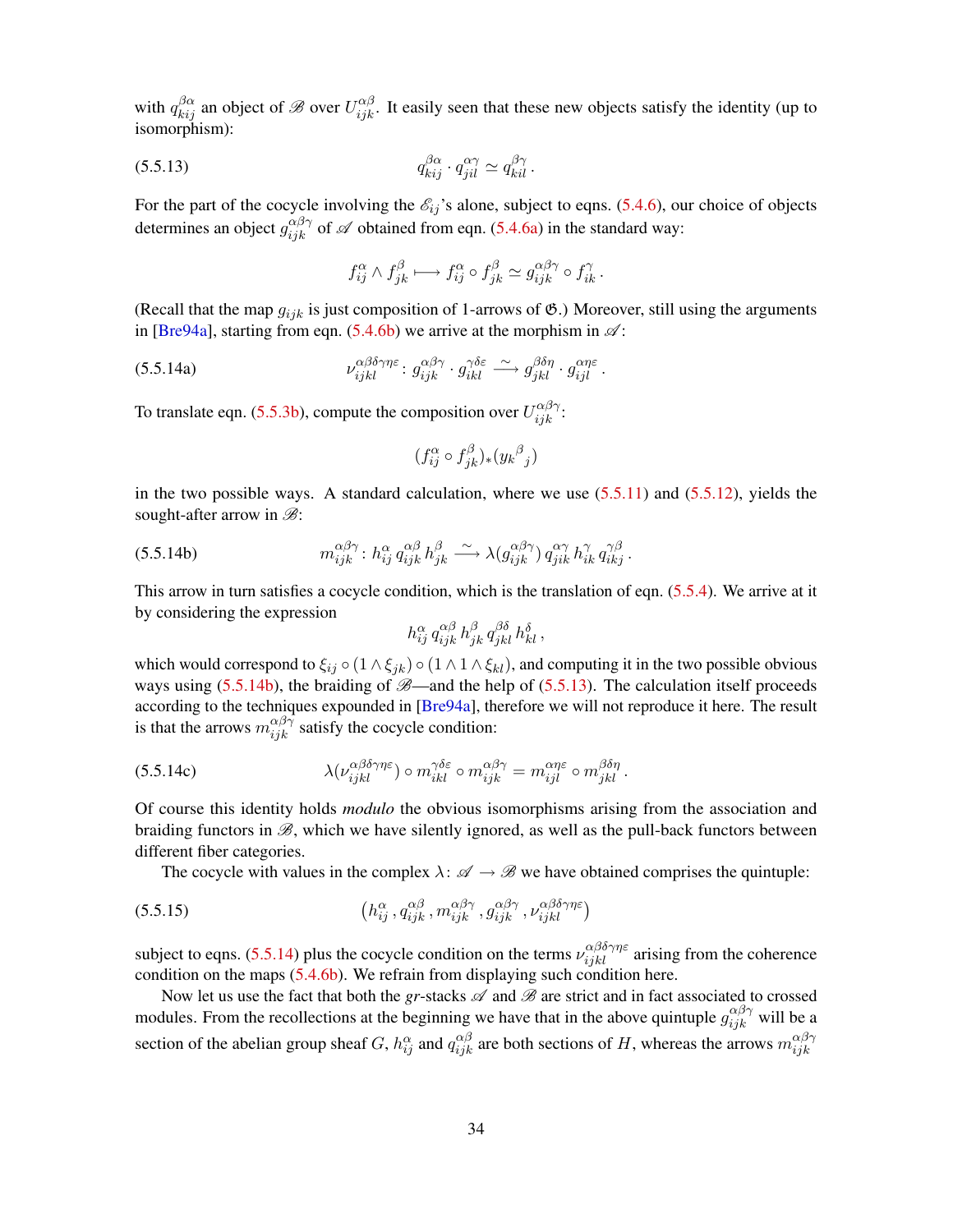<span id="page-34-0"></span>and  $\nu_{ijkl}^{\alpha\beta\delta\gamma\eta\varepsilon}$  will correspond to sections of B and A, respectively denoted  $b_{ijk}^{\alpha\beta\gamma}$  and  $a_{ijkl}^{\alpha\beta\delta\gamma\eta\varepsilon}$ , satisfying the (strict) identities:

(5.5.16a) 
$$
\delta(a_{ijkl}^{\alpha\beta\delta\gamma\eta\varepsilon}) \cdot g_{ijk}^{\alpha\beta\gamma} \cdot g_{ikl}^{\gamma\delta\varepsilon} = g_{jkl}^{\beta\delta\eta} \cdot g_{ijl}^{\alpha\eta\varepsilon} ,
$$

(5.5.16b) 
$$
\sigma(b_{ijk}^{\alpha\beta\gamma}) \cdot h_{ij}^{\alpha} \cdot q_{ijk}^{\alpha\beta} \cdot h_{jk}^{\beta} = u(g_{ijk}^{\alpha\beta\gamma}) \cdot q_{jik}^{\alpha\gamma} \cdot h_{ik}^{\gamma} \cdot q_{ikj}^{\gamma\beta} ,
$$

(5.5.16c) 
$$
f(a_{ijkl}^{\alpha\beta\delta\gamma\eta\varepsilon}) \cdot b_{ikl}^{\gamma\delta\varepsilon} \cdot b_{ijk}^{\alpha\beta\gamma} = b_{ijl}^{\alpha\eta\varepsilon} \cdot b_{jkl}^{\beta\delta\eta}.
$$

To these equations we have to add the condition satisfied by the  $a_{ijkl}^{\alpha\beta\delta\gamma\eta\epsilon}$  as consequence of the identity satisfied by the arrows  $\nu_{ijkl}^{\alpha\beta\delta\gamma\eta\varepsilon}$ .

It is just a matter of using the definition of the mapping cone of a complex to realize that [\(5.5.16\)](#page-34-0) express the condition for the quintuple

<span id="page-34-2"></span>(5.5.17) 
$$
\left(h_{ij}^{\alpha}, q_{ijk}^{\alpha\beta}, b_{ijk}^{\alpha\beta\gamma}, g_{ijk}^{\alpha\beta\gamma}, a_{ijk}^{\alpha\beta\delta\gamma\eta\varepsilon}\right)
$$

to define a cocycle of degree 3 with values in the complex

<span id="page-34-1"></span>
$$
(5.5.18) \t\t A \xrightarrow{(f,\delta)} B \oplus G \xrightarrow{\sigma \cdot u^{-1}} H,
$$

with A placed in degree 0. This finishes the proof.

*5.5.19 Remark.* Ignoring the intimidating upper indices relative to the hypercover used in the proof allows to set  $q_{ijk}^{\alpha\beta} = 1$  so that eqns. [\(5.5.16\)](#page-34-0), plus the cocycle identity on  $a_{ijkl}$ , will assume the standard form for a Cech cocycle of degree 3 with values in  $(5.5.18)$  $(5.5.18)$ .

*5.5.20 Remark.* The *proof* of Theorem [5.5.10](#page-32-2) actually gives slightly more, in that it gives the 3-cocycle with values in the complex  $\lambda: \mathscr{A} \to \mathscr{B}$  corresponding to the torsor 1-cocycle with values in [\(5.5.1\)](#page-30-2), regardless of whether the involved (braided) *gr*-stacks are associated to crossed modules.

*5.5.21 Remark.* The statement (but not the proof) of Theorem [5.5.10](#page-32-2) subsumes those of Theorem [5.4.1](#page-25-2) and Proposition [5.4.5.](#page-28-0)

<span id="page-34-4"></span>*5.5.22 Remark.* The cocycle identities [\(5.5.16\)](#page-34-0) satisfied by the quintuple [\(5.5.17\)](#page-34-2) are symmetric under the exchange

$$
b_{ijk}^{\alpha\beta\gamma} \longleftrightarrow g_{ijk}^{\alpha\beta\gamma},
$$

and the corresponding exchanges  $f \leftrightarrow \delta$  and  $\sigma \leftrightarrow u$ . This symmetry rests upon that of the crossed square [\(5.2.2\)](#page-23-2) determined by the crossed module of strict *gr*-categories under consideration. Thus, calling P the crossed square [\(5.2.2\)](#page-23-2), a 2-gerbe  $\mathfrak{G}$  satisfying the hypotheses of Theorem [5.5.10](#page-32-2) ought be more properly called a 2-P-gerbe.

Let us also observe that the situation described by the hypotheses of Theorem [5.5.10](#page-32-2) has another interesting subcase. Namely, we can consider a complex of length 3 as it was done is sect. [3,](#page-14-0) and then define the notion of a 2-gerbe bound by this complex. This is clearly possible using Theorem [5.5.10](#page-32-2) by setting  $G = 1$  (or  $B = 1$ ). Thus we can state the following definition, generalizing Definition [3.2.1.](#page-15-2)

<span id="page-34-3"></span>**5.5.23 Definition.** Let  $A \stackrel{\delta}{\longrightarrow} B \stackrel{\sigma}{\longrightarrow} C$  be a complex of (sheaves of) abelian groups on  $C/X$ . A 2- $(A, B, C)$ -gerbe is a 2-A-gerbe  $\mathfrak G$  equipped with a structure of 2- $(\mathscr A, \mathscr B)$ -gerbe where  $\mathscr A = TORS(A)$ and  $\mathscr{B} = \text{TORS}(B, C)$ .

 $\Box$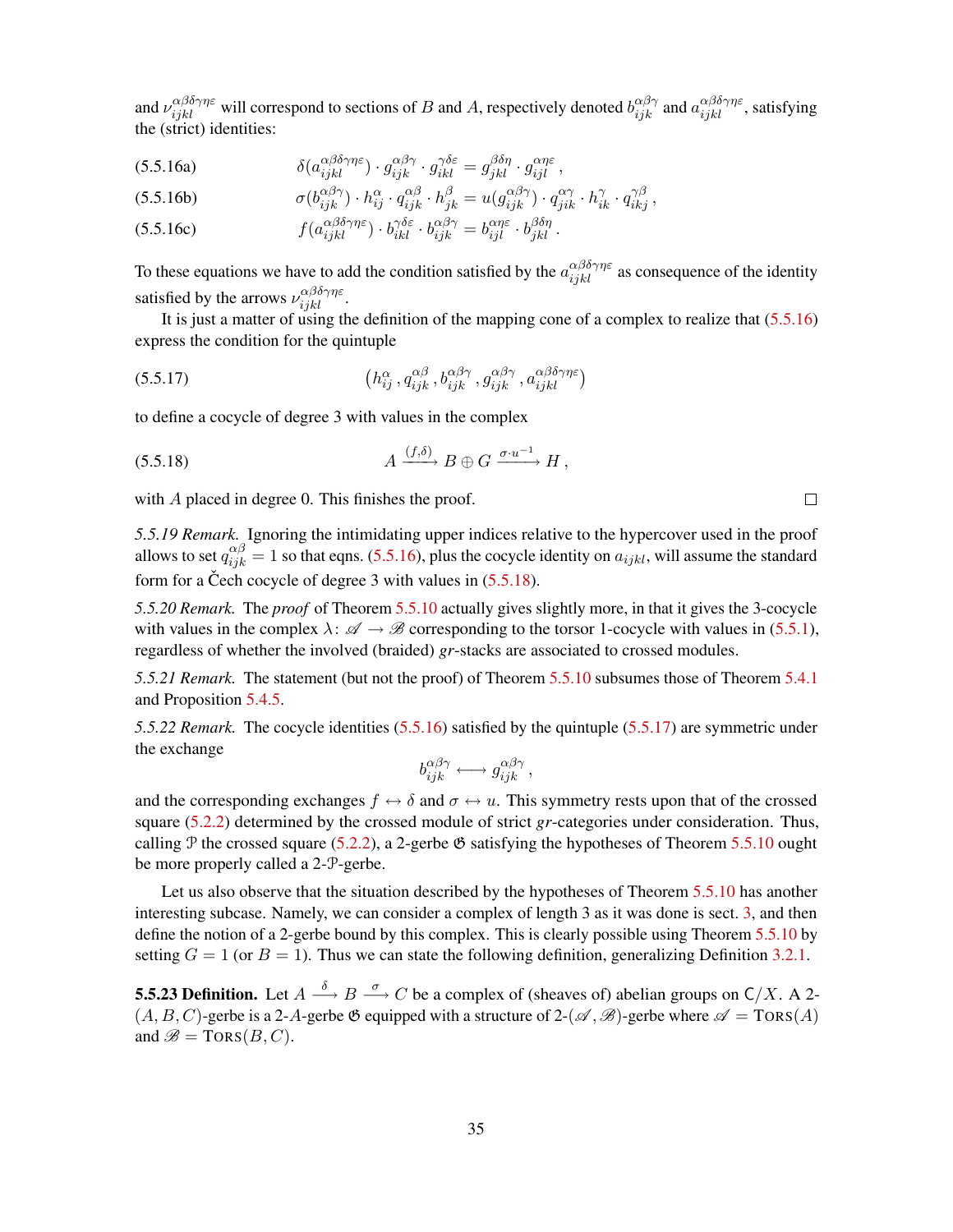<span id="page-35-1"></span>In the previous definition  $\mathscr A$  is the *gr*-stack associated to the abelian group A viewed as a crossed module  $A \to 1$ . The additive functor  $\lambda$  is thus determined by the pair  $(\delta, 1)$ . Of course, up to a trivial isomorphism on the resulting cohomology group, we could have chosen the combination  $\mathscr{A} = \text{Tors}(A, B), \mathscr{B} = \text{Tors}(1, C)$  due to the symmetry of the two resulting crossed squares.

In the end, one outcome of the material expounded in this section is that the theory of  $2-(\mathscr{A}, \mathscr{B})$ gerbes can account for 2-gerbes bound by complexes of abelian *groups* which are in fact of length 3. It is particularly relevant, as we will see in the applications to Hermitian Deligne cohomology further below, that hypercohomology groups with values in the cone of a square can naturally be obtained in this framework.

Two issues however suggest to push this circle of ideas a little further. On one hand, it is natural to ask whether Definition [5.5.23](#page-34-3) admits a "naive" generalization by simply replacing groups with *gr*-stacks. On the other hand, capturing the geometric meaning of the hypercohomology groups with values in the complex  $(1.2.12)$  requires that we have a theory of 2-gerbes bound by complexes of the appropriate length, which cannot be obtained from what we have right now.

We will address the issue in section [6.](#page-36-0)

### <span id="page-35-0"></span>5.6 Examples

We review here a few fairly standard examples to illustrate the foregoing theory. In fact, the following examples are the 2-gerbe counterpart of the examples presented in sect. [2.2](#page-11-0) and [2.3.](#page-13-0) The analysis of more interesting examples will be deferred until the last section dedicated to the interpretation of certain Deligne cohomology groups.

X is an algebraic manifold, and we work with the standard site determined by  $X^{an}$  (see above).

### 5.6.1 Connective structures (or "concept of connectivity").

This is the classical example due to Brylinski and McLaughlin (see [\[BM94,](#page-50-0) [BM96\]](#page-50-1) and [\[Bry99\]](#page-51-1)).

Let  $\mathfrak G$  be a 2-gerbe over X. As expected, a connective structure (or "concept of connectivity" as it was originally called) on  $\mathfrak G$  is a structure of 2-gerbe bound by the complex

$$
\mathscr{O}_X^{\times} \xrightarrow{\mathrm{dlog}} \Omega_X^1
$$

in the sense of Definition [5.3.1](#page-24-1) and Lemma [5.3.2.](#page-24-2) Thus we retrieve Brylinski and McLaughlin's original definition, wherein the connective structure is seen as a 2-functor assigning to each local object of  $\mathfrak G$  over U a corresponding  $\Omega_U^1$ -gerbe. In light of Proposition [5.4.5](#page-28-0) and Theorem [5.4.7](#page-29-4)  $\mathfrak G$  can just as well be considered as a 2-gerbe bound by the *gr*-stack of  $(\mathcal{O}_X^{\times}, \Omega_X^1)$ -torsors.

From the classification results (see loc. cit. for the original arguments) we have that 2-gerbes with this connective structure are classified by the hypercohomology group:

$$
\mathbf{H}^3(X, \mathscr{O}_X^{\times} \xrightarrow{\mathrm{dlog}} \Omega_X^1) \simeq \mathrm{H}^4_{\mathcal{D}}(X, \mathbf{Z}(2))\,.
$$

#### 5.6.2 Hermitian structures.

This version of the idea of hermitian structure was introduced in [[Ald05a](#page-50-2)] by analogy with the notion of connective structure in the above mentioned works by Brylinski and McLaughlin. Thus, a  $2-\mathcal{O}_X^{\times}$ -gerbe  $\mathfrak G$  over X with hermitian structure is a 2-gerbe bound by the complex:

$$
\mathscr{O}_X^{\times} \xrightarrow{\vert \cdot \vert^2} \mathscr{E}_X^+,
$$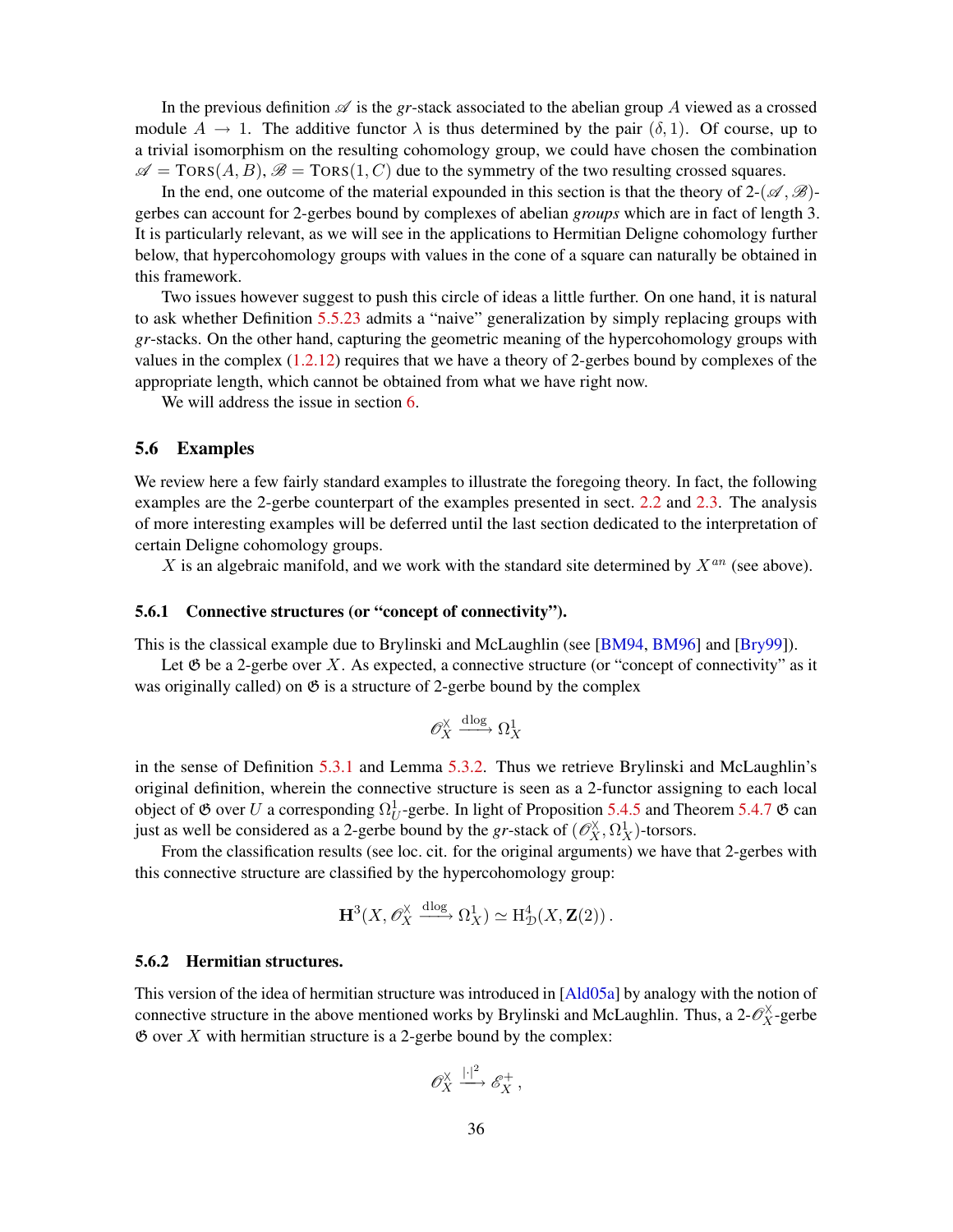<span id="page-36-3"></span>or, alternatively, by the *gr*-stack of  $(\mathcal{O}_X^{\times}, \mathcal{E}_X^+)$ -torsors. Equivalence classes of such 2-gerbes are classified by the Hermitian Deligne cohomology group of weight 1:

$$
\mathbf{H}^3(X,\mathscr{O}_X^{\times} \xrightarrow{|+]^2} \mathscr{E}_X^+ \supset \simeq \widehat{\mathrm{H}}^4_{\mathcal{D}}(X,1)\,,
$$

where we use the same quasi-isomorphism as in sect. [2.3.1.](#page-13-1)

It is easy to continue the list of examples by promoting those of sect. [2.3](#page-13-0) to the realm of 2-gerbes. We will not do so here, and leave this task to the interested reader. We will examine finer examples of geometric structures on 2-gerbes in sect. [7.](#page-44-0)

## <span id="page-36-0"></span>6 2-Gerbes bound by complexes of higher degree

So far, we have outlined a theory of 2-gerbes bound (in the appropriate sense) by a two-step complex of braided *gr*-stacks. We have found that this theory is powerful enough to provide an interpretation in geometric terms of the elements of degree three hypercohomology groups with values in (cones of) crossed squares of abelian groups. However, as pointed out above, we need to address the case where the coefficient complexes have degree higher than 3, where the degree loosely corresponds to the length. We set out to accomplish this goal by generalizing the concept of  $(A, B, C)$ -gerbe, introduced in sect. [3.2,](#page-15-0) to the case of 2-gerbes by promoting the coefficient groups to be *gr*-stacks instead. We will ultimately be interested in the case of *gr*-stacks associated to abelian crossed modules, therefore the general style for this section will be slightly more descriptive—and perhaps informal—compared to the preceding ones.

### <span id="page-36-1"></span>6.1  $(\mathcal{B}, \mathcal{C})$ -torsors

Consider a complex (i.e. a morphism) of two (braided, as usual) *gr*-stacks  $\mu: \mathcal{B} \longrightarrow \mathcal{C}$  on  $C/X$ . By analogy with sect. [3.1,](#page-14-1) define a  $(\mathscr{B}, \mathscr{C})$ -torsor to be a pair  $(\mathscr{P}, \sigma)$ , where  $\mathscr{P}$  is a  $\mathscr{B}$ -torsor, and  $\sigma$  is an equivalence:

$$
\sigma\colon {\mathscr P}\wedge^{\mathscr B}\mathscr C\stackrel{\sim}{\longrightarrow}\mathscr C
$$

where on the right-hand side  $\mathscr C$  is considered as a trivial torsor. Equivalently, we require that there be a morphism:

$$
\sigma\colon \mathscr{P}\longrightarrow \mathscr{C}\,,
$$

namely a global object (over  $C/X$ ) of the fibered category  $\mathcal{H}om(\mathcal{P}, \mathcal{C})$ . Yet another equivalent point of view is to regard  $\sigma$  as a global object of the torsor  $\mathscr{P}\wedge^{\mathscr{B}}\mathscr{C}$ . The latter point of view is useful to arrive at a description in terms of cocycles. Suppose indeed that  $\mathscr P$  is decomposed as in sect. [5.1.3,](#page-23-3) with associated 1-cocycle  $(b_{ij}, \beta_{ijk})$  with values in  $\mathscr B$  satisfying [\(5.1.1\)](#page-22-0). By the stack condition, an object of  $\mathscr{P}\wedge^{\mathscr{B}}\mathscr{C}$  is equivalent to a collection of pairs

<span id="page-36-2"></span>
$$
(x_i, c_i) \in \mathrm{Ob}(\mathscr{P} \wedge^{\mathscr{B}} \mathscr{C})\big|_{U_i}
$$

satisfying the descent condition on objects. Using the description of contracted product found in [[Bre90](#page-50-5), §6.7], we find that the objects  $c_i \in Ob \mathcal{C}|_{U_i}$  satisfy the condition

$$
\rho_{ij}: c_j \xrightarrow{\sim} \mu(b_{ij}^*) \cdot c_i
$$

(where  $b^*$  is a quasi-inverse of b). This essentially follows from the fact that a morphism  $(x_j, c_j)|_{U_{ij}} \to$  $(x_i, c_i)|_{U_{ij}}$  in  $\mathscr{P} \wedge^{\mathscr{B} \mathscr{C}}$  corresponds to the triple

$$
(x_j \cdot b_{ji} \xrightarrow{\sim} x_i, b_{ji}, c_j \xrightarrow{\sim} \mu(b_{ji}) \cdot c_i)
$$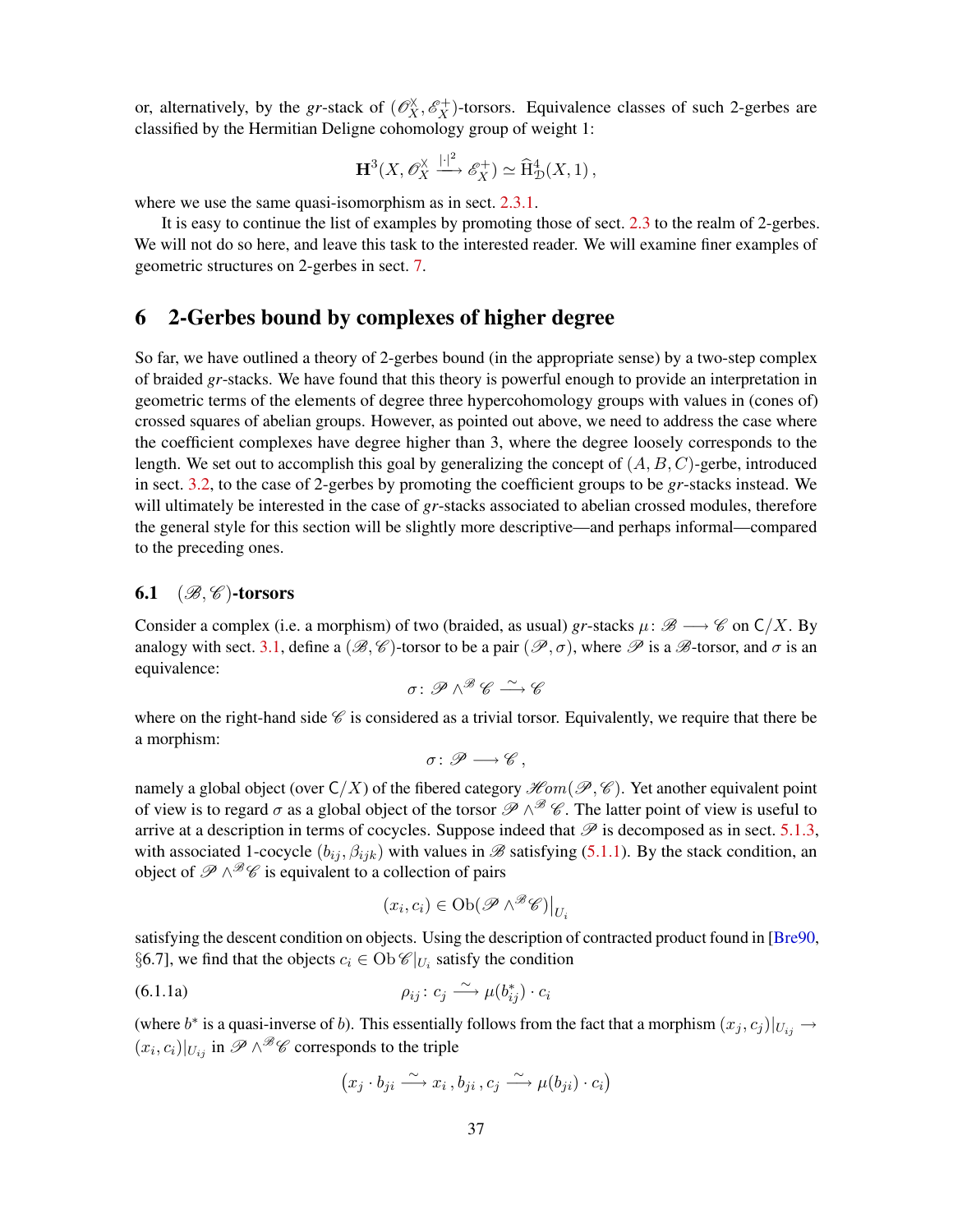modulo an equivalence explained in loc. cit. The  $\rho_{ij}$  are morphisms in  $\mathcal{C}_{U_{ij}}$  which then satisfy the coherence condition:

(6.1.1b) 
$$
\mu(\beta_{ijk}) \circ \rho_{ij} \circ \rho_{jk} = \rho_{ik}.
$$

This and [\(5.1.1\)](#page-22-0) ensure, via the above mentioned equivalence relation, that  $b_{ki}$  and  $b_{ki} \cdot b_{ji}$  correspond the same morphism, thereby ensuring that the cocycle condition in the descent condition is indeed satisfied.

**6.1.2 Definition.** The triple  $(b_{ij}, \beta_{ijk}, \rho_{ij})$  satisfying equations [\(6.1.1\)](#page-36-2), plus [\(5.1.1\)](#page-22-0) and the coherence condition on the  $\beta_{ijk}$  is a *1-cocycle with values in the complex*  $\mu : \mathscr{B} \longrightarrow \mathscr{C}$ .

Given the square of *gr*-stacks

<span id="page-37-1"></span>

we obtain a morphism

(6.1.3)  $(\psi, \pi)_*: \text{TORS}(\mathcal{B}, \mathcal{C}) \longrightarrow \text{TORS}(\mathcal{B}', \mathcal{C}')$ 

by sending a  $\mathscr{B}$ -torsor  $\mathscr{P}$  to  $\mathscr{P} \wedge^{\mathscr{B}} \mathscr{B}'$  and the morphism  $\sigma$  to  $\pi \circ \sigma$ .

<span id="page-37-0"></span>A morphism from a  $(\mathscr{B}, \mathscr{C})$ -torsor  $(\mathscr{P}, \sigma)$  to a  $(\mathscr{B}', \mathscr{C}')$ -torsor  $(\mathscr{P}', \sigma')$  consists of a square



In particular, for  $\mathcal{B}' = \mathcal{B}, \mathcal{C}' = \mathcal{C}$ , it reduces to a triangle



Actually, any morphism [\(6.1.4\)](#page-37-0) can be factored as the canonical morphism [\(6.1.3\)](#page-37-1) followed by a morphism of  $(\mathcal{B}', \mathcal{C}')$ -torsors. A morphism will be called an equivalence if so is the underlying functor  $\xi$ .

In summary, a  $(\mathscr{B}, \mathscr{C})$ -torsor  $\mathscr{P}$  determines (and it is determined by, up to equivalence) an equivalence class of 1-cocycles as in the definition. The equivalence relation being the obvious one, we obtain the following

### <span id="page-37-2"></span>6.1.6 Proposition.

*1. Equivalence classes of*  $(\mathcal{B}, \mathcal{C})$ -torsors are classified by the cohomology set:

<span id="page-37-3"></span>
$$
H^1(X, \mathscr{B} \longrightarrow \mathscr{C})\,.
$$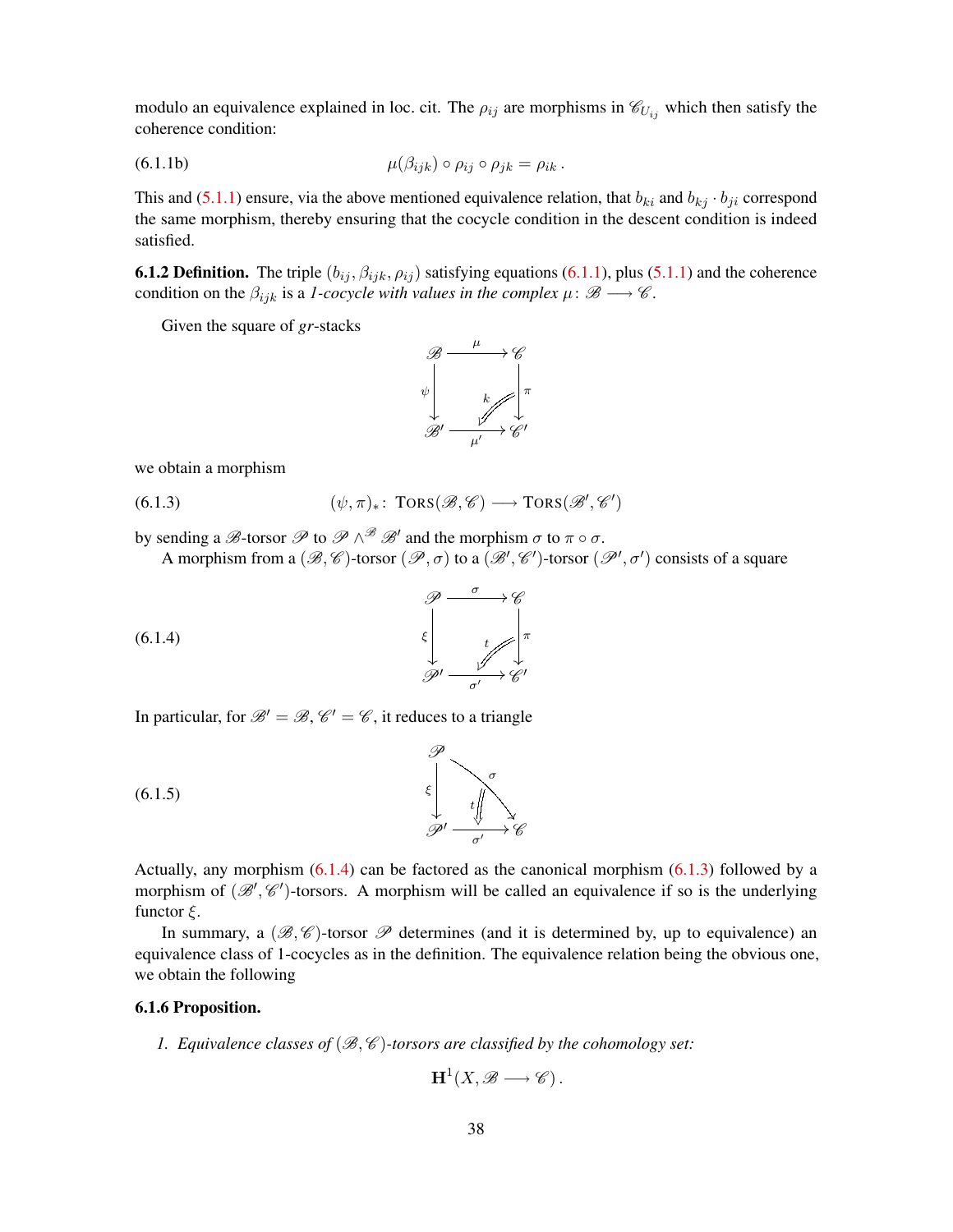<span id="page-38-0"></span>2. *Moreover, if*  $\mu: \mathcal{B} \to \mathcal{C}$  *comes from the crossed square of abelian groups:* 

$$
\begin{array}{ccc}\n & B & \xrightarrow{g} & C \\
\sigma & & \downarrow & \\
 & H & \xrightarrow{v} & K\n\end{array}
$$

*then the above cohomology set can be identified with the hypercohomology group*

$$
H^2(X, B \to C \oplus H \to K).
$$

*Proof.* Repeats previous arguments, hence omitted.

*6.1.7 Remark.* We can use the statement in the above proposition to obtain another characterization of gerbes bound by length 3-complex, specifically, the cone of the above crossed square. This gives an alternative point of view for the discussion in sect. [3.2.](#page-15-0)

Since by definition ( $\mathscr{B}, \mathscr{C}$ )-torsors are  $\mathscr{B}$ -torsors which become trivial as  $\mathscr{C}$ -torsors, the following alternative characterization of  $(\mathcal{B}, \mathcal{C})$ -torsors coming from a crossed square as in Proposition [6.1.6](#page-37-2)[–2](#page-38-0) is an immediate consequence of Theorem [5.4.3:](#page-27-0)

<span id="page-38-1"></span>**6.1.8 Proposition.** Let  $\mu: \mathcal{B} \to \mathcal{C}$  arise from a crossed square as in Proposition [6.1.6](#page-37-2)[–2.](#page-38-0) The *2-functor* F *of Theorem [5.4.3](#page-27-0) induces an equivalence*

$$
TORS(\mathscr{B}, \mathscr{C}) \stackrel{\sim}{\longrightarrow} GERBES(B, H)_{(TORS(C), \tau_*)}
$$

*where the right hand side denotes the "fiber" of the canonical morphism*

$$
(g, v)_* \colon \text{GERBES}(B, H) \to \text{GERBES}(C, K)
$$

*over the neutral*  $(C, K)$ *-gerbe, that is*  $\tau_*$ :  $TORS(C) \rightarrow TORS(K)$ *.* 

*Proof.* If  $\mathscr P$  is a  $(\mathscr B, \mathscr C)$ -torsor, by definition there is a morphism  $\sigma \colon \mathscr P \to \mathscr C$ , and the diagram

$$
\begin{array}{c}\n\operatorname{TORS}(\mathscr{B}) \xrightarrow{F_{\mathscr{B}}} \longrightarrow \operatorname{GERBES}(B, H) \\
\downarrow^{\mu_*} \downarrow^{\mathbb{I}} \downarrow^{\mathbb{I}} \\
\operatorname{TORS}(\mathscr{C}) \xrightarrow{F_{\mathscr{C}}} \longrightarrow \operatorname{GERBES}(C, K)\n\end{array}
$$

from remark [5.4.4](#page-28-1) gives

$$
\mathscr{P} \longmapsto \text{Tors}(B) \wedge^{\mathscr{B}} \mathscr{P}
$$
  

$$
\downarrow \downarrow \downarrow \downarrow \downarrow \downarrow
$$
  

$$
\mathscr{C} \longmapsto \text{Tors}(C)
$$

and the lower right corner gives the neutral  $(C, K)$ -gerbe.

 $\Box$ 

 $\Box$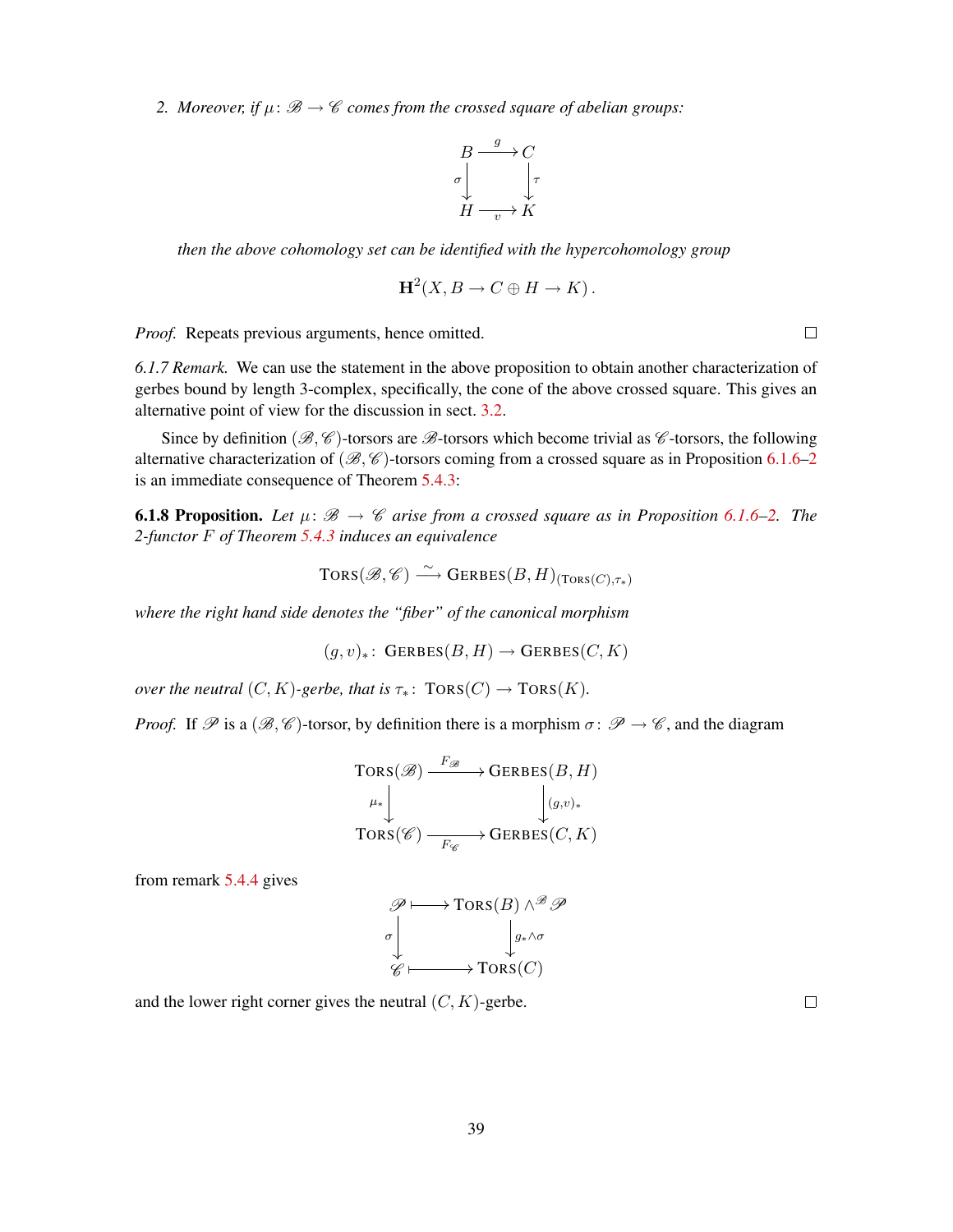### <span id="page-39-0"></span>6.2 Complexes of braided *gr*-stacks

Let  $\mathscr A$ ,  $\mathscr B$ , and  $\mathscr C$  be braided *gr*-stacks over  $\mathsf C/X$ , and let  $\lambda: \mathscr A \to \mathscr B$  and  $\mu: \mathscr B \to \mathscr C$  be additive functors. We define the composition

$$
\mathscr{A} \xrightarrow{\lambda} \mathscr{B} \xrightarrow{\mu} \mathscr{C}
$$

a *complex of* gr-stacks if  $\mu \circ \lambda$  is isomorphic to the "null" functor  $\mathscr{A} \longrightarrow 1$ , to the punctual category determined by the unit object  $\alpha_{\mathscr{C}}$  of  $\mathscr{C}$ .

As before, a situation of particular interest for us will be when everything in sight is strict, and all the *gr*-stacks above are in fact associated to abelian crossed modules. Building on what we have already seen in sect. [5.2,](#page-23-0) assume that the morphisms  $\lambda$  and  $\mu$  are associated to the squares

<span id="page-39-3"></span><span id="page-39-2"></span>
$$
\begin{array}{ccc}\nA & \xrightarrow{f} & B & B & \xrightarrow{g} & C \\
\delta & \downarrow & \downarrow & \downarrow & \downarrow \\
G & \xrightarrow{u} & H & H & \xrightarrow{v} & K\n\end{array}
$$

respectively, which we splice together to obtain the map of complexes:

(6.2.2) 
$$
\begin{array}{ccc}\nA & \xrightarrow{f} & B & \xrightarrow{g} & C \\
\downarrow^{\delta} & & \downarrow^{\sigma} & \downarrow^{\tau} \\
G & \xrightarrow{u} & H & \xrightarrow{v} & K\n\end{array}
$$

In all the above we have of course assumed  $\mathscr C$  to be associated to the complex  $\tau: C \to K$ , the rest of the notations being as in sect. [5.2.](#page-23-0)

## <span id="page-39-1"></span>6.3 2- $(\mathscr{A}, \mathscr{B}, \mathscr{C})$ -gerbes

The main idea is to define 2-gerbes bound by the complex [\(6.2.1\)](#page-39-2) of braided *gr*-stacks by analogy with what was done for gerbes in sect. [3.2.](#page-15-0)

**6.3.1 Definition.** Let  $\mathfrak{G}$  be a 2-gerbe over  $C/X$ . We say that  $\mathfrak{G}$  is bound by the complex [\(6.2.1\)](#page-39-2), or that is is a 2- $(\mathscr{A}, \mathscr{B}, \mathscr{C})$ -gerbe, for short, if there is a 2-functor

$$
\tilde{J}\colon \mathfrak{G}\longrightarrow \mathrm{TORS}(\mathscr{B},\mathscr{C})
$$

such that  $\mathfrak G$  is a 2- $(\mathcal A, \mathcal B)$ -gerbe for the  $\lambda$ -morphism defined by the composition of  $\tilde J$  with the obvious morphism  $TORS(\mathcal{B}, \mathcal{C}) \rightarrow TORS(\mathcal{B})$ .

Next, we can consider the diagram of *gr*-stacks:

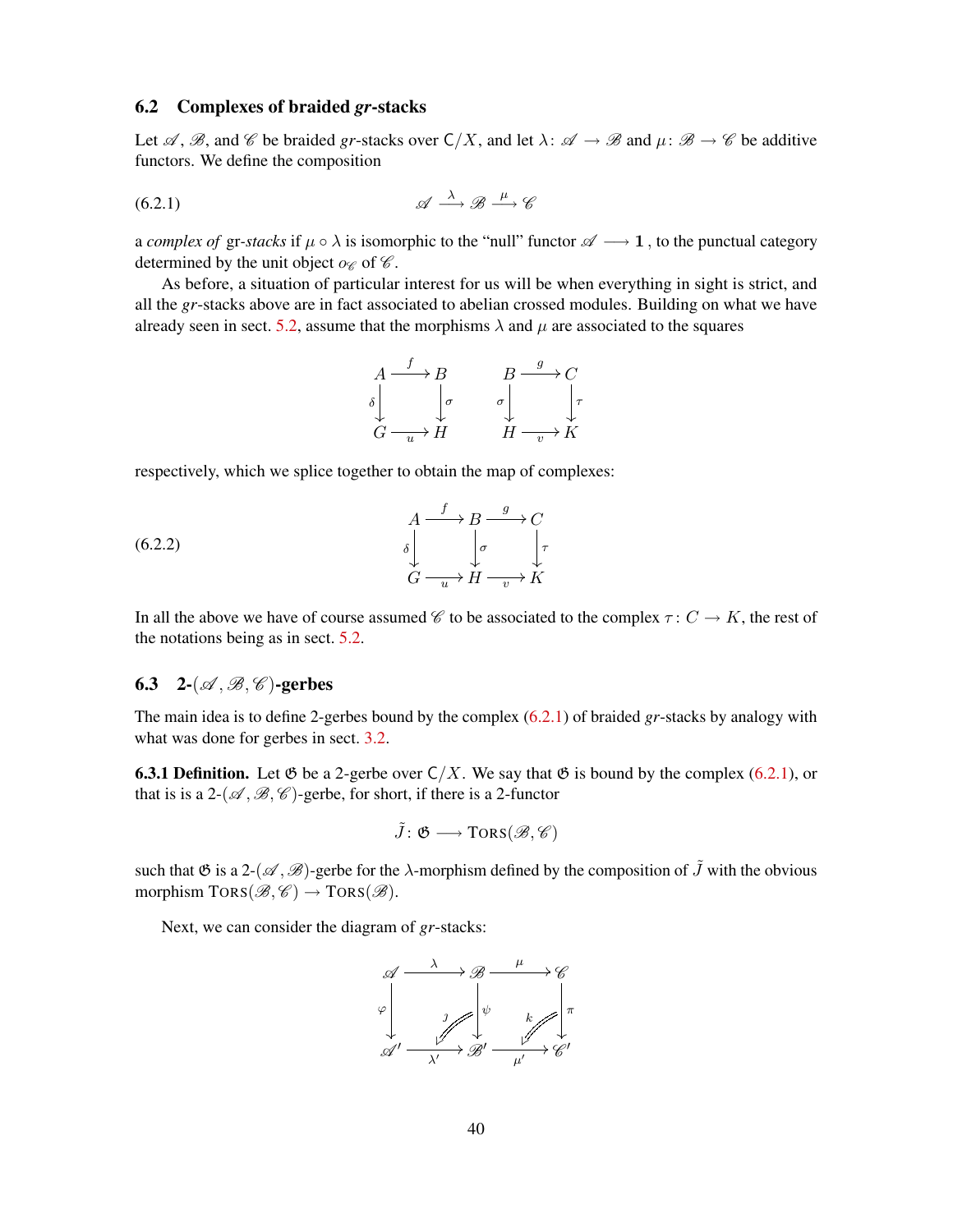where the top and bottom rows are complexes in the sense specified above in sect. [6.2.](#page-39-0) Still by analogy with sect. [3.2,](#page-15-0) where the corresponding concept for gerbes was introduced, we define a morphism of a  $2-(\mathscr{A}, \mathscr{B}, \mathscr{C})$ -gerbe  $\mathfrak{G}$  to a  $2-(\mathscr{A}', \mathscr{B}', \mathscr{C}')$ -gerbe  $\mathfrak{G}'$  to be a cartesian 2-functor

$$
F\colon \mathfrak{G}\longrightarrow \mathfrak{G}'
$$

which is a  $\varphi$ -morphism, supplemented by a 2-natural transformation

<span id="page-40-1"></span>
$$
\tilde{\alpha} \colon (\psi, \pi)_* \circ \tilde{J} \Longrightarrow \tilde{J}' \circ F \colon \mathfrak{G} \longrightarrow \text{TORS}(\mathscr{B}, \mathscr{C})\,.
$$

We require that composing (pasting) this with the obvious morphism  $TORS(\mathcal{B}, \mathcal{C}) \rightarrow TORS(\mathcal{B})$  gives (up to a modification) the natural morphism associated to the underlying  $(\varphi, \psi)$ -morphism.

### <span id="page-40-0"></span>6.4 Classification III

Given the complex [\(6.2.1\)](#page-39-2), we obtain a corresponding "complex" of trivial 2-gerbes:

(6.4.1) 
$$
\text{Tors}(\mathscr{A}) \xrightarrow{\lambda_*} \text{Tors}(\mathscr{B}) \xrightarrow{\mu_*} \text{Tors}(\mathscr{C})
$$

where  $\mu_* \circ \lambda_* \simeq (\mu \circ \lambda)_* \simeq 1$ .

<span id="page-40-2"></span>**6.4.2 Lemma-Definition.** *Given a cover*  $\mathfrak{U}_X = (U_i \rightarrow X)_{i \in I}$ , *a 1-cocycle with values in* [\(6.4.1\)](#page-40-1) *is given by the same data as those for a 1-cocycle with values in* [\(5.5.1\)](#page-30-2) *stated in Lemma-Definition [5.5.2,](#page-30-5) supplemented by the requirement that there exist morphisms*

$$
\sigma_i \colon \mathscr{F}_i \longrightarrow \mathscr{C}|_{U_i}
$$

*such that given the morphism*  $\xi_{ij}$  *in* [\(5.5.3a\)](#page-30-6) *there is a morphism of* ( $\mathcal{B}, \mathcal{C}$ )-torsors

(6.4.4) 
$$
(\xi_{ij}, t_{ij}): (\mathscr{F}_j, \sigma_j)|_{U_{ij}} \longrightarrow (\mathscr{F}_i, \sigma_i)|_{U_{ij}}
$$

*satisfying a triangle analogous to* [\(6.1.5\)](#page-37-3)*, namely:*

<span id="page-40-3"></span>

*Proof.* We need only observe that a morphism

$$
\lambda_*({\mathscr E}_{ij})\wedge^{\mathscr B}\mathscr F_j\longrightarrow {\mathscr C}|_{U_{ij}}
$$

can equivalently be seen as a morphism of  $\mathscr C$ -torsors:

$$
(\lambda_*(\mathscr{E}_{ij}) \wedge^{\mathscr{B}} \mathscr{F}_j) \wedge^{\mathscr{B}} \mathscr{C}|_{U_{ij}} \longrightarrow \mathscr{C}|_{U_{ij}}.
$$

But we have

$$
(\lambda_*(\mathscr{E}_{ij}) \wedge^{\mathscr{B}} \mathscr{F}_j) \wedge^{\mathscr{B}} \mathscr{C}|_{U_{ij}} \simeq \lambda_*(\mathscr{E}_{ij}) \wedge^{\mathscr{B}} (\mathscr{F}_j \wedge^{\mathscr{B}} \mathscr{C}|_{U_{ij}}) \simeq \mathscr{F}_j \wedge^{\mathscr{B}} \mathscr{C}|_{U_{ij}}
$$

since  $\mu_* \circ \lambda_* \simeq (\mu \circ \lambda)_* \simeq 1$ .

 $\Box$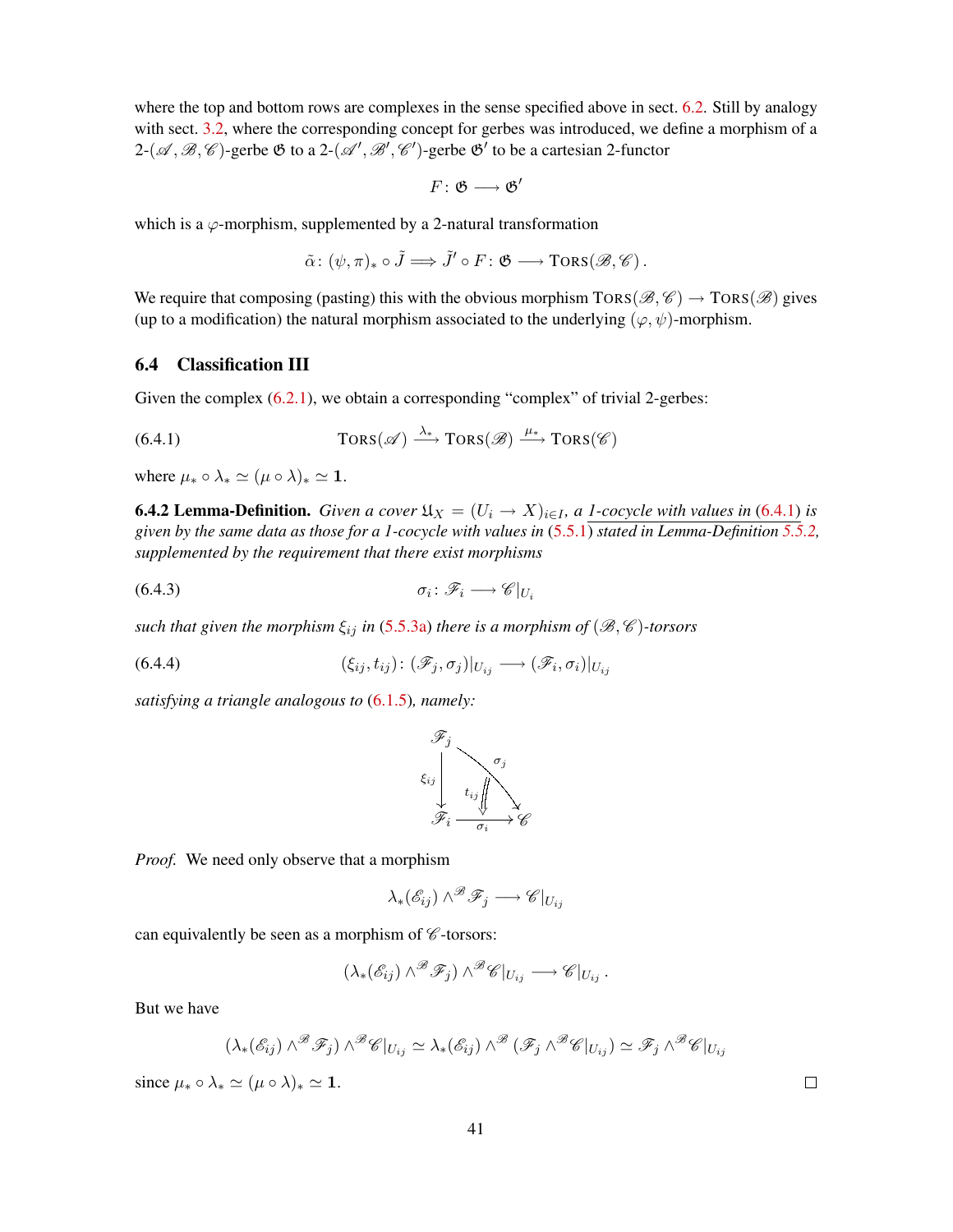The argument of the proof also implies that two 1-cocycles  $(\mathscr{E}_{ij}, \mathscr{F}_i, \sigma_i)$  and  $(\mathscr{E}'_{ij}, \mathscr{F}'_i, \sigma'_i)$  with values in [\(6.4.1\)](#page-40-1) ought to be considered equivalent if the same conditions of Definition [5.5.7](#page-31-0) are satisfied, with the additional requirement that the morphism  $(5.5.8b)$  induces a morphism of  $(\mathscr{B}, \mathscr{C})$ torsors

$$
\left(\mathscr{F}_{i},\sigma_{i}\right)\longrightarrow\left(\mathscr{F}'_{i},\sigma'_{i}\right).
$$

We leave to the reader the task of spelling out the rest of the details.

The next results combines the generalizations of Theorems [5.5.9](#page-31-2) and [5.5.10](#page-32-2) to the present case. Large parts of the proof can be simply carried over, therefore we will be sketchy.

#### <span id="page-41-2"></span><span id="page-41-0"></span>6.4.5 Theorem.

*1. Equivalence classes of 2-(* $\mathscr{A}, \mathscr{B}, \mathscr{C}$ *)-gerbes are classified by the (pointed) set* 

 $\mathbf{H}^{1}(X, \text{TORS}(\mathscr{A}) \to \text{TORS}(\mathscr{B}) \to \text{TORS}(\mathscr{C}))$ 

*of equivalence classes of 1-cocycles with values in the complex* [\(6.4.1\)](#page-40-1)*, according to the Lemma-Definition [6.4.2.](#page-40-2)*

<span id="page-41-1"></span>*2. If the braided* gr*-stacks are all strict and associated to abelian cross modules as in sect. [6.2,](#page-39-0) then the above pointed set of equivalence classes is actually in 1–1 correspondence with the hypercohomology group*

$$
H^3(X, A \to B \oplus G \to C \oplus H \to K)
$$

*where we recognize the cone (shifted by 1) of the morphism* [\(6.2.2\)](#page-39-3)*.*

*Proof.* Let  $(\mathfrak{G}, \tilde{J})$  be a 2-gerbe over  $C/X$  bound by the complex  $(6.2.1)$ . Let us make the usual choice of a cover  $\mathfrak{U}_X$ , to be enhanced to a hypercover below. The proof of Part [1](#page-41-0) rests upon the choice of a decomposition of  $\mathfrak G$  with respect to a collection of objects  $x_i \in \mathrm{Ob}\,\mathfrak G_{U_i}$ . By applying  $\tilde J$  we obtain  $(\mathscr{B}, \mathscr{C})$ -torsors  $\tilde{J}(x_i) = \hat{\mathscr{F}}_i \equiv (\mathscr{F}_i, \sigma_i)$  and morphisms

$$
\mathscr{E}_{ij} \longrightarrow \mathscr{H}\!\mathit{om}(\hat{\mathscr{F}}_j|_{U_{ij}}, \hat{\mathscr{F}}_i|_{U_{ij}}).
$$

Forgetting the morphisms into  $\mathscr C$  gives the underlying functor in TORS( $\mathscr B$ ), therefore Part [1](#page-41-0) follows from Thm. [5.5.9](#page-31-2) (or rather, its proof) and the argument made in the proof of [6.4.2](#page-40-2) to handle the extra morphisms into  $\mathscr{C}.$ 

The proof of Part [2](#page-41-1) is more laborious, but only computationally so. Fortunately everything that was done in the proof of Thm. [5.5.10](#page-32-2) can be transported verbatim here, so that we only have to deal with the extra data ensuing from the  $(\mathcal{B}, \mathcal{C})$ -torsor.

Our first task is to rewrite the classifying [1](#page-41-0)-cocycle with values in  $(6.4.1)$  from Part 1 in terms of a cocycle with values in the complex of *gr*-stacks [\(6.2.1\)](#page-39-2). As before, this is accomplished by decomposing the cocycle  $(\mathscr{E}_{ij}, \mathscr{F}_i, \sigma_i)$  with respect to a choice of objects subordinated to a given hypercover. As in the proof of Thm. [5.5.10,](#page-32-2) we refine  $\mathfrak{U}_X$  by  $(U_{ij}^{\alpha} \to U_{ij})_{\alpha \in A_{ij}^{\alpha}}$ . We also keep all the choices and notations made there.

Recall that we had obtained the quintuple [\(5.5.15\)](#page-33-3) which we rewrite here for convenience:

$$
\left(h_{ij}^\alpha\,,q_{ijk}^{\alpha\beta}\,,m_{ijk}^{\alpha\beta\gamma}\,,g_{ijk}^{\alpha\beta\gamma}\,,\nu_{ijkl}^{\alpha\beta\delta\gamma\eta\varepsilon}\right)
$$

where  $h_{ij}^{\alpha}$ ,  $q_{ijk}^{\alpha\beta}$  are objects of  $\mathscr{B}$ ,  $m_{ijk}^{\alpha\beta\gamma}$  are morphisms of  $\mathscr{B}$ , and  $g_{ijk}^{\alpha\beta\gamma}$  and  $\nu_{ijkl}^{\alpha\beta\delta\gamma\eta\epsilon}$  are objects and morphisms of  $\mathscr A$ , respectively. They satisfy the cocycle conditions given by the equations [\(5.5.14\)](#page-33-2) and [\(5.4.6b\)](#page-29-1).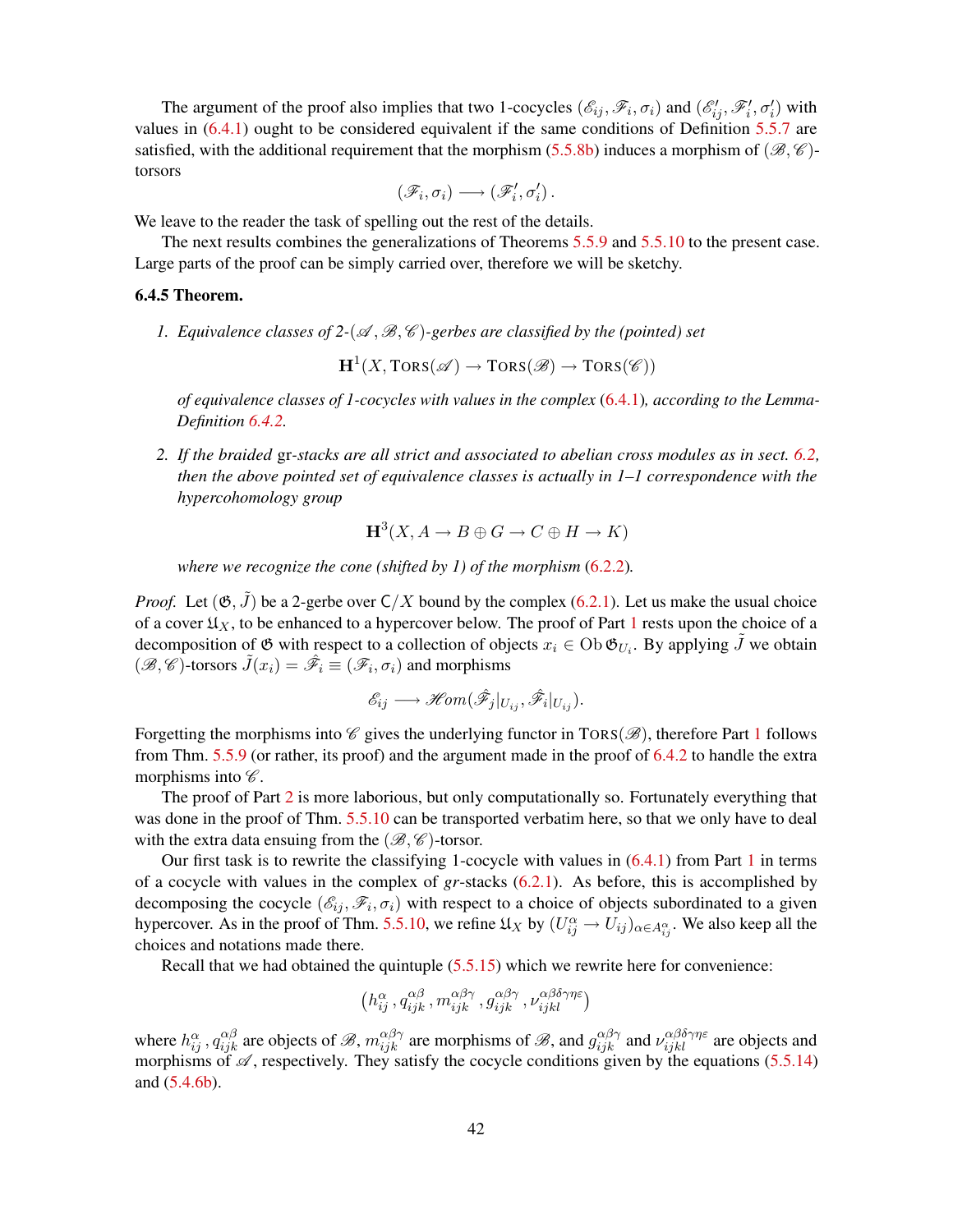<span id="page-42-0"></span>Since the morphism  $\sigma_i: \mathscr{F}_i \to \mathscr{C}|_{U_i}$  are global over  $U_i$ , the arguments in sect. [6.1](#page-36-1) imply that there are objects  $z_i^{\alpha}{}_{j} \in \text{Ob } \mathscr{C}|_{U_{ij}^{\alpha}}$  and morphisms  $t_{ij}^{\alpha}$  and  $\rho_{jik}^{\alpha\beta}$  in  $\mathscr{C}|_{U_{ij}^{\alpha}}$  and  $\mathscr{C}|_{U_{ijk}^{\alpha\beta}}$  such that:

(6.4.6a) 
$$
t_{ij}^{\alpha}: z_j^{\alpha} \xrightarrow{\sim} \mu(h_{ij}^{\alpha}) \cdot z_i^{\alpha}.
$$

and

(6.4.6b) 
$$
\rho_{kij}^{\beta \alpha} : z_i^{\alpha}{}_{j} \xrightarrow{\sim} \mu(q_{jik}^{\alpha \beta}) \cdot z_i^{\beta}{}_{k}.
$$

Both equations [\(6.4.6\)](#page-42-0) are obtained by applying the morphisms  $\sigma_i$ ,  $\sigma_j$ , etc., namely the triangle right after [\(6.4.4\)](#page-40-3), to eqns. [\(5.5.11\)](#page-32-0) and [\(5.5.12\)](#page-32-1), respectively. We have used the relation  $q_{jik}^{\alpha\beta} \simeq (q_{kij}^{\beta\alpha})^*$ , easily derived from  $(5.5.12)$ , where  $(\cdot)^*$  denotes the quasi-inverse. The final piece of the cocycle condition is a relation for the morphisms  $t_{ij}^{\alpha}$  and  $\rho_{kij}^{\beta\alpha}$  which is computed by passing from  $z_k^{\gamma}$  to  $z_i^{\alpha}$ in two different ways. Either as:

<span id="page-42-2"></span>(6.4.7) 
$$
\rho_{jik}^{\alpha\gamma} \circ t_{ik}^{\gamma} : z_k^{\gamma} \longrightarrow \mu(h_{ki}^{\gamma}) \cdot \mu(q_{kij}^{\gamma\alpha}) \cdot z_i^{\alpha}{}_j ,
$$

or as:

<span id="page-42-1"></span>
$$
(6.4.8) \t t_{ij}^{\alpha} \circ \rho_{ijk}^{\alpha\beta} \circ t_{jk}^{\beta} \circ \rho_{jki}^{\beta\gamma} : z_k^{\gamma} \xrightarrow{\sim} \mu(q_{ikj}^{\gamma\beta}) \cdot \mu(h_{kj}^{\beta}) \cdot \mu(q_{kji}^{\beta\alpha}) \cdot \mu(h_{ji}^{\alpha}) \cdot z_i^{\alpha} \ ,
$$

where, as before, we are ignoring the various associator isomorphisms and natural transformations associated with  $\mu$ .

If we replace the three middle terms in the right hand side of  $(6.4.8)$  using  $(5.5.14b)$  and the relations  $\mu \circ \lambda(g_{kji}^{\beta \alpha \gamma}) \simeq o_{\mathscr{C}}$  and  $q_{ikj}^{\gamma \beta} \cdot q_{jki}^{\beta \gamma} \simeq o_{\mathscr{C}}$ , where  $o_{\mathscr{C}}$  is the unit element of  $\mathscr{C}$ , we find

<span id="page-42-3"></span>
$$
\mu(m_{kji}^{\beta\alpha\gamma}) \circ t_{ij}^{\alpha} \circ \rho_{ijk}^{\alpha\beta} \circ t_{jk}^{\beta} \circ \rho_{jki}^{\beta\gamma} : z_k^{\gamma} \to \mu(h_{ki}^{\gamma}) \cdot \mu(q_{kij}^{\gamma\alpha}) \cdot z_i^{\alpha}.
$$

Comparing with [\(6.4.7\)](#page-42-2), we obtain the desired relation:

(6.4.9) 
$$
\mu(m_{kji}^{\beta\alpha\gamma}) \circ t_{ij}^{\alpha} \circ \rho_{ijk}^{\alpha\beta} \circ t_{jk}^{\beta} \circ \rho_{jki}^{\beta\gamma} = \rho_{jik}^{\alpha\gamma} \circ t_{ik}^{\gamma}.
$$

Thus, starting from the cocycle  $(\mathscr{E}_{ij}, \mathscr{F}_i, \sigma_i)$  with values in [\(6.4.1\)](#page-40-1), the corresponding cocycle with values in the complex  $(6.2.1)$  is the 8-tuple

<span id="page-42-4"></span>(6.4.10) 
$$
\left(z_i^{\alpha}_j, t_{ij}^{\alpha}, \rho_{kij}^{\alpha\beta}, h_{ij}^{\alpha}, q_{ijk}^{\alpha\beta}, m_{ijk}^{\alpha\beta\gamma}, g_{ijk}^{\alpha\beta\gamma}, \nu_{ijkl}^{\alpha\beta\delta\gamma\eta\varepsilon}\right)
$$

satisfying the conditions  $(5.5.14)$ ,  $(5.4.6b)$ ,  $(6.4.6)$ , and  $(6.4.9)$ .

The proof will be complete when we specialize [\(6.4.10\)](#page-42-4) and the relations it satisfies to the case where all the involved *gr*-stacks are Picard and associated to the abelian crossed modules introduced in sect. [6.2.](#page-39-0) This means that  $\mathscr{C} = \text{TORS}(C, K)$ , where the underlying groupoid  $C \times K \rightrightarrows K$  has source and target maps given by  $(c, z) \rightarrow z$  and  $(c, z) \rightarrow \tau(c)z$ , respectively, and similarly for  $\mathscr A$  and  $\mathscr B$ with the appropriate notations and relations, which we can lift directly from the proof of Thm. [5.5.10,](#page-32-2) eqns. [\(5.5.16\)](#page-34-0). Thus, the objects  $z_i^{\alpha}$  will be identified with sections of the group  $K|_{U_{ij}^{\alpha}}$ , and we also need to introduce sections  $c_{ij}^{\alpha}$  of  $C|_{U_{ij}^{\alpha}}$  and  $l_{ijk}^{\alpha\beta}$  of  $C|_{U_{ijk}^{\alpha\beta}}$  to account for the morphisms  $t_{ij}^{\alpha}$  and  $\rho_{ijk}^{\alpha\beta}$ , respectively.

<span id="page-42-5"></span>With these provisions, the 8-tuple [\(6.4.10\)](#page-42-4) becomes

(6.4.11) 
$$
\left(z_i^{\alpha}, c_{ij}^{\alpha}, d_{kij}^{\alpha\beta}, h_{ij}^{\alpha}, q_{ijk}^{\alpha\beta}, b_{ijk}^{\alpha\beta\gamma}, g_{ijk}^{\alpha\beta\gamma}, a_{ijkl}^{\alpha\beta\delta\gamma\eta\varepsilon}\right),
$$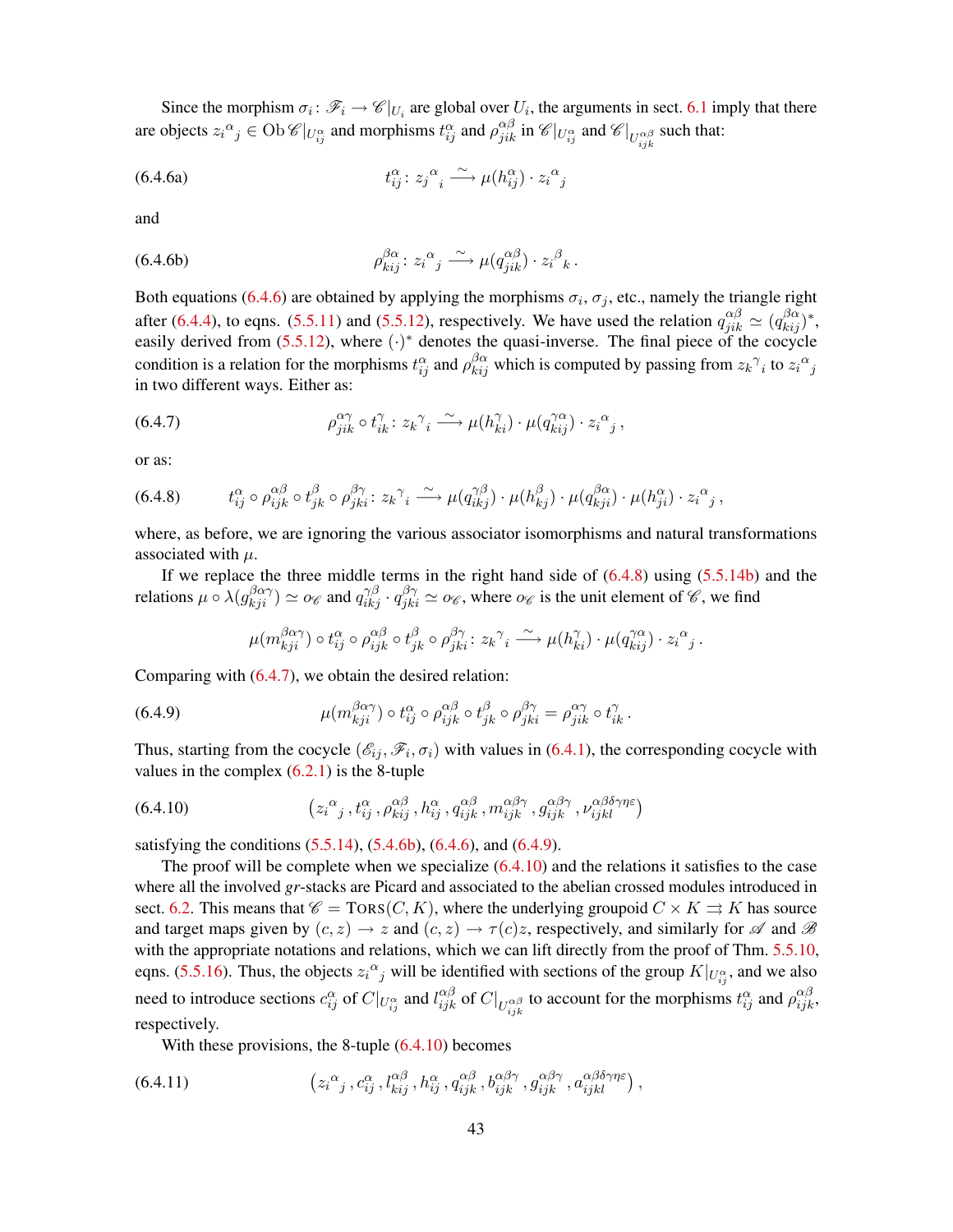<span id="page-43-1"></span>and equations  $(6.4.6)$  and  $(6.4.9)$  become

(6.4.12a) 
$$
\tau(c_{ij}^{\alpha}) \cdot z_j^{\alpha} = v(h_{ij}^{\alpha}) \cdot z_i^{\alpha}.
$$

(6.4.12b) 
$$
\tau(l_{kij}^{\beta\alpha}) \cdot z_i^{\alpha} = v(q_{jik}^{\alpha\beta}) \cdot z_i^{\beta}{}_k
$$

(6.4.12c) 
$$
g(b_{kji}^{\beta\alpha\gamma}) \cdot c_{ij}^{\alpha} \cdot l_{ijk}^{\alpha\beta} \cdot c_{jk}^{\beta} \cdot l_{jki}^{\beta\gamma} = l_{jik}^{\alpha\gamma} \cdot c_{ik}^{\gamma}.
$$

The full cocycle condition for the 8-tuple  $(6.4.11)$  is then given by eqns.  $(6.4.12)$  *plus* eqns.  $(5.5.16)$ , which we rewrite here:

<span id="page-43-0"></span>
$$
\delta(a_{ijkl}^{\alpha\beta\delta\gamma\eta\varepsilon}) \cdot g_{ijk}^{\alpha\beta\gamma} \cdot g_{ikl}^{\gamma\delta\varepsilon} = g_{jkl}^{\beta\delta\eta} \cdot g_{ijl}^{\alpha\eta\varepsilon} ,
$$
  
\n
$$
\sigma(b_{ijk}^{\alpha\beta\gamma}) \cdot h_{ij}^{\alpha} \cdot q_{ijk}^{\alpha\beta} \cdot h_{jk}^{\beta} = u(g_{ijk}^{\alpha\beta\gamma}) \cdot q_{jik}^{\alpha\gamma} \cdot h_{ik}^{\gamma} \cdot q_{ikj}^{\gamma\beta} ,
$$
  
\n
$$
f(a_{ijkl}^{\alpha\beta\delta\gamma\eta\varepsilon}) \cdot b_{ikl}^{\gamma\delta\varepsilon} \cdot b_{ijk}^{\alpha\beta\gamma} = b_{ijl}^{\alpha\eta\varepsilon} \cdot b_{jkl}^{\beta\delta\eta} .
$$

Finally we need also to add the cocycle condition on the elements  $a_{ijkl}^{\alpha\beta\delta\gamma\eta\varepsilon}$ .

The amount of typographical decoration provided by the upper indices related to the hypercover can be quite daunting. Ignoring these indices (that is, reducing everything to the Čech case), although potentially less precise from the cohomological point of view (cf. the discussion in [[Bre94a](#page-51-5)]) does shed some light on how the various parts are organized. Without upper indices we need to set  $q_{ijk}^{\alpha\beta} = 1$ and  $l_{ijk}^{\alpha\beta} = 1$  in the above formulas. Thus, the 8-tuple [\(6.4.11\)](#page-42-5) becomes a sextuple

$$
(z_i, c_{ij}, h_{ij}, b_{ijk}, g_{ijk}, a_{ijkl})
$$

satisfying the cocycle condition:

$$
\tau(c_{ij}) \cdot z_j = v(h_{ij}) \cdot z_i
$$

$$
g(b_{kji}) \cdot c_{ij} \cdot c_{jk} = c_{ik},
$$

$$
\delta(a_{ijkl}) \cdot g_{ijk} \cdot g_{ikl} = g_{jkl} \cdot g_{ijl},
$$

$$
\sigma(b_{ijk}) \cdot h_{ij} \cdot h_{jk} = u(g_{ijk}) \cdot h_{ik}
$$

$$
f(a_{ijkl}) \cdot b_{ikl} \cdot b_{ijk} = b_{ijl} \cdot b_{jkl}.
$$

Now write the cone of the the morphism of complexes [\(6.2.2\)](#page-39-3) in the form:

$$
A \xrightarrow{\binom{f}{\delta}} B \oplus G \xrightarrow{\binom{g-1}{\sigma u^{-1}}} C \oplus H \xrightarrow{(\tau v^{-1})} K
$$

It can now be seen in a direct way that the 8-tuple  $(6.4.11)$  (or its simplified Čech version) indeed defines a 3-cocycle with values in the cone of  $(6.2.2)$ . This is straightforward and left to the reader. We will also omit the verification that passing to an equivalent torsor 1-cocycle  $(\mathscr{E}'_{ij}, \mathscr{F}'_i, \sigma'_i)$  representing  $(\mathfrak{G}, \tilde{J})$ , we obtain an equivalent 3-cocycle.  $\Box$ 

An even more special case of Theorem [6.4.5–](#page-41-2) [2](#page-41-1) is when the diagram [\(6.2.2\)](#page-39-3) reduces to the complex  $A \xrightarrow{f} B \xrightarrow{g} C$ . Let  $(\mathfrak{G}, \tilde{J})$  be a 2-gerbe over  $\mathsf{C}/X$  bound by  $\text{TORS}(A) \to \text{TORS}(B) \to \text{TORS}(C)$ . By comparing the classifying cocycles we immediately obtain the following

**6.4.13 Corollary.**  $(\mathfrak{G}, \tilde{J})$  *is equivalent to a 2-*(*A, B, C*)*-gerbe in the sense of Definition* [5.5.23.](#page-34-3)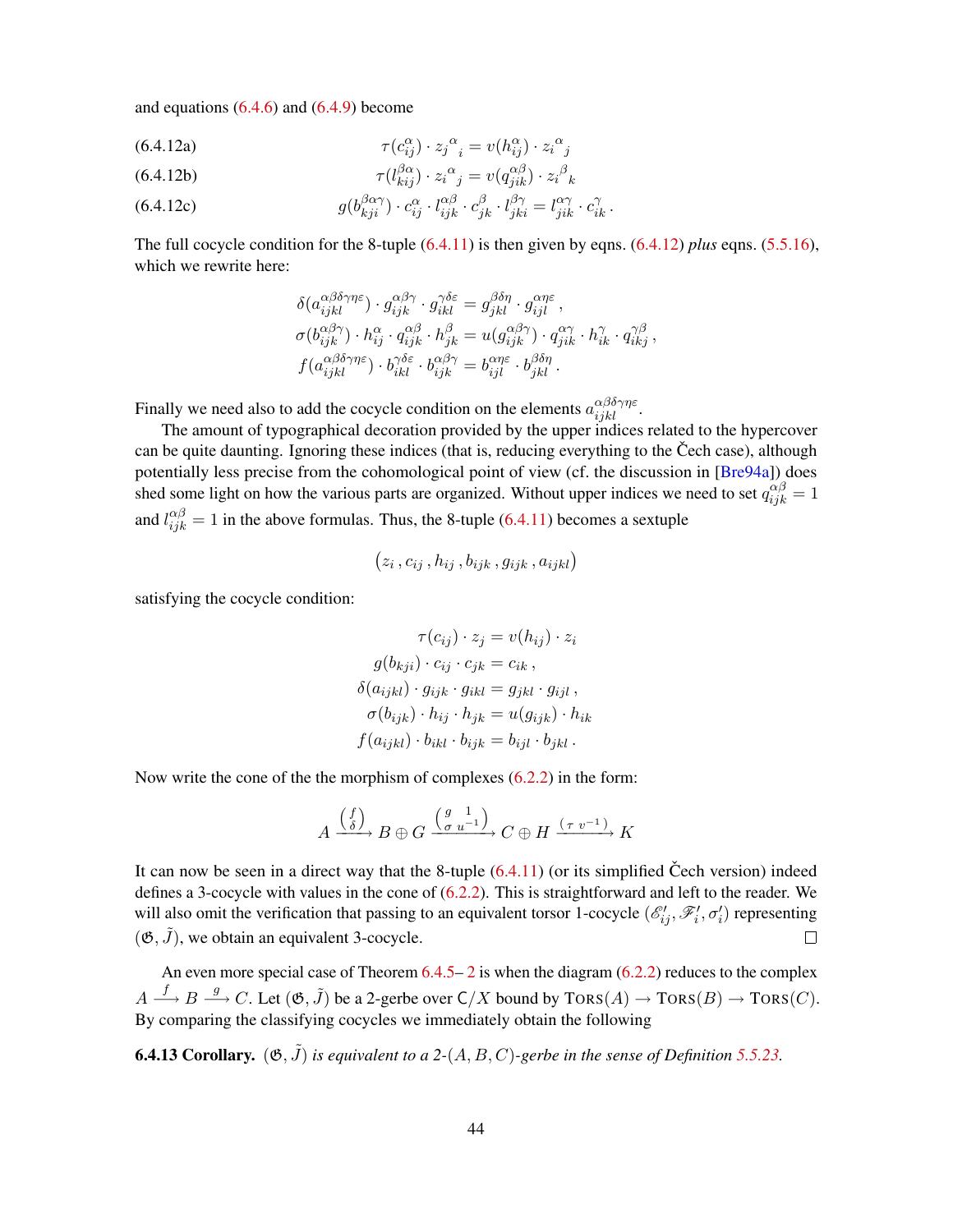## <span id="page-44-2"></span><span id="page-44-0"></span>7 Applications

In this section we will address a few questions about the correspondence between certain Hermitian Deligne Cohomology groups and equivalence classes of 2-gerbes equipped with various geometric structures of the type described in the previous sections.

For consistency with the results of [[Ald05a](#page-50-2)] and previous work in Deligne cohomology we will be placing  $\mathbf{Z}(p)$ <sub>X</sub> in degree zero, therefore all cohomology degrees will be shifted up in comparison with those appearing in the previous sections.

### <span id="page-44-1"></span>7.1 Truncated hermitian Deligne complexes

Beside the Hermitian Deligne complexes recalled in sect. [1.2,](#page-7-0) we need two more complexes we introduced the in [\[Ald05a\]](#page-50-2), namely

$$
\Gamma(2)^{\bullet} = \text{Cone}\left(\begin{array}{c} \mathbf{Z}(2) \longrightarrow \mathscr{O}_X \longrightarrow \Omega^1_X \\ \downarrow \qquad \qquad \downarrow \\ \mathscr{E}^0_X(1) \longrightarrow \mathscr{E}^1_X(1) \end{array}\right)[-1],
$$

plus the truncation

$$
\tilde{\Gamma}(2)^{\bullet} = \text{Cone}\left(\begin{array}{c} \mathbf{Z}(2) \longrightarrow \mathscr{O}_{X} \longrightarrow \Omega_{X}^{1} \\ \downarrow \downarrow \\ \mathscr{E}_{X}^{0}(1) \longrightarrow 0 \end{array}\right)[-1],
$$

where the maps are the same as in the corresponding places in the diagram defining  $\mathfrak{D}_{h,h}$ . $(2)_X^{\bullet}$ . (It is convenient to pass, from now on, to an additive notation.) Note that  $\Gamma(2)$ <sup>•</sup> is an obvious truncation of the Hermitian Deligne complex  $\mathfrak{D}_{h,h}$ . (2), while  $\tilde{\Gamma}(2)$  is in turn a truncation of  $\Gamma(2)$ . These two complexes were introduced as part of the effort to analyze the interplay and compatibility of different types of differential geometric structures on 2-gerbes. Indeed, it can be shown that  $\Gamma(2)$  arises from the diagram of complexes:

$$
\mathbf{Z}(2)_{\mathcal{D},X}^{\bullet} \longrightarrow C(2)^{\bullet} \longleftarrow 2\pi\sqrt{-1} \otimes \mathfrak{D}_{h.h.}(1)_{X}^{\bullet}
$$

in the sense of [Beĭ86], namely as the cone of the difference of the two maps. Here  $C(2)$ <sup>o</sup> is the complex

$$
\mathbf{Z}(2)_X \longrightarrow \mathscr{O}_X \longrightarrow \mathscr{E}^1_X(1) \, .
$$

Similarly,  $\tilde{\Gamma}(2)$ <sup>•</sup> arises in the same way from the diagram:

$$
\mathbf{Z}(2)_{\mathcal{D},X}^{\bullet} \longrightarrow \mathbf{Z}(1)_{\mathcal{D},X}^{\bullet} \longleftarrow 2\pi\sqrt{-1} \otimes \mathfrak{D}_{h.h.}(1)_{X}^{\bullet},
$$

where the two maps are just the forgetful maps. We have repeatedly seen how the complexes  $\mathbf{Z}(2)_{\mathcal{D},X}^{\bullet}$ (resp.  $\mathfrak{D}_{h,h}(\mathbb{1})^{\bullet}_{X}$ ) intervene in the definition of connective (resp. hermitian) structures. Note, however, that the above complexes and their geometric role was introduced rather informally in the context of [\[Ald05a\]](#page-50-2). The results of sect. [7.2](#page-45-0) provide a more rigorous footing.

We quote from [[Ald05a](#page-50-2)] the following exact sequences. From the definitions we immediately have:

$$
0 \longrightarrow \mathscr{E}^1_X(1)[-3] \longrightarrow \Gamma(2)^\bullet \longrightarrow \tilde{\Gamma}(2)^\bullet \longrightarrow 0
$$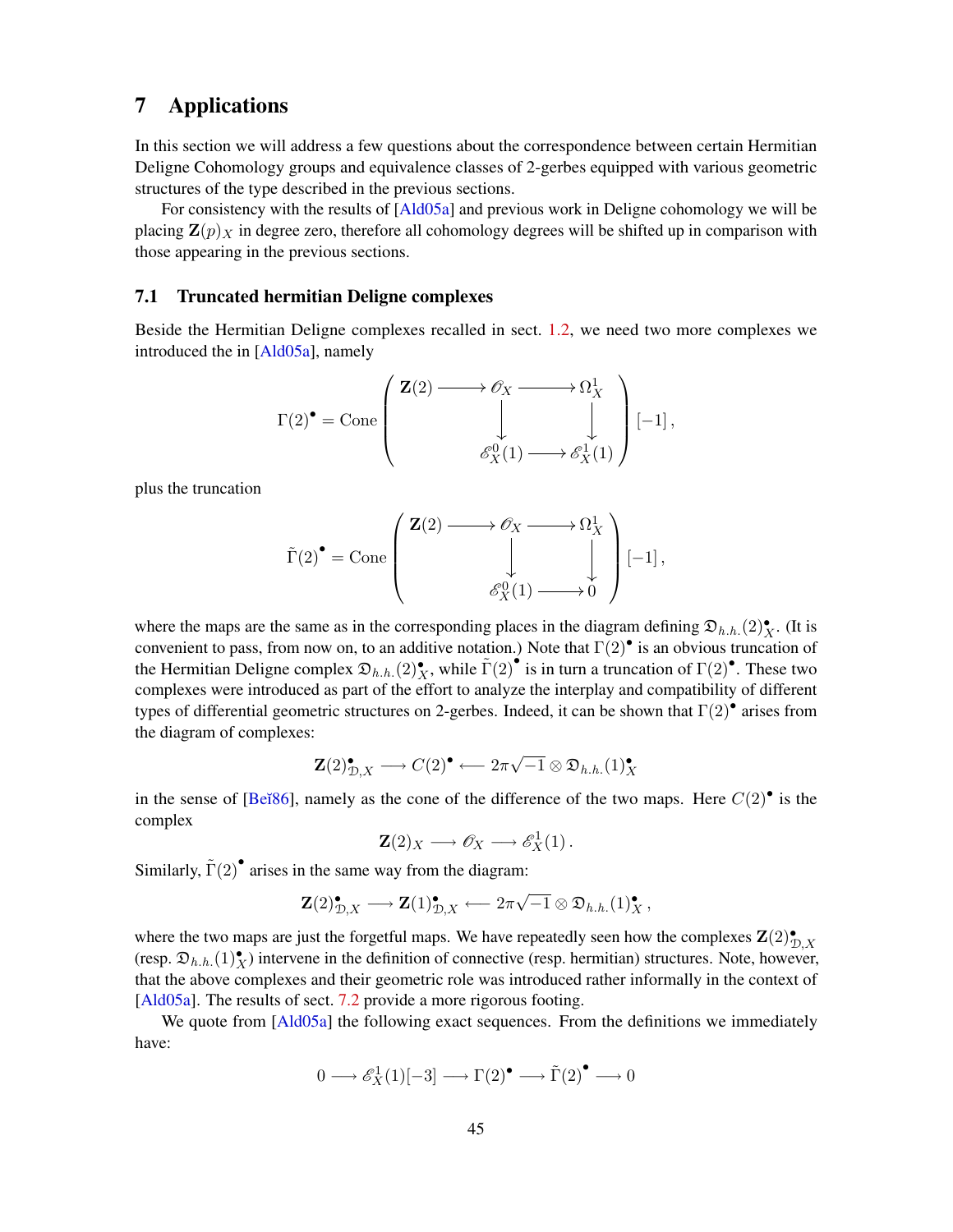and

$$
0 \longrightarrow \mathscr{E}_X^2(1) \cap \mathscr{A}_X^{1,1}[-4] \longrightarrow \mathfrak{D}_{h.h.}(2)^\bullet_X \longrightarrow \Gamma(2)^\bullet \longrightarrow 0 \,.
$$

Furthermore, using the standard arguments, as well as the softness of  $\mathcal{E}_X^1(1)$ ,  $\mathcal{E}_X^2(1)$ , and  $\mathcal{A}_X^{1,1}$ , we obtain:

$$
\cdots \longrightarrow E_X^1(1) \longrightarrow \mathbf{H}^3(X,\Gamma(2)^{\bullet}) \longrightarrow \mathbf{H}^3(X,\tilde{\Gamma}(2)^{\bullet}) \longrightarrow 0
$$
  

$$
\cdots \longrightarrow E_X^2(1) \cap A_X^{1,1} \longrightarrow \widehat{\mathrm{H}}_D^4(X,2) \longrightarrow \mathbf{H}^4(X,\Gamma(2)^{\bullet}) \longrightarrow 0
$$

and the isomorphism

<span id="page-45-1"></span>
$$
\mathbf{H}^{k}(X,\Gamma(2)^{\bullet}) \simeq \mathbf{H}^{k}(X,\tilde{\Gamma}(2)^{\bullet}), \quad k \ge 4.
$$

### <span id="page-45-0"></span>7.2 Geometric interpretation of some cohomology groups

Observe that using  $\mathscr{O}_X/\mathbf{Z}(2)_X \simeq \mathscr{O}_X^{\times}$ , the complex  $\Gamma(2)^{\bullet}$  can be identified (modulo the index shift) with the cone of the square

$$
\begin{array}{ccc}\n & \mathscr{O}_{X}/\mathbf{Z}(2)_{X} \longrightarrow \Omega_{X}^{1} \\
 & \downarrow & \downarrow \\
 & \mathscr{E}_{X}^{0}(1) \longrightarrow \mathscr{E}_{X}^{1}(1)\n\end{array}
$$
\n(7.2.1)

and similarly for  $\Gamma(2)$ <sup>•</sup> by replacing  $\mathscr{E}_X^1(1)$  with 0:

$$
\begin{array}{ccc}\n & \mathscr{O}_X/\mathbf{Z}(2)_X \longrightarrow \Omega^1_X \\
 & \downarrow & \downarrow \\
 & \mathscr{E}^0_X(1) \longrightarrow 0\n\end{array}
$$
\n(7.2.2)

Both cases correspond to the diagram [\(5.2.2\)](#page-23-2).

To make contact with the contents of sect. [5,](#page-21-0) let us set

<span id="page-45-2"></span>
$$
\mathscr{A} = \text{TORS}(\mathscr{O}_X/\mathbf{Z}(2)_X, \mathscr{E}_X^0(1)), \quad \mathscr{B} = \text{TORS}(\Omega_X^1, \mathscr{E}_X^1(1))
$$

so that we have the equivalences

$$
\text{Tors}(\mathscr{A}) \overset{\sim}{\longrightarrow} \text{GERBES}(\mathscr{O}_X/\mathbf{Z}(2)_X, \mathscr{E}^0_X(1))
$$

and

$$
\text{Tors}(\mathscr{B}) \stackrel{\sim}{\longrightarrow} \text{Gerbes}(\Omega^1_X, \mathscr{E}^1_X(1))\,.
$$

Using Theorem [5.4.3](#page-27-0) and Proposition [6.1.8](#page-38-1) we find the following alternative characterization of  $\mathcal{O}_X^{\times}$ -gerbes with compatible hermitian and connective structure:

**7.2.3 Corollary.** The group  $\mathbf{H}^3(X,\Gamma(2)^{\bullet})$  classifies equivalence classes of  $(\mathscr{O}_X/\mathbf{Z}(2)_X,\mathscr{E}^0_X(1))$ -gerbes, that is, hermitian gerbes in the sense of [2.3.1,](#page-13-1) which become neutral as  $(\Omega_X^1, \mathscr{E}_X^1(1))$ -gerbes.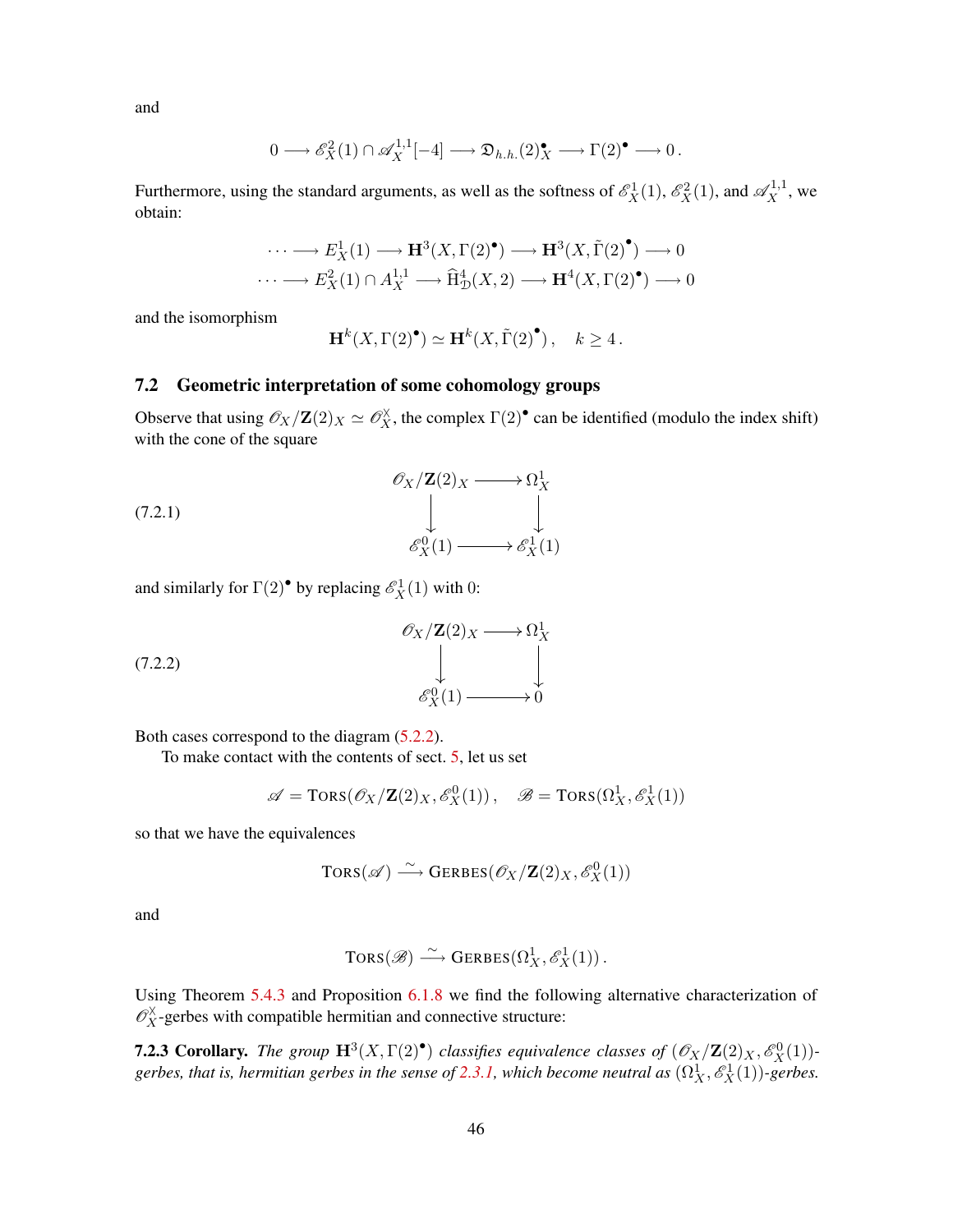<span id="page-46-1"></span>Of course, the other possible but entirely equivalent statement would have been that the cohomology group under scrutiny classifies  $(TORS(\mathscr{O}_X/Z(2)_X, \mathscr{E}^0_X(1)), TORS(\Omega^1_X, \mathscr{E}^1_X(1)))$ -torsors. We leave to the reader the task of formulating a similar statement for the complex  $\tilde{\Gamma}(2)$ .

*7.2.4 Remark.* A short remark is in order about other possible ways of interpreting the same cohomology group. As noted, we can take advantage of the symmetry of the square  $(7.2.1)$  in the sense explained in Remark [5.5.22,](#page-34-4) and modify things accordingly. This preserves the cone, namely  $\Gamma(2)^\bullet$ , and does not alter the classifying group. It *does* change the *gr*-stacks  $\mathscr A$  and  $\mathscr B$ , but ultimately not the fact that we are dealing with  $\mathcal{O}_X^{\times}$ -gerbes.

*7.2.5 Remark.* The above characterization (and the general theory it descends from) provides a finer description of the geometric objects corresponding whose equivalence classes correspond to the group elements when the coefficient complex come from a cone. Had we just used the complex  $\Gamma(2)$ <sup>•</sup> as it stands, we would have been in the rather awkward position of calling something with values in  $\Omega_X^1 \oplus \mathscr{E}_X^0(1)$  a "connective structure," a fact that does not seem to sit well with the degrees.

The corresponding result for 2-gerbes provides a similar interpretation for the group of equivalence classes of 2- $\mathcal{O}_X^{\times}$ -gerbes with compatible hermitian and connective structure defined in [[Ald05a](#page-50-2)]. It is an immediate consequence of Theorem [5.5.10](#page-32-2) as follows:

7.2.6 Corollary. *Elements of the hypercohomology group* H<sup>4</sup> (X, Γ(2)• ) *are in 1–1 correspondence with equivalence classes of 2-gerbes on* X *bound by the square* [\(7.2.1\)](#page-45-1) *(in the sense of remark [5.5.22\)](#page-34-4). A similar conclusion holds by replacing*  $\Gamma(2)^{\bullet}$  *with*  $\tilde{\Gamma}(2)^{\bullet}$ .

Note that a remark concerning the square similar to the one just made for gerbes holds in this case as well.

In a similar vein to what was just done for the complex  $\Gamma(2)^{\bullet}$ , we can identify  $\mathfrak{D}_{h,h.}(2)^{\bullet}_{X}$  defined in eq. [\(1.2.12\)](#page-9-1) with the cone of

$$
\begin{array}{ccc}\n\mathcal{O}_X/\mathbf{Z}(2)_X \longrightarrow \Omega^1_X & \longrightarrow & 0 \\
\downarrow & & \downarrow & \\
\mathcal{E}^0_X(1) & \longrightarrow \mathcal{E}^1_X(1) \longrightarrow \mathcal{E}^2_X(1) \cap \mathcal{A}^{1,1}_X\n\end{array}
$$

which will correspond to the diagram [\(6.2.2\)](#page-39-3). We have explicitly written the last column as  $0 \rightarrow$  $\mathscr{E}_X^2(1) \cap \mathscr{A}_X^{1,1}$  in order to emphasize the correspondence. To take the point of view of sect. [6,](#page-36-0) let us introduce the *discrete gr*-stack

<span id="page-46-0"></span>
$$
\mathscr{C} = \text{Tors}(0, \mathscr{E}_X^2(1) \cap \mathscr{A}_X^{1,1}) \simeq \mathscr{E}_X^2(1) \cap \mathscr{A}_X^{1,1},
$$

namely the only morphisms are the identity maps. Note since  $\mathscr C$  is discrete, then the corresponding 2-gerbe is discrete as well, that is we have:

$$
TORS(\mathscr{C}) \simeq TORS(\mathscr{E}_X^2(1) \cap \mathscr{A}_X^{1,1}).
$$

In other words, it has only identity 2-arrows, and it corresponds to the neutral gerbe of torsors.

Now, as a consequence of Theorem [6.4.5](#page-41-2) we obtain the following general geometric interpretation for the hermitian Deligne cohomology group:

**7.2.8 Corollary.** *Elements of the hermitian Deligne cohomology group*  $\widehat{H}^4_{\mathcal{D}}(X, 2)$  *are in 1–1 correspondence with equivalence classes of 2-gerbes on* X *bound by the diagram* [\(7.2.7\)](#page-46-0)*, that is, by the complex* [\(6.2.1\)](#page-39-2) *of* gr*-stacks associated to the columns of* [\(7.2.7\)](#page-46-0)*.*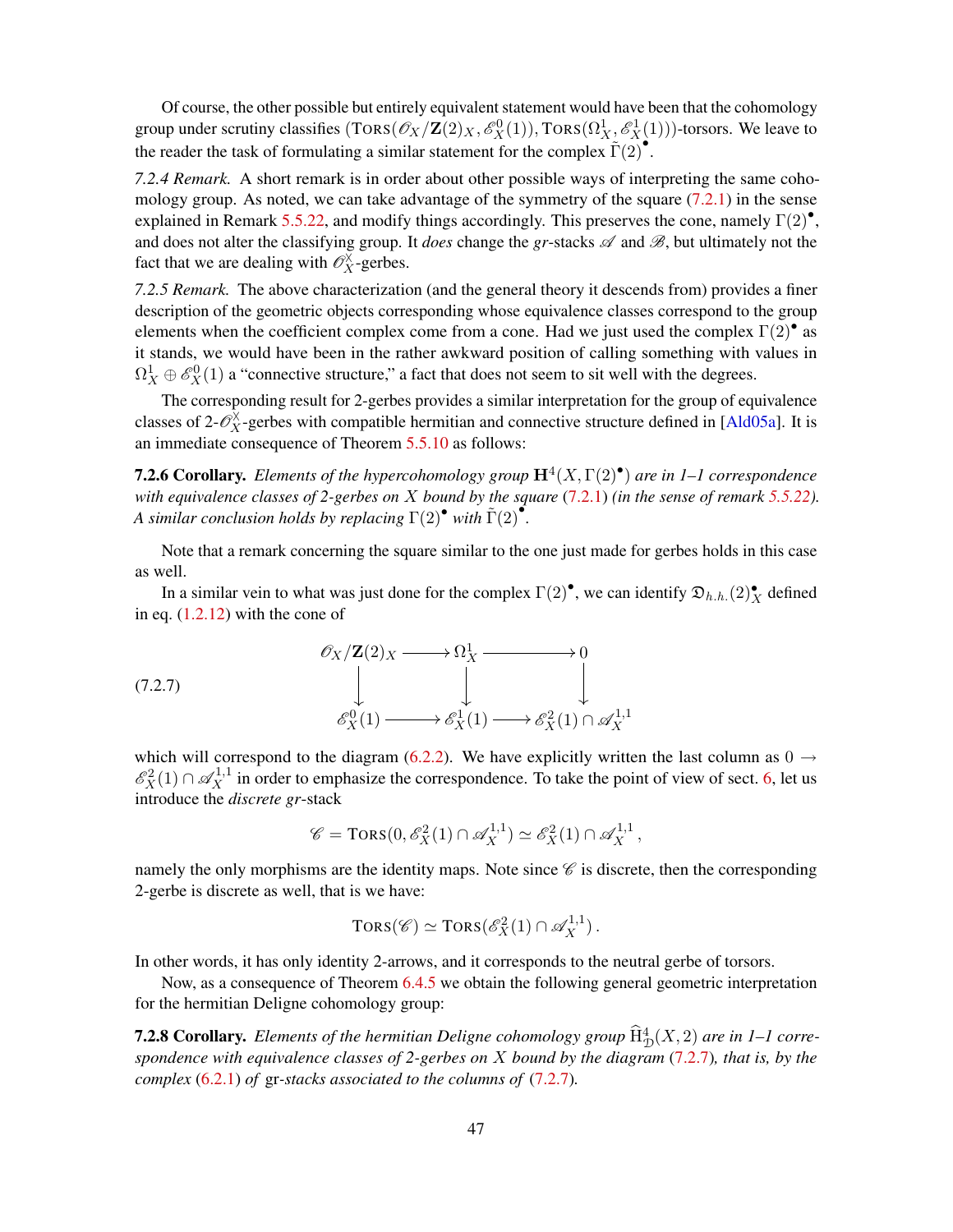### <span id="page-47-1"></span><span id="page-47-0"></span>7.3 Geometric construction of some cup products

### 7.3.1

If  $(\mathscr{L}, \rho)$  and  $(\mathscr{M}, \sigma)$  are two metrized line bundles (invertible sheaves) over X, their isomorphism classes determine elements of  $\widehat{H}_{\mathcal{D}}^2(X,1) \simeq \widehat{Pic} X$ . According to the last paragraph of sect. [1.2,](#page-7-0) the cup product  $[\mathcal{L}, \rho] \cup [\mathcal{M}, \sigma]$  in hermitian Deligne cohomology will land in  $\widehat{H}^4_{\mathcal{D}}(X, 2)$ .

It is known from the works of Brylinski and McLaughlin ([[BM94](#page-50-0), [BM96](#page-50-1), [Bry99](#page-51-1)]) that the corresponding problem in standard Deligne cohomology has a geometric interpretation: there is a 2-gerbe  $(\mathscr{L}, \mathscr{M}]$  bound by  $\mathbf{Z}(2)_{\mathcal{D}, X}^{\bullet}$  whose class is the cup product  $[\mathscr{L}] \cup [\mathscr{M}] \in \mathrm{H}^4_{\mathcal{D}}(X, \mathbf{Z}(2))$  of the elements in Pic X determined by  $\mathscr L$  and  $\mathscr M$ . Similarly, in [[Ald05a](#page-50-2)] we constructed a modified cup product

$$
\operatorname{Pic} X \otimes \operatorname{Pic} X \longrightarrow \widehat{\mathrm{H}}^4_{\mathcal{D}}(X,1)
$$

and a corresponding "tame symbol," namely a 2-gerbe  $(\mathscr{L}, \mathscr{M})_{h.h.}$  bound by  $\mathfrak{D}_{h.h.}(1)_{X}^{\bullet}$ . It turns out that both symbols have the "same" (in the sense of equivalent) underlying 2-gerbe, obtained by applying a suitable forgetful functor to both sides. In other words we have a lift

$$
Pic X \otimes Pic X \longrightarrow \mathbf{H}^4(X, \tilde{\Gamma}(2)^{\bullet})
$$

and it follows from the material recalled in sect. [7.1](#page-44-1) that at the level of cohomology the latter lift can be arranged to take values in  $\mathbf{H}^4(X,\Gamma(2)^{\bullet})$ . Thus, from a pair of invertible sheaves  $\mathscr L$  and  $\mathscr M$  we obtain (canonically) a 2-gerbe bound by the square [\(7.2.2\)](#page-45-2), and (non canonically) by way of softness of one of the sheaves involved, a 2-gerbe bound by the square [\(7.2.1\)](#page-45-1).

The cohomology exact sequences recalled in sect. [7.1,](#page-44-1) and the fact that truncation will map the diagram  $(7.2.7)$  to the square  $(7.2.1)$ , and then to the square  $(7.2.2)$ , show that the 2-gerbe bound by [\(7.2.7\)](#page-46-0) corresponding to the cup product  $[\mathcal{L}, \rho] \cup [\mathcal{M}, \sigma]$  will provide the required lift.

### 7.3.2

We will denote by  $(\mathcal{L}, \mathcal{M})_{h,h}$  the 2-gerbe bound by [\(7.2.7\)](#page-46-0) corresponding to the cup product of the two metrized line bundle. Let us sketch the geometric construction of such 2-gerbe borrowing on the corresponding constructions of [\[BM96\]](#page-50-1) and [\[Ald05a\]](#page-50-2).

If we work locally with respect to some cover  $U \to X$  of X, any 2- $\mathscr A$ -gerbe  $\mathscr B$  will be a 2-gerbe of torsors, namely there is an equivalence:

$$
\mathfrak{G}_U \stackrel{\sim}{\longrightarrow} \text{Tors}(\mathscr{A}|_U) \stackrel{\sim}{\longrightarrow} \text{GERBES}(\mathscr{O}_X/\mathbf{Z}(2)_X|_U, \mathscr{E}_X^0(1)|_U),
$$

where the latter equivalence follows from Theorem [5.4.3.](#page-27-0) Thus if  $\mathfrak{G}$  is bound by the complex of *gr*-stacks determined by the diagram [\(7.2.7\)](#page-46-0), with  $\mathcal{A}, \mathcal{B}$ , and  $\mathcal{C}$  as in sect. [7.2,](#page-45-0) then locally it has the form

$$
TORS(\mathscr{A}|_U) \longrightarrow TORS(\mathscr{B}|_U,\mathscr{C}|_U).
$$

Note that, thanks to [6.1.6-](#page-37-2)[2,](#page-38-0) Proposition [6.1.8,](#page-38-1) and to the fact that in the relevant diagram one of the group is zero, we have an equivalence:

$$
\text{TORS}(\mathscr{B}|_U,\mathscr{C}|_U) \stackrel{\sim}{\longrightarrow} \text{GERBES}(\Omega^1_X|_U,\mathscr{E}^1_X(1)|_U,\mathscr{E}^2_X(1) \cap \mathscr{A}^{1,1}_X|_U).
$$

Let  $(\mathscr{L}, \mathscr{M})$  denote the underlying 2-gerbe of both  $(\mathscr{L}, \mathscr{M})$  and  $(\mathscr{L}, \mathscr{M})_{h.h}$ . The local objects of  $\mathcal{L}_L$ ,  $\mathcal{M}$  over U are in 1–1 correspondence with the non-vanishing sections of  $\mathcal{L}|_U$ . We may denote such a section s, which thought of as an object, by  $\langle s, \mathcal{M} \rangle$ .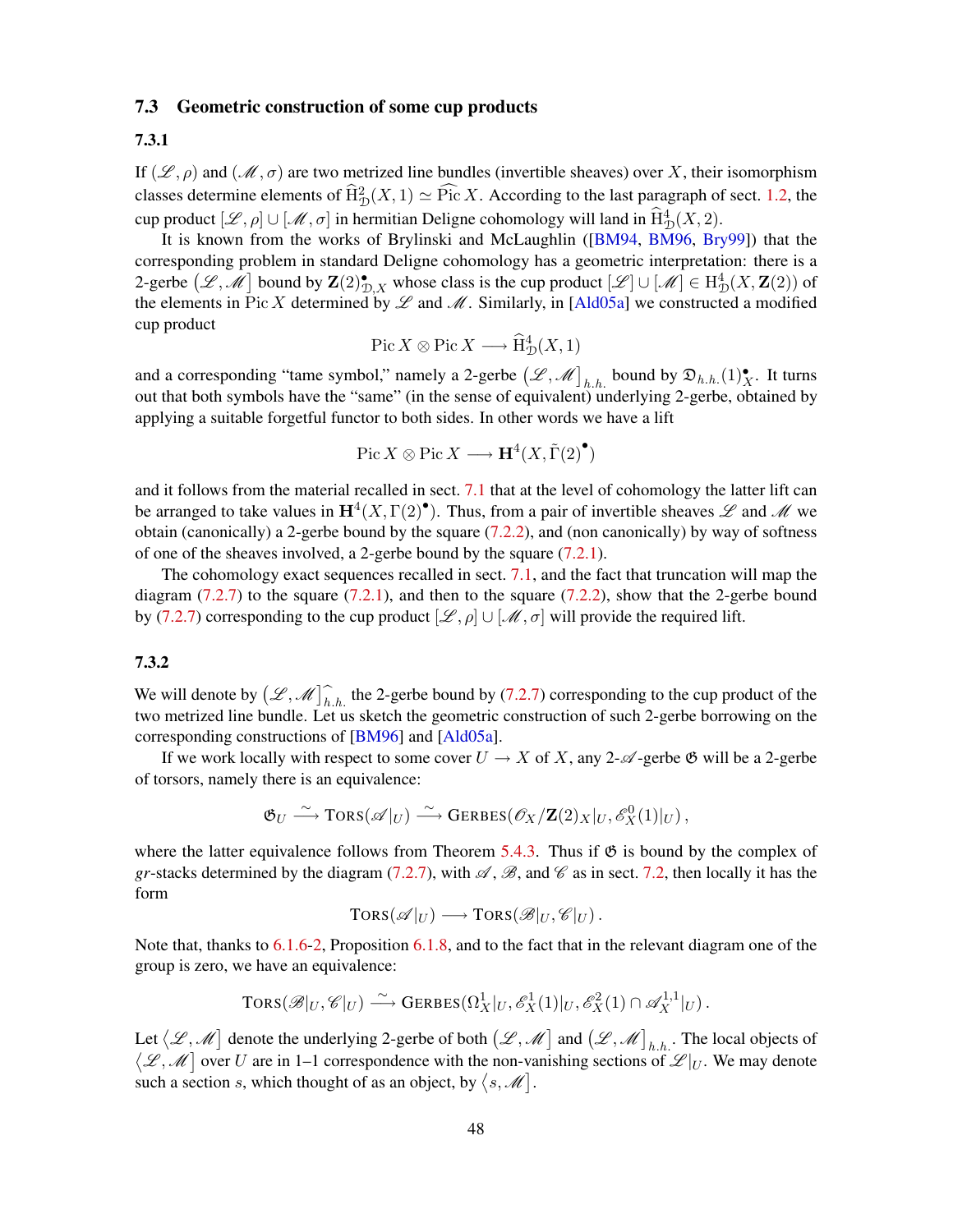<span id="page-48-1"></span>The choice of s will determine an  $\mathscr{A}|_U$ -torsor as follows. Given any other non-vanishing section s', write  $s = s' \cdot g$  where  $g \in \mathcal{O}_X/\mathbb{Z}(2)$ . The  $\mathcal{A}|_{U}$ -torsor  $\mathcal{H}om(s, s')$  can be identified with the  $(\mathscr{O}_X/\mathbf{Z}(2)_X|_U, \mathscr{E}_X^0(1)|_U)$ -gerbe  $(g, \mathscr{M}]_{h,h}$  by the above equivalence. Let us denote by  $\langle g, \mathscr{M} \rangle$ the underlying  $\mathcal{O}_X/\mathbf{Z}(2)_X$ -gerbe. Recall from [[BM96](#page-50-1), [Ald05a](#page-50-2)] that its objects over U are in 1– 1 correspondence with the non-vanishing sections t of  $\mathcal{M}|_U$ , denoted  $\langle g, t |$ , and that an arrow  $\varphi: \langle g, t] \to \langle g, t' \rangle$  is identified with a section of Deligne's torsor  $(g, g')$ , where  $t = t' \cdot g'$ , for g' a section of  $\mathscr{O}_X/\mathbb{Z}(2)_X$  over U, see [[Del91](#page-51-15)]. We reserve the notation  $(g, g')$  for the same torsor equipped with the connection defined in loc. cit., whereas the notation  $(g, g']_{h,h}$  denotes the same underlying torsor equipped with the hermitian structure defined in [\[Ald05a\]](#page-50-2).

To summarize, to define  $(\mathcal{L}, \mathcal{M})_{h,h}^{\frown}$  we have to define a 2-functor  $\tilde{J}_U$  from  $\mathfrak{G}_U$  to the fibered 2-category of gerbes bound by

$$
\Omega^1_X|_U \xrightarrow{\pi_1} \mathscr{E}^1_X(1)|_U \xrightarrow{\pi \circ d} \mathscr{E}^2_X(1) \cap \mathscr{A}^{1,1}_X.
$$

To begin with, let us define a 2-functor  $J_U$  to GERBES $(\Omega_X^1|_U, \mathscr{E}_X^1(1)|_U)$  as follows. To an object  $\langle s, \mathcal{M} \rangle$  assign the trivial  $\mathscr{B}|_{U}$ -torsor  $T(\mathscr{B}|_{U}) \simeq \text{TORS}(\Omega_{U}^{1}, \mathscr{E}_{U}^{1}(1)).$  To a 1-arrow

<span id="page-48-0"></span>
$$
\bigl\langle g, t\bigr] \colon \bigl\langle s, \mathscr{M} \bigr] \longrightarrow \bigl\langle s', \mathscr{M} \bigr]
$$

the functor  $(g, t]_*: T(\mathcal{B}|_U) \to T(\mathcal{B}|_U)$  defined as follows: an object of  $T(\mathcal{B}|_U)$  is identified with an object  $(C, \xi)$  of TORS $(\Omega_U^1, \mathscr{E}_U^1(1))$ , where C is a  $\Omega_U^1$ -torsor which becomes trivial as a  $\mathscr{E}_U^1$ -torsor by way of  $\xi$ , which in turn can be identified with a section of  $\mathscr{E}_U^1$ . Then we define  $\langle g, t]_*$  by

(7.3.1) 
$$
\left\langle g, t \right]_{*}: (C, \xi) \longmapsto (C, \xi + \xi_{t}),
$$

where the underlying map on  $TORS(\Omega_U^1)$  is the identity, and  $\xi_t$  is the imaginary 1-form:

(7.3.2) 
$$
\xi_t = -\frac{1}{2}\log|g| \cdot \mathrm{d}^c \log \sigma(t) + \frac{1}{2}\mathrm{d}^c \log|g| \cdot \log \sigma(t).
$$

Here we have used the notation  $\sigma(t) = |t|_q^2$  $\sigma$ . It is straightforward to verify that this is compatible with morphisms in  $T(\mathscr{B}|_U)$  and with the action of  $\mathscr{B}|_U$ : if  $(D, \eta)$  is an object of TORS $(\Omega_U^1, \mathscr{E}_U^1(1))$ , then

$$
(C, \xi) \cdot (D, \eta) = (C \otimes D, \xi + \eta),
$$

and obviously this commutes with [\(7.3.1\)](#page-48-0), making it a morphism of torsors.

Now, if  $\varphi$  is a section of  $\langle g, g' \rangle$ , the corresponding object of  $(g, g' \rangle_{h.h.}$  is  $(\varphi, \|\varphi\|)$  where  $\|\cdot\|$  is the hermitian structure given in [[Ald05a](#page-50-2)]. To it we assign the natural transformation given by the morphism in  $T(\mathcal{B}|_U)$ :

$$
(7.3.3) \qquad (\varphi, \|\varphi\|)_*: (C, \xi + \xi_t) \longrightarrow (C, \xi + \xi_{t'}),
$$

which is defined by the underlying map

(7.3.4) 
$$
\varphi: C \longrightarrow C
$$

$$
c \longmapsto c + \varphi^{-1} \nabla \varphi
$$

where  $\nabla$  is the connection on  $(g, g']$ . From [[Del91](#page-51-15)] we have that locally it has the form  $-\log g$  dlog g'. Therefore the section  $\xi + \xi_t$  will map to  $\xi + \xi_t + \pi_1(\varphi^{-1}\nabla\varphi)$  and notice that this differs from  $\xi_{t'}$  by  $2\pi\sqrt{-1}\operatorname{dlog}||\varphi||$ , using the fact that locally  $||\cdot||$  is given by  $\pi_1(\log g) \log |g'|$ . Note that the addition of  $d\log \|\varphi\|$  is just the action of  $(\Omega^1_U, 2\pi\sqrt{-1} \; \mathrm{dlog} \|\varphi\|)$  as an object of  $\mathscr{B}|_U$ .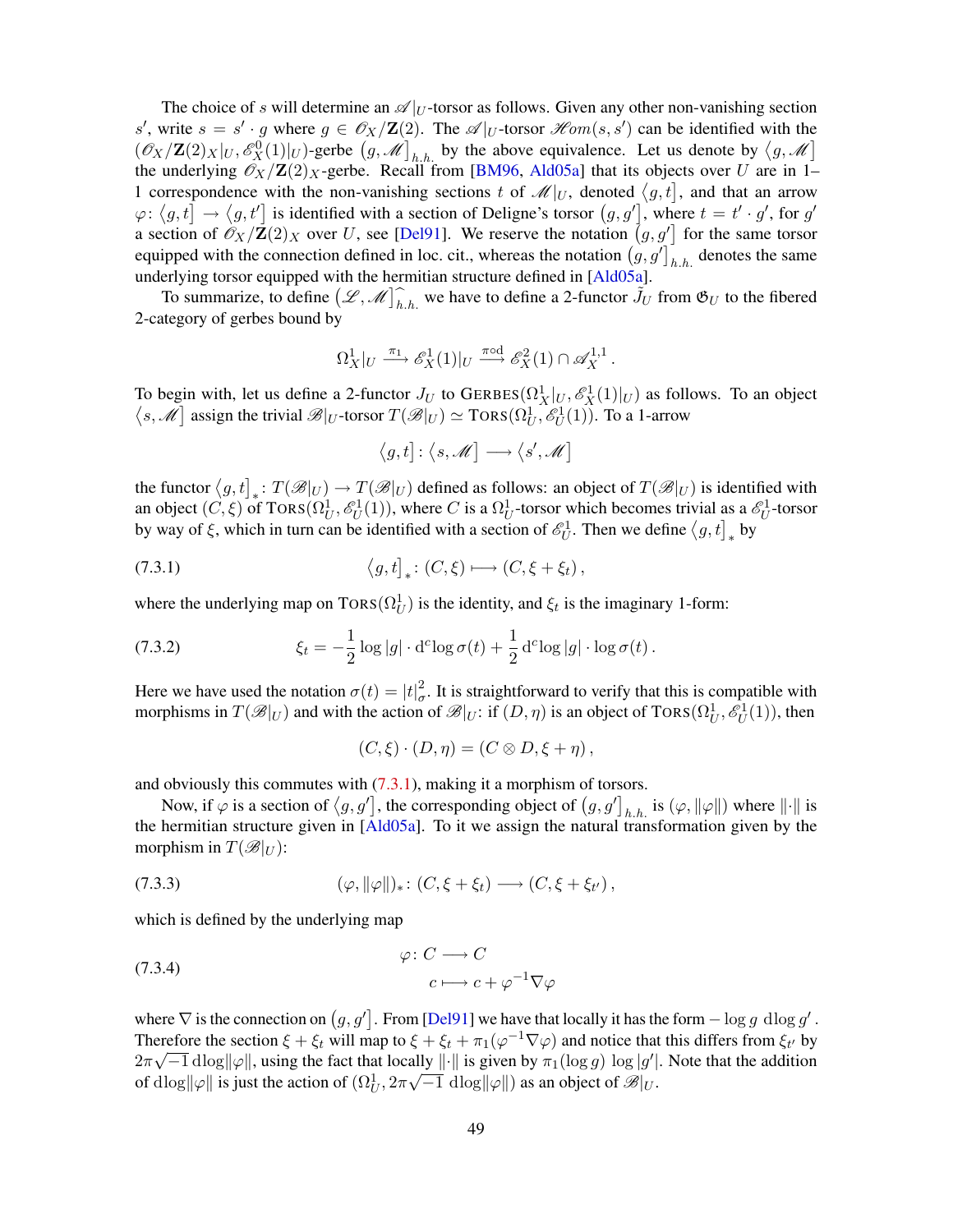<span id="page-49-2"></span>Finally, in order to get the functor  $\tilde{J}_U$ , we need one more prescription. Namely we define it by assigning to  $\bra{s, \mathscr{M}}$  the  $(\mathscr{B}|_U, \mathscr{C}|_U)$ -torsor defined as follows. It is the trivial  $\mathscr{B}|_U$ -torsor defined as above equipped with the morphism

<span id="page-49-1"></span>
$$
\text{TORS}(\Omega_U^1, \mathcal{E}_U^1(1)) \longrightarrow \mathcal{E}_U^2(1) \cap \mathcal{A}_U^{1,1}
$$

defined by the assignment

(7.3.5) 
$$
(C, \xi) \longmapsto \pi(\mathrm{d}\xi) - \frac{1}{4}\log \rho(s) \, \mathrm{d} \mathrm{d}^c \log \sigma(t)
$$

for every object  $(C, \xi)$  of TORS $(\Omega_U^1, \mathscr{E}_U^1(1))$ . Observe that  $dd^c \log \sigma(t) = c_1(\mathscr{M})$ , hence there is no dependence on  $t$ . Now, a calculation shows that

$$
\pi(\mathrm{d}\xi_t) = -\frac{1}{2}\log|g| \, \mathrm{d} \mathrm{d}^c \log \sigma(t)
$$

so that it is immediately verified that the assignment  $(7.3.5)$  commutes with the morphism  $(7.3.1)$ .

With these provisions we have:

**7.3.6 Theorem.** The class of the 2-gerbe  $(\mathcal{L}, \mathcal{M})$ , in the cohomology group  $\widehat{H}^4_{\mathcal{D}}(X, 2)$  is the cup *product*  $[\mathscr{L}, \rho] \cup [\mathscr{M}, \sigma]$  in hermitian Deligne cohomology.

*Proof.* It follows immediately from Theorem [6.4.5,](#page-41-2) the form of the maps in diagrams [\(1.2.12\)](#page-9-1) and [\(7.2.7\)](#page-46-0), and the cup product map

$$
\mathfrak{D}_{h.h.}(1)_X^\bullet \otimes \mathfrak{D}_{h.h.}(1)_X^\bullet \longrightarrow \mathfrak{D}_{h.h.}(2)_X^\bullet
$$

 $\Box$ 

given in  $[Ald05b]$ , where the explicit cup-product in Čech cohomology is computed.

## **Conclusions**

<span id="page-49-0"></span>We have generalized the concept of "abelian gerbe bound by a complex" to the case of longer coefficient complexes, and to 2-gerbes, where we have used complexes of *gr*-stacks of length 3. We have verified that these 2-gerbes are classified by cohomology sets of degree 1 with values in the associated complexes of torsors over these *gr*-stacks. We have also obtained, by choosing appropriate decompositions and hypercovers, that in the strictly abelian situation the general classification reduces to degree 3 cohomology groups with values in cones of crossed squares, and other similar diagrams. In all cases we have obtained explicit cocycles, where we have given their expression in terms of hypercover, rather than simply in terms of Čech cocycles.

As an application, we have dealt with differential geometric structures on gerbes and 2-gerbes and questions of geometric constructions of certain cup-products in hermitian Deligne cohomology. In particular, we have put certain by now standard constructions of the concept of connection and curvature in the general context of gerbe (or 2-gerbe) bound by a complex. We have further clarified the reason why there seem to exist different possibilities in defining what a "hermitian gerbe" should be (cf. remark [2.3.1\)](#page-14-2). Finally, in the last section we have geometrically constructed a 2-gerbe bound by the hermitian Deligne complex  $\mathfrak{D}_{h,h}$  (2) $^{\bullet}_{X}$  corresponding to the cup product of two metrized line bundles in hermitian Deligne cohomology.

There are several possible extensions and generalizations of the work carried out in this paper. In the case of gerbes, it would be interesting to remove the abeliannes assumption and work in the same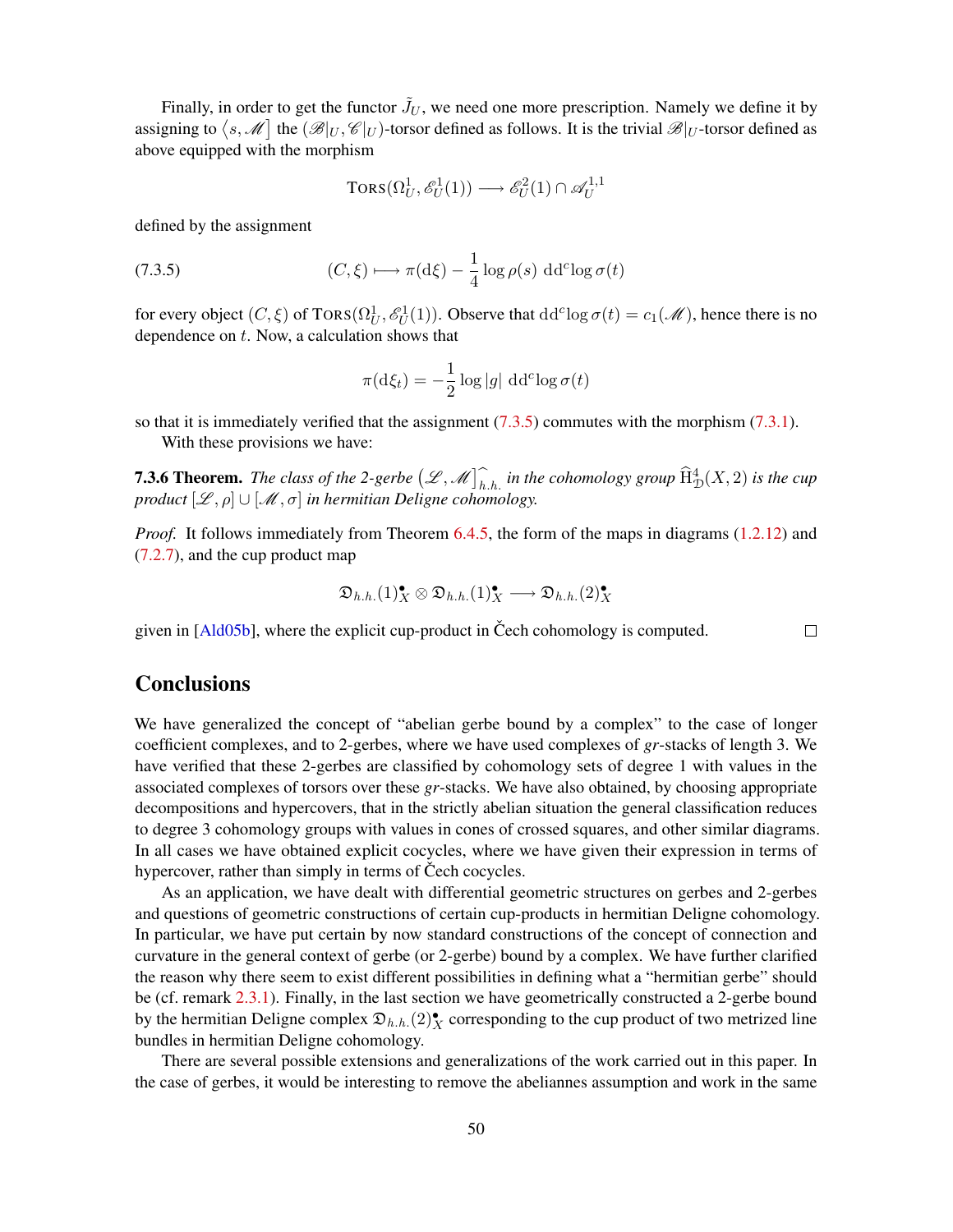<span id="page-50-11"></span>framework as [[Deb77](#page-51-0)] to study extended structures as coefficients, beyond crossed modules: crossed squares, 2-crossed complexes, etc. come to mind. In particular, it would be interesting to see whether the idea of phrasing the notion of connection and curvature in terms of gerbes bound by complexes extends to the non-abelian case, and how it compares with other existing approaches (see, e.g. [[BM](#page-50-10)]). In [[Deb77](#page-51-0)] a compelling motivation was to obtain a theory of non-abelian  $H<sup>2</sup>$  which behaved better than Giraud's with respect to group exact sequences. Pursuing some these ideas in the case of 2-gerbes would also be quite interesting. We hope to return to some of these issues in future publications.

## References

- <span id="page-50-3"></span>[Ald04] Ettore Aldrovandi. On hermitian-holomorphic classes related to uniformization, the dilogarithm and the liouville action. *Communications in Mathematical Physics*, 251:27–64, 2004, arXiv:math.CV/0211055. [4,](#page-3-0) [9](#page-8-5)
- <span id="page-50-2"></span>[Ald05a] Ettore Aldrovandi. Hermitian-holomorphic (2)-gerbes and tame symbols. *J. Pure Appl. Algebra*, 200(1-2):97–135, 2005. [2,](#page-1-2) [3,](#page-2-2) [4,](#page-3-0) [9,](#page-8-5) [10,](#page-9-2) [14,](#page-13-2) [15,](#page-14-3) [25,](#page-24-4) [26,](#page-25-3) [36,](#page-35-1) [45,](#page-44-2) [47,](#page-46-1) [48,](#page-47-1) [49](#page-48-1)
- <span id="page-50-4"></span>[Ald05b] Ettore Aldrovandi. Hermitian-holomorphic Deligne cohomology, Deligne pairing for singular metrics, and hyperbolic metrics. *Int. Math. Res. Not.*, (17):1015–1046, 2005. [4,](#page-3-0) [9,](#page-8-5) [50](#page-49-2)
- <span id="page-50-6"></span>[Be $\text{784}$ ] Alexander A. Beĭlinson. Higher regulators and values of L-functions. In *Current problems in mathematics, Vol. 24*, Itogi Nauki i Tekhniki, pages 181–238. Akad. Nauk SSSR Vsesoyuz. Inst. Nauchn. i Tekhn. Inform., Moscow, 1984. [8](#page-7-3)
- <span id="page-50-9"></span>[Be˘ı86] Alexander A. Be˘ılinson. Notes on absolute Hodge cohomology. In *Applications of algebraic* K*-theory to algebraic geometry and number theory, Part I, II (Boulder, Colo., 1983)*, pages 35–68. Amer. Math. Soc., Providence, RI, 1986. [45](#page-44-2)
- <span id="page-50-7"></span>[BG97] José I. Burgos Gil. Arithmetic Chow rings and Deligne-Beilinson cohomology. *J. Algebraic Geom.*, 6(2):335–377, 1997. [9](#page-8-5)
- <span id="page-50-8"></span>[BGKK] José I. Burgos Gil, J. Kramer, and Ulf Kühn. Cohomological arithmetic Chow rings, arXiv:math.AG/0404122. [9](#page-8-5)
- <span id="page-50-10"></span>[BM] Lawrence Breen and William Messing. Differential geometry of gerbes, arXiv:math.AG/0106083. [51](#page-50-11)
- <span id="page-50-0"></span>[BM94] Jean-Luc Brylinski and Dennis A. McLaughlin. The geometry of degree-four characteristic classes and of line bundles on loop spaces. I. *Duke Math. J.*, 75(3):603–638, 1994. [2,](#page-1-2) [12,](#page-11-4) [21,](#page-20-2) [27,](#page-26-1) [36,](#page-35-1) [48](#page-47-1)
- <span id="page-50-1"></span>[BM96] Jean-Luc Brylinski and Dennis A. McLaughlin. The geometry of degree-4 characteristic classes and of line bundles on loop spaces. II. *Duke Math. J.*, 83(1):105–139, 1996. [2,](#page-1-2) [12,](#page-11-4) [26,](#page-25-3) [27,](#page-26-1) [36,](#page-35-1) [48,](#page-47-1) [49](#page-48-1)
- <span id="page-50-5"></span>[Bre90] Lawrence Breen. Bitorseurs et cohomologie non abelienne. In ´ *The Grothendieck Festschrift, Vol. I*, volume 86 of *Progr. Math.*, pages 401–476. Birkhäuser Boston, Boston, MA, 1990. [5,](#page-4-1) [15,](#page-14-3) [22,](#page-21-4) [23,](#page-22-1) [24,](#page-23-4) [27,](#page-26-1) [28,](#page-27-1) [32,](#page-31-4) [37](#page-36-3)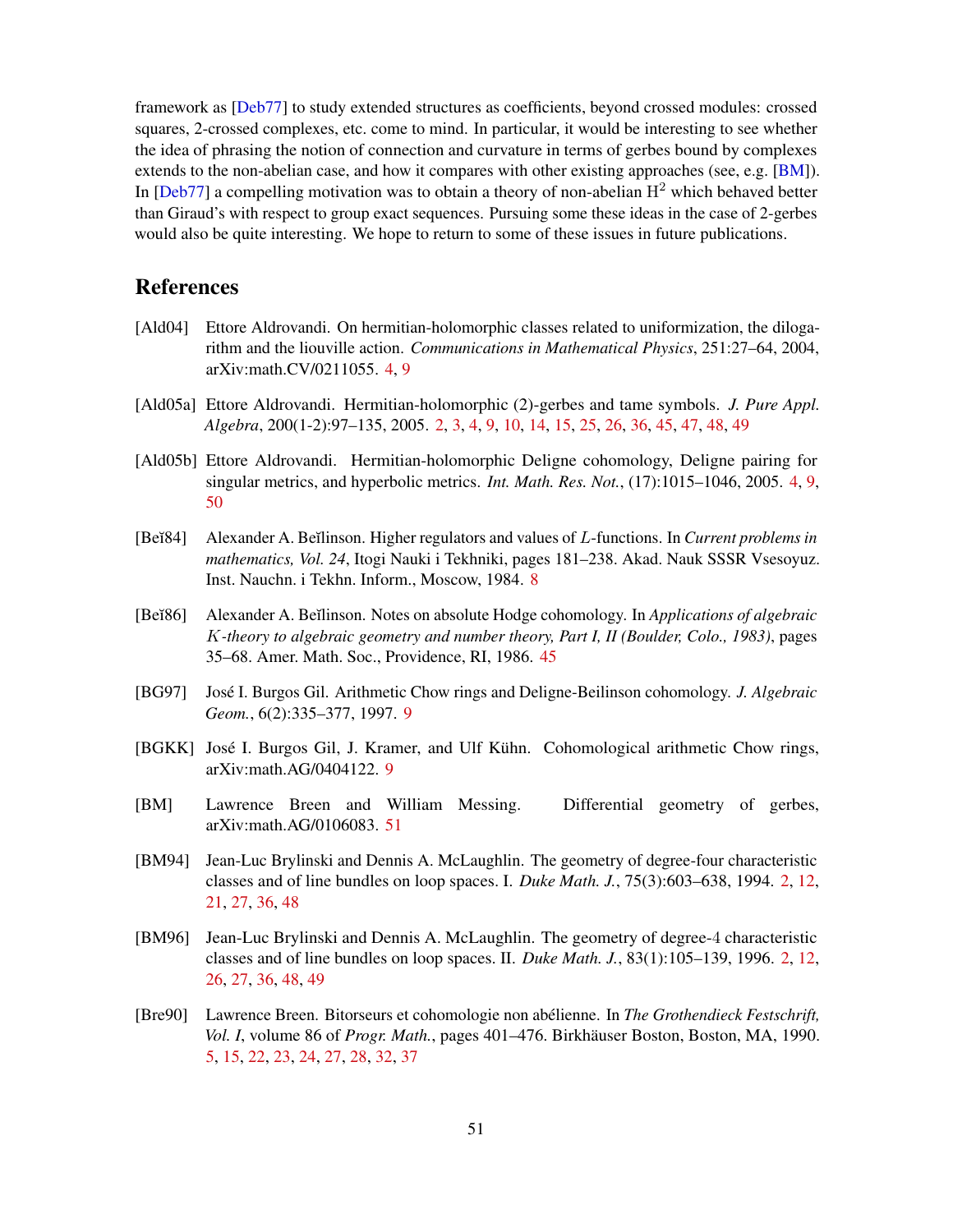- <span id="page-51-6"></span>[Bre92] Lawrence Breen. Théorie de Schreier supérieure. Ann. Sci. École Norm. Sup. (4), 25(5):465– 514, 1992. [5,](#page-4-1) [21,](#page-20-2) [22,](#page-21-4) [24,](#page-23-4) [32](#page-31-4)
- <span id="page-51-5"></span>[Bre94a] Lawrence Breen. On the classification of 2-gerbes and 2-stacks. *Astérisque*, (225):160, 1994. [5,](#page-4-1) [6,](#page-5-1) [7,](#page-6-3) [10,](#page-9-2) [17,](#page-16-2) [19,](#page-18-3) [20,](#page-19-5) [21,](#page-20-2) [27,](#page-26-1) [30,](#page-29-5) [32,](#page-31-4) [34,](#page-33-4) [44](#page-43-1)
- <span id="page-51-13"></span>[Bre94b] Lawrence Breen. Tannakian categories. In *Motives (Seattle, WA, 1991)*, volume 55 of *Proc. Sympos. Pure Math.*, pages 337–376. Amer. Math. Soc., Providence, RI, 1994. [24](#page-23-4)
- <span id="page-51-2"></span>[Bry93] Jean-Luc Brylinski. *Loop spaces, characteristic classes and geometric quantization*. Birkhäuser Boston Inc., Boston, MA, 1993. [2,](#page-1-2) [7,](#page-6-3) [10,](#page-9-2) [11,](#page-10-3) [12,](#page-11-4) [18,](#page-17-4) [19](#page-18-3)
- <span id="page-51-3"></span>[Bry94] Jean-Luc Brylinski. Holomorphic gerbes and the Be˘ılinson regulator. *Asterisque ´* , (226):8, 145–174, 1994. K-theory (Strasbourg, 1992). [3](#page-2-2)
- <span id="page-51-1"></span>[Bry99] Jean-Luc Brylinski. Geometric construction of Quillen line bundles. In *Advances in geometry*, pages 107–146. Birkhäuser Boston, Boston, MA, 1999. [2,](#page-1-2) [4,](#page-3-0) [9,](#page-8-5) [15,](#page-14-3) [26,](#page-25-3) [36,](#page-35-1) [48](#page-47-1)
- <span id="page-51-0"></span>[Deb77] R. Debremaeker. Non abelian cohomology. *Bull. Soc. Math. Belg.*, 29(1):57–72, 1977. [2,](#page-1-2) [11,](#page-10-3) [12,](#page-11-4) [51](#page-50-11)
- <span id="page-51-11"></span>[Del79] Pierre Deligne. Variétés de Shimura: interprétation modulaire, et techniques de construction de modeles canoniques. In ` *Automorphic forms, representations and* L*-functions (Proc. Sympos. Pure Math., Oregon State Univ., Corvallis, Ore., 1977), Part 2*, Proc. Sympos. Pure Math., XXXIII, pages 247–289. Amer. Math. Soc., Providence, R.I., 1979. [15](#page-14-3)
- <span id="page-51-4"></span>[Del87] Pierre Deligne. Le determinant de la cohomologie. In ´ *Current trends in arithmetical algebraic geometry (Arcata, Calif., 1985)*, volume 67 of *Contemp. Math.*, pages 93–177. Amer. Math. Soc., Providence, RI, 1987. [4](#page-3-0)
- <span id="page-51-15"></span>[Del91] Pierre Deligne. Le symbole modéré. *Inst. Hautes Études Sci. Publ. Math.*, (73):147–181, 1991. [49](#page-48-1)
- <span id="page-51-9"></span>[Esn88] Hélène Esnault. Characteristic classes of flat bundles. *Topology*, 27(3):323–352, 1988. [10](#page-9-2)
- <span id="page-51-7"></span>[EV88] Hélène Esnault and Eckart Viehweg. Deligne-Beı̆linson cohomology. In *Bei*linson's *conjectures on special values of* L*-functions*, pages 43–91. Academic Press, Boston, MA, 1988. [8](#page-7-3)
- <span id="page-51-10"></span>[Gir71] Jean Giraud. *Cohomologie non abelienne ´* . Springer-Verlag, Berlin, 1971. Die Grundlehren der mathematischen Wissenschaften, Band 179. [10,](#page-9-2) [11,](#page-10-3) [16,](#page-15-3) [17](#page-16-2)
- <span id="page-51-8"></span>[Gon04] Alexander B. Goncharov. Polylogarithms, regulators, and arakelov motivic complexes. *Journal of the American Mathematical Society*, 2004, arXiv:math.AG/0207036. Posted online November 2004. [9](#page-8-5)
- <span id="page-51-12"></span>[Hak72] Monique Hakim. *Topos anneles et sch ´ emas relatifs ´* . Springer-Verlag, Berlin, 1972. Ergebnisse der Mathematik und ihrer Grenzgebiete, Band 64. [19,](#page-18-3) [26](#page-25-3)
- <span id="page-51-14"></span>[Hit01] Nigel Hitchin. Lectures on special Lagrangian submanifolds. In *Winter School on Mirror Symmetry, Vector Bundles and Lagrangian Submanifolds (Cambridge, MA, 1999)*, volume 23 of *AMS/IP Stud. Adv. Math.*, pages 151–182. Amer. Math. Soc., Providence, RI, 2001. [24](#page-23-4)